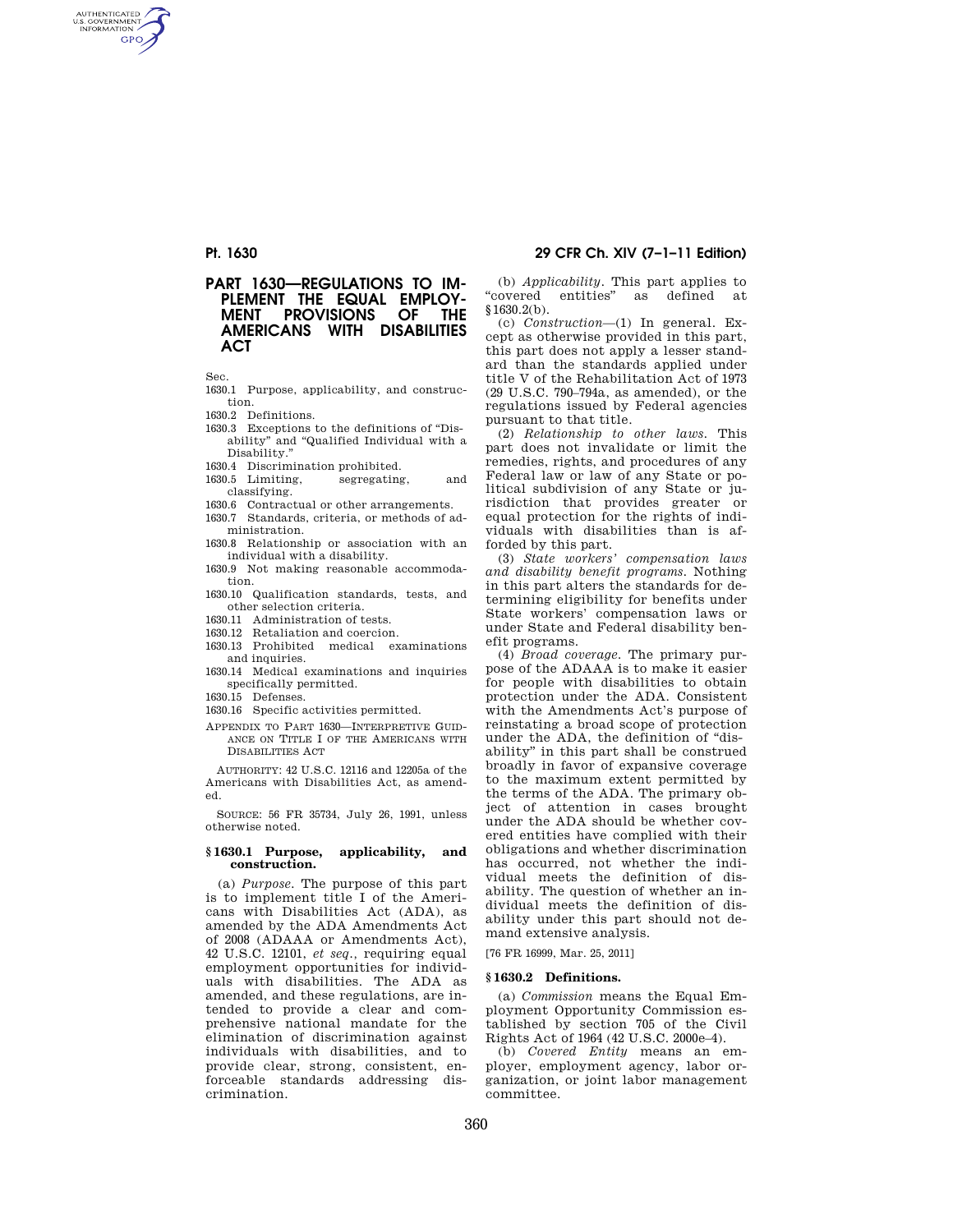(c) *Person, labor organization, employment agency, commerce and industry affecting commerce* shall have the same meaning given those terms in section 701 of the Civil Rights Act of 1964 (42  $U.S.C. 2000e$ 

(d) *State* means each of the several States, the District of Columbia, the Commonwealth of Puerto Rico, Guam, American Samoa, the Virgin Islands, the Trust Territory of the Pacific Islands, and the Commonwealth of the Northern Mariana Islands.

(e) *Employer*—(1) *In general.* The term employer means a person engaged in an industry affecting commerce who has 15 or more employees for each working day in each of 20 or more calendar weeks in the current or preceding calendar year, and any agent of such person, except that, from July 26, 1992 through July 25, 1994, an employer means a person engaged in an industry affecting commerce who has 25 or more employees for each working day in each of 20 or more calendar weeks in the current or preceding year and any agent of such person.

(2) *Exceptions.* The term employer does not include—

(i) The United States, a corporation wholly owned by the government of the United States, or an Indian tribe; or

(ii) A bona fide private membership club (other than a labor organization) that is exempt from taxation under section 501(c) of the Internal Revenue Code of 1986.

(f) *Employee* means an individual employed by an employer.

(g) *Definition of* ''*disability.*''

(1) *In general. Disability* means, with respect to an individual—

(i) A physical or mental impairment that substantially limits one or more of the major life activities of such individual;

(ii) A record of such an impairment; or

(iii) Being regarded as having such an impairment as described in paragraph (l) of this section. This means that the individual has been subjected to an action prohibited by the ADA as amended because of an actual or perceived impairment that is not both ''transitory and minor.''

(2) An individual may establish coverage under any one or more of these three prongs of the definition of disability, i.e., paragraphs  $(g)(1)(i)$  (the "actual disability" prong),  $(g)(1)(ii)$  (the "record of" prong), and/or  $(g)(1)(iii)$  (the "regarded as" prong) of this section.

(3) Where an individual is not challenging a covered entity's failure to make reasonable accommodations and does not require a reasonable accommodation, it is generally unnecessary to proceed under the "actual disability" or ''record of'' prongs, which require a showing of an impairment that substantially limits a major life activity or a record of such an impairment. In these cases, the evaluation of coverage can be made solely under the ''regarded as'' prong of the definition of disability, which does not require a showing of an impairment that substantially limits a major life activity or a record of such an impairment. An individual may choose, however, to proceed under the ''actual disability'' and/or ''record of'' prong regardless of whether the individual is challenging a covered entity's failure to make reasonable accommodations or requires a reasonable accommodation.

NOTE TO PARAGRAPH (G): See §1630.3 for exceptions to this definition.

(h) *Physical or mental impairment*  means—

(1) Any physiological disorder or condition, cosmetic disfigurement, or anatomical loss affecting one or more body systems, such as neurological, musculoskeletal, special sense organs, respiratory (including speech organs), cardiovascular, reproductive, digestive, genitourinary, immune, circulatory, hemic, lymphatic, skin, and endocrine; or

(2) Any mental or psychological disorder, such as an intellectual disability (formerly termed ''mental retardation''), organic brain syndrome, emotional or mental illness, and specific learning disabilities.

(i) *Major life activities*—(1) *In general.*  Major life activities include, but are not limited to:

(i) Caring for oneself, performing manual tasks, seeing, hearing, eating, sleeping, walking, standing, sitting, reaching, lifting, bending, speaking, breathing, learning, reading, concen-<br>trating, thinking, communicating, thinking, communicating,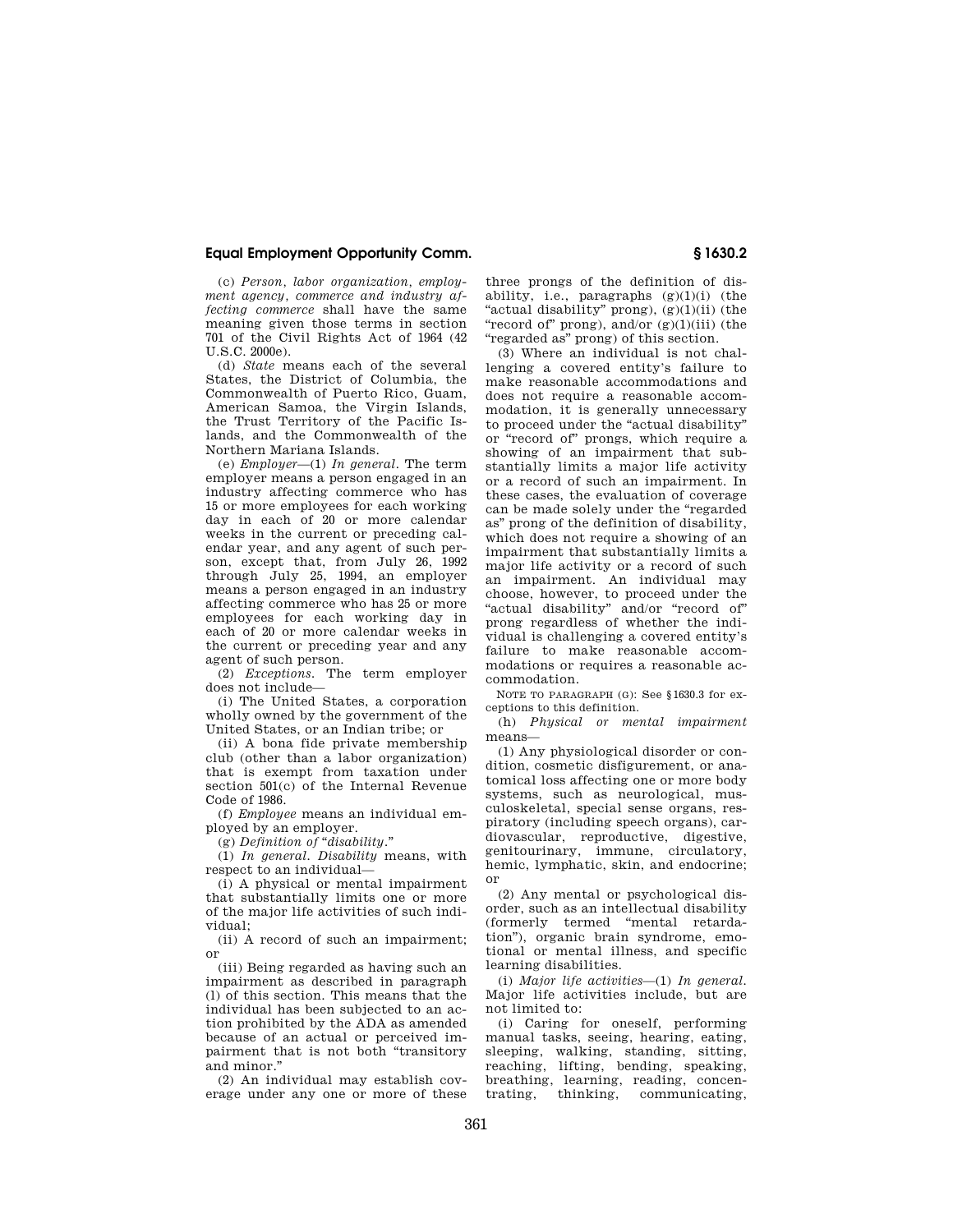interacting with others, and working; and

(ii) The operation of a major bodily function, including functions of the immune system, special sense organs and skin; normal cell growth; and digestive, genitourinary, bowel, bladder, neurological, brain, respiratory, circulatory, cardiovascular, endocrine, hemic, lymphatic, musculoskeletal, and reproductive functions. The operation of a major bodily function includes the operation of an individual organ within a body system.

(2) In determining other examples of major life activities, the term "major" shall not be interpreted strictly to create a demanding standard for disability. ADAAA section 2(b)(4) (Findings and Purposes). Whether an activity is a ''major life activity'' is not determined by reference to whether it is of ''central importance to daily life.''

(j) *Substantially limits*—

(1) *Rules of construction.* The following rules of construction apply when determining whether an impairment substantially limits an individual in a major life activity:

(i) The term ''substantially limits'' shall be construed broadly in favor of expansive coverage, to the maximum extent permitted by the terms of the ADA. ''Substantially limits'' is not meant to be a demanding standard.

(ii) An impairment is a disability within the meaning of this section if it substantially limits the ability of an individual to perform a major life activity as compared to most people in the general population. An impairment need not prevent, or significantly or severely restrict, the individual from performing a major life activity in order to be considered substantially limiting. Nonetheless, not every impairment will constitute a disability within the meaning of this section.

(iii) The primary object of attention in cases brought under the ADA should be whether covered entities have complied with their obligations and whether discrimination has occurred, not whether an individual's impairment substantially limits a major life activity. Accordingly, the threshold issue of whether an impairment "substantially limits'' a major life activity should not demand extensive analysis.

# **§ 1630.2 29 CFR Ch. XIV (7–1–11 Edition)**

(iv) The determination of whether an impairment substantially limits a major life activity requires an individualized assessment. However, in making this assessment, the term "substantially limits'' shall be interpreted and applied to require a degree of functional limitation that is lower than the standard for "substantially limits" applied prior to the ADAAA.

(v) The comparison of an individual's performance of a major life activity to the performance of the same major life activity by most people in the general population usually will not require scientific, medical, or statistical analysis. Nothing in this paragraph is intended, however, to prohibit the presentation of scientific, medical, or statistical evidence to make such a comparison where appropriate.

(vi) The determination of whether an impairment substantially limits a major life activity shall be made without regard to the ameliorative effects of mitigating measures. However, the ameliorative effects of ordinary eyeglasses or contact lenses shall be considered in determining whether an impairment substantially limits a major life activity.

(vii) An impairment that is episodic or in remission is a disability if it would substantially limit a major life activity when active.

(viii) An impairment that substantially limits one major life activity need not substantially limit other major life activities in order to be considered a substantially limiting impairment.

(ix) The six-month ''transitory'' part of the "transitory and minor" exception to "regarded as" coverage in  $§1630.15(f)$ does not apply to the definition of ''disability" under paragraphs  $(g)(1)(i)$  (the "actual disability" prong) or  $(g)(1)(ii)$ (the "record of" prong) of this section. The effects of an impairment lasting or expected to last fewer than six months can be substantially limiting within the meaning of this section.

(2) *Non-applicability to the* ''*regarded as*'' *prong.* Whether an individual's impairment ''substantially limits'' a major life activity is not relevant to coverage under paragraph  $(g)(1)(iii)$  (the "regarded as'' prong) of this section.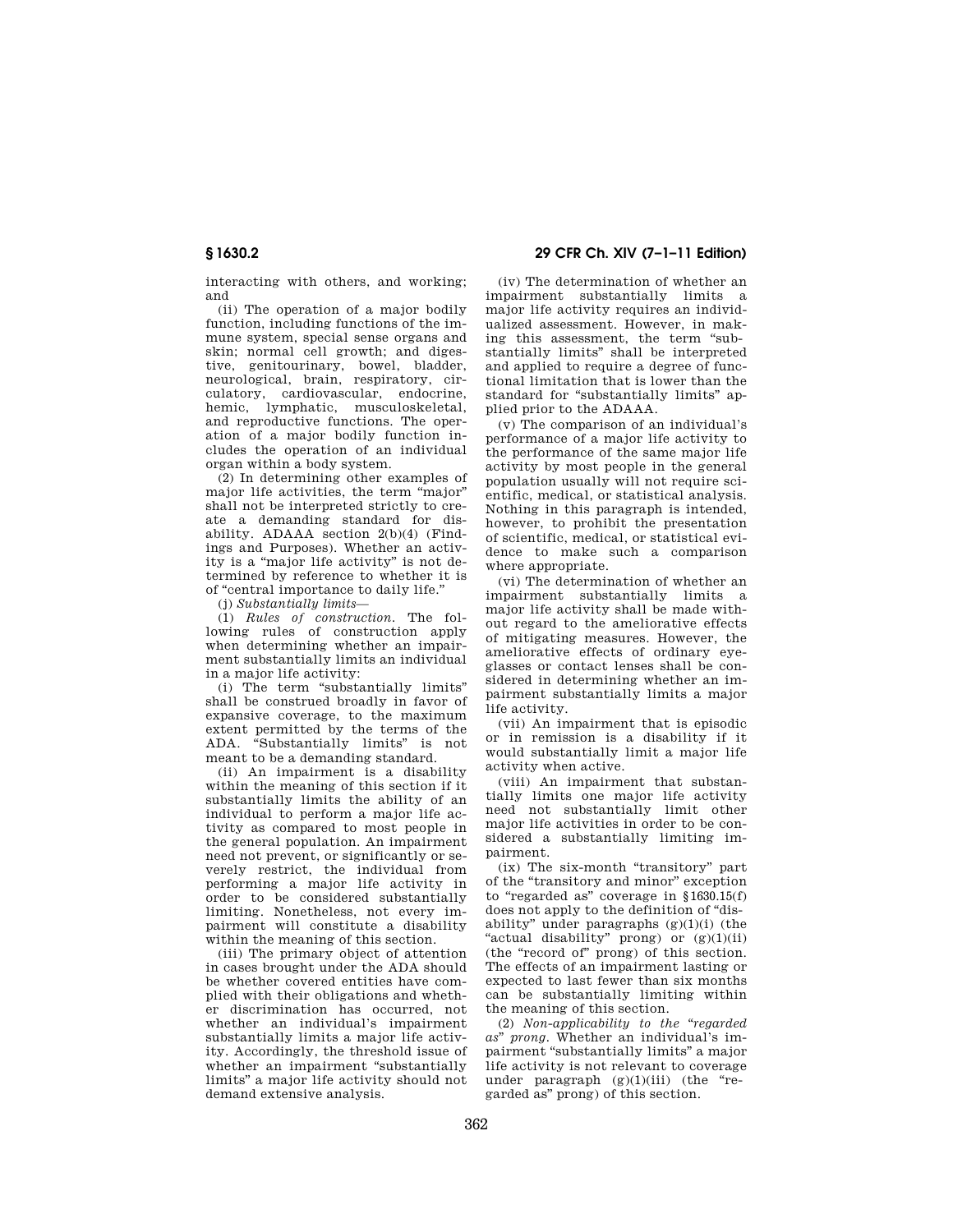(3) *Predictable assessments*—(i) The principles set forth in paragraphs  $(j)(1)(i)$  through (ix) of this section are intended to provide for more generous coverage and application of the ADA's prohibition on discrimination through a framework that is predictable, consistent, and workable for all individuals and entities with rights and responsibilities under the ADA as amended.

(ii) Applying the principles set forth in paragraphs  $(j)(1)(i)$  through  $(ix)$  of this section, the individualized assessment of some types of impairments will, in virtually all cases, result in a determination of coverage under paragraphs  $(g)(1)(i)$  (the "actual disability" prong) or  $(g)(1)(ii)$  (the "record of" prong) of this section. Given their inherent nature, these types of impairments will, as a factual matter, virtually always be found to impose a substantial limitation on a major life activity. Therefore, with respect to these types of impairments, the necessary individualized assessment should be particularly simple and straightforward.

(iii) For example, applying the principles set forth in paragraphs  $(j)(1)(i)$ through (ix) of this section, it should easily be concluded that the following types of impairments will, at a minimum, substantially limit the major life activities indicated: Deafness substantially limits hearing; blindness substantially limits seeing; an intellectual disability (formerly termed mental retardation) substantially limits brain function; partially or completely missing limbs or mobility impairments requiring the use of a wheelchair substantially limit musculoskeletal function; autism substantially limits brain function; cancer substantially limits normal cell growth; cerebral palsy substantially limits brain function; diabetes substantially limits endocrine function; epilepsy substantially limits neurological function; Human Immunodeficiency Virus (HIV) infection substantially limits immune function; multiple sclerosis substantially limits neurological function; muscular dystrophy substantially limits neurological function; and major depressive disorder, bipolar disorder, post-traumatic stress disorder, obsessive compulsive disorder, and schizophrenia substantially limit brain function. The types of impairments described in this section may substantially limit additional major life activities not explicitly listed above.

(4) *Condition, manner, or duration*—

(i) At all times taking into account the principles in paragraphs  $(j)(1)(i)$ through (ix) of this section, in determining whether an individual is substantially limited in a major life activity, it may be useful in appropriate cases to consider, as compared to most people in the general population, the condition under which the individual performs the major life activity; the manner in which the individual performs the major life activity; and/or the duration of time it takes the individual to perform the major life activity, or for which the individual can perform the major life activity.

(ii) Consideration of facts such as condition, manner, or duration may include, among other things, consideration of the difficulty, effort, or time required to perform a major life activity; pain experienced when performing a major life activity; the length of time a major life activity can be performed; and/or the way an impairment affects the operation of a major bodily function. In addition, the non-ameliorative effects of mitigating measures, such as negative side effects of medication or burdens associated with following a particular treatment regimen, may be considered when determining whether an individual's impairment substantially limits a major life activity.

(iii) In determining whether an individual has a disability under the "actual disability" or "record of" prongs of the definition of disability, the focus is on how a major life activity is substantially limited, and not on what outcomes an individual can achieve. For example, someone with a learning disability may achieve a high level of academic success, but may nevertheless be substantially limited in the major life activity of learning because of the additional time or effort he or she must spend to read, write, or learn compared to most people in the general population.

(iv) Given the rules of construction set forth in paragraphs  $(j)(1)(i)$  through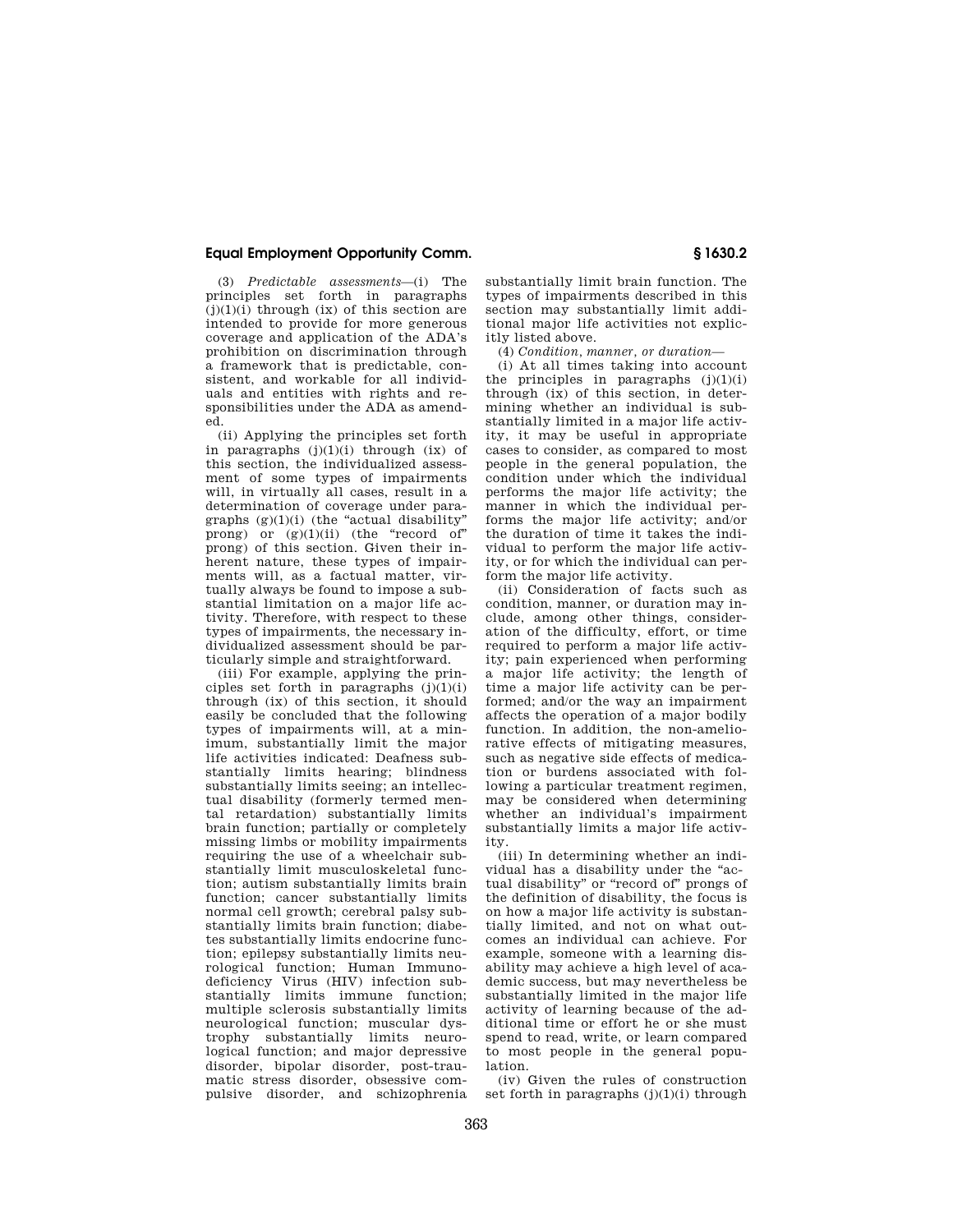(ix) of this section, it may often be unnecessary to conduct an analysis involving most or all of these types of facts. This is particularly true with respect to impairments such as those described in paragraph (j)(3)(iii) of this section, which by their inherent nature should be easily found to impose a substantial limitation on a major life activity, and for which the individualized assessment should be particularly simple and straightforward.

(5) *Examples of mitigating measures*— Mitigating measures include, but are not limited to:

(i) Medication, medical supplies, equipment, or appliances, low-vision devices (defined as devices that magnify, enhance, or otherwise augment a visual image, but not including ordinary eyeglasses or contact lenses), prosthetics including limbs and devices, hearing aid(s) and cochlear implant(s) or other implantable hearing devices, mobility devices, and oxygen therapy equipment and supplies;

(ii) Use of assistive technology;

(iii) Reasonable accommodations or "auxiliary aids or services" (as defined by 42 U.S.C. 12103(1));

(iv) Learned behavioral or adaptive neurological modifications; or

(v) Psychotherapy, behavioral therapy, or physical therapy.

(6) *Ordinary eyeglasses or contact lenses*—*defined.* Ordinary eyeglasses or contact lenses are lenses that are intended to fully correct visual acuity or to eliminate refractive error.

(k) *Has a record of such an impairment*—

(1) *In general.* An individual has a record of a disability if the individual has a history of, or has been misclassified as having, a mental or physical impairment that substantially limits one or more major life activities.

(2) *Broad construction.* Whether an individual has a record of an impairment that substantially limited a major life activity shall be construed broadly to the maximum extent permitted by the ADA and should not demand extensive analysis. An individual will be considered to have a record of a disability if the individual has a history of an impairment that substantially limited one or more major life activities when

**§ 1630.2 29 CFR Ch. XIV (7–1–11 Edition)** 

compared to most people in the general population, or was misclassified as having had such an impairment. In determining whether an impairment substantially limited a major life activity, the principles articulated in paragraph (j) of this section apply.

(3) *Reasonable accommodation.* An individual with a record of a substantially limiting impairment may be entitled, absent undue hardship, to a reasonable accommodation if needed and related to the past disability. For example, an employee with an impairment that previously limited, but no longer substantially limits, a major life activity may need leave or a schedule change to permit him or her to attend follow-up or "monitoring" appointments with a health care provider.

(l) ''*Is regarded as having such an impairment.*'' The following principles apply under the ''regarded as'' prong of the definition of disability (paragraph  $(g)(1)(iii)$  of this section) above:

(1) Except as provided in §1630.15(f), an individual is ''regarded as having such an impairment'' if the individual is subjected to a prohibited action because of an actual or perceived physical or mental impairment, whether or not that impairment substantially limits, or is perceived to substantially limit, a major life activity. Prohibited actions include but are not limited to refusal to hire, demotion, placement on involuntary leave, termination, exclusion for failure to meet a qualification standard, harassment, or denial of any other term, condition, or privilege of employment

(2) Except as provided in  $$1630.15(f)$ , an individual is "regarded as having such an impairment'' any time a covered entity takes a prohibited action against the individual because of an actual or perceived impairment, even if the entity asserts, or may or does ultimately establish, a defense to such action.

(3) Establishing that an individual is ''regarded as having such an impairment'' does not, by itself, establish liability. Liability is established under title I of the ADA only when an individual proves that a covered entity discriminated on the basis of disability within the meaning of section 102 of the ADA, 42 U.S.C. 12112.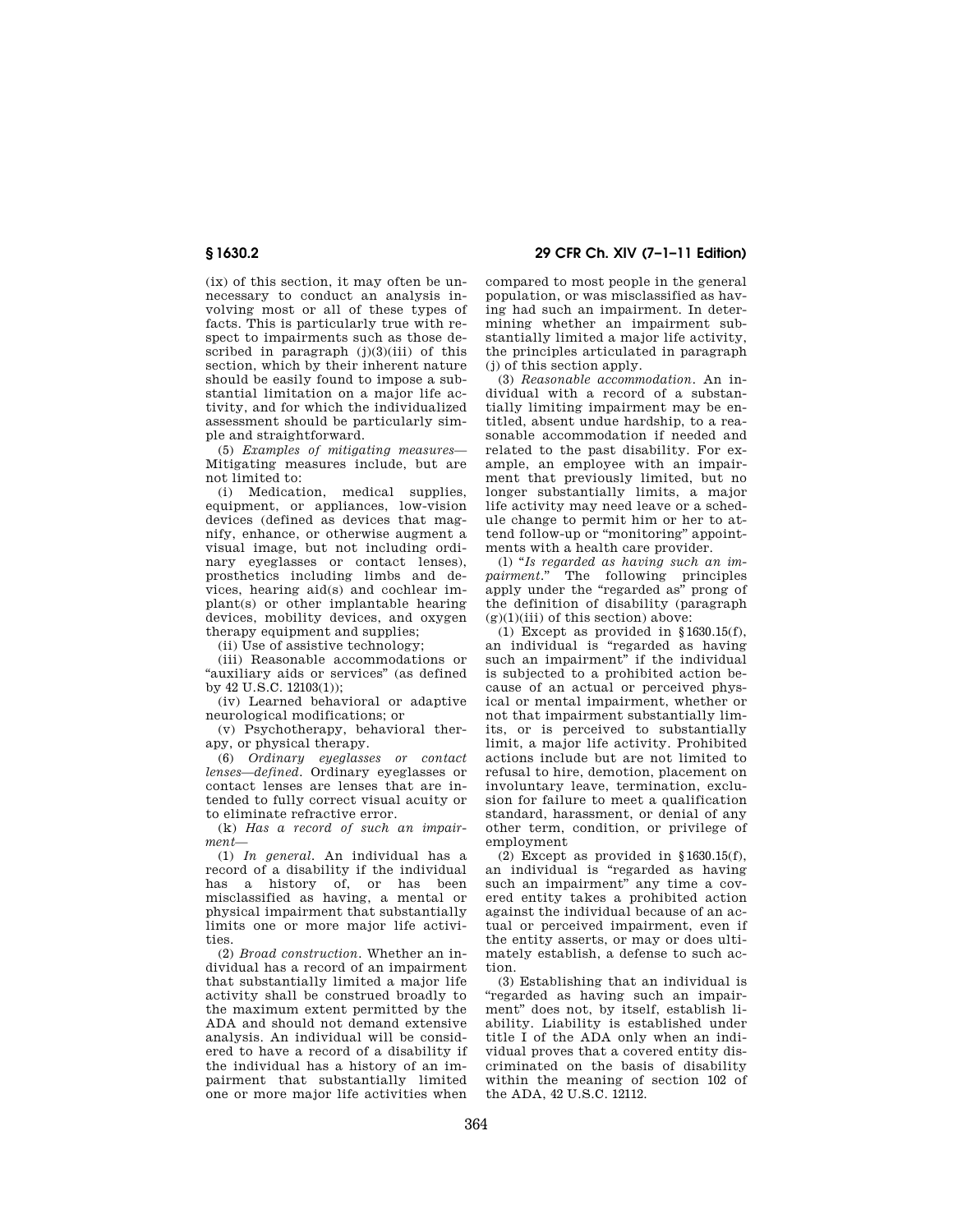(m) The term "*qualified*," with respect to an individual with a disability, means that the individual satisfies the requisite skill, experience, education and other job-related requirements of the employment position such individual holds or desires and, with or without reasonable accommodation, can perform the essential functions of such position. See §1630.3 for exceptions to this definition.

(n) *Essential functions*—(1) *In general.*  The term *essential functions* means the fundamental job duties of the employment position the individual with a disability holds or desires. The term ''essential functions'' does not include the marginal functions of the position.

(2) A job function may be considered essential for any of several reasons, including but not limited to the following:

(i) The function may be essential because the reason the position exists is to perform that function;

(ii) The function may be essential because of the limited number of employees available among whom the performance of that job function can be distributed; and/or

(iii) The function may be highly specialized so that the incumbent in the position is hired for his or her expertise or ability to perform the particular function.

(3) Evidence of whether a particular function is essential includes, but is not limited to:

(i) The employer's judgment as to which functions are essential;

(ii) Written job descriptions prepared before advertising or interviewing applicants for the job;

(iii) The amount of time spent on the job performing the function;

(iv) The consequences of not requiring the incumbent to perform the function;

(v) The terms of a collective bargaining agreement;

(vi) The work experience of past incumbents in the job; and/or

(vii) The current work experience of incumbents in similar jobs.

(o) *Reasonable accommodation.* (1) The term *reasonable accommodation* means:

(i) Modifications or adjustments to a job application process that enable a qualified applicant with a disability to be considered for the position such qualified applicant desires; or

(ii) Modifications or adjustments to the work environment, or to the manner or circumstances under which the position held or desired is customarily performed, that enable a qualified individual with a disability to perform the essential functions of that position; or

(iii) Modifications or adjustments that enable a covered entity's employee with a disability to enjoy equal benefits and privileges of employment as are enjoyed by its other similarly situated employees without disabilities.

(2) *Reasonable accommodation* may include but is not limited to:

(i) Making existing facilities used by employees readily accessible to and usable by individuals with disabilities; and

(ii) Job restructuring; part-time or modified work schedules; reassignment to a vacant position; acquisition or modifications of equipment or devices; appropriate adjustment or modifications of examinations, training materials, or policies; the provision of qualified readers or interpreters; and other similar accommodations for individuals with disabilities.

(3) To determine the appropriate reasonable accommodation it may be necessary for the covered entity to initiate an informal, interactive process with the individual with a disability in need of the accommodation. This process should identify the precise limitations resulting from the disability and potential reasonable accommodations that could overcome those limitations.

(4) A covered entity is required, absent undue hardship, to provide a reasonable accommodation to an otherwise qualified individual who meets the definition of disability under the "actual disability'' prong (paragraph  $(g)(1)(i)$  of this section), or "record of" prong (paragraph  $(g)(1)(ii)$  of this section), but is not required to provide a reasonable accommodation to an individual who meets the definition of disability solely under the "regarded as" prong (paragraph  $(g)(1)(iii)$  of this section).

(p) *Undue hardship*—(1) *In general. Undue hardship* means, with respect to the provision of an accommodation,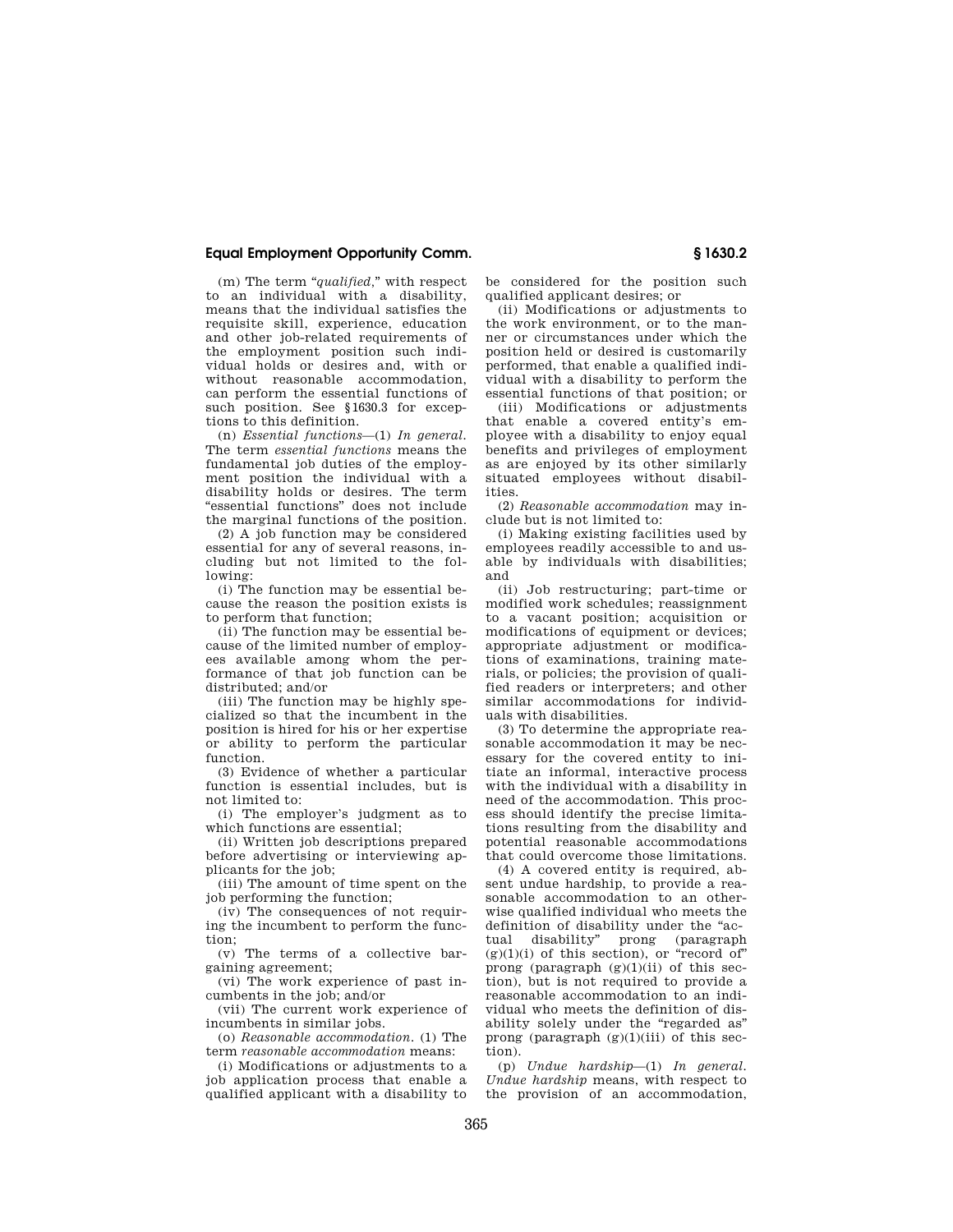significant difficulty or expense incurred by a covered entity, when considered in light of the factors set forth in paragraph (p)(2) of this section.

(2) *Factors to be considered.* In determining whether an accommodation would impose an undue hardship on a covered entity, factors to be considered include:

(i) The nature and net cost of the accommodation needed under this part, taking into consideration the availability of tax credits and deductions, and/or outside funding;

(ii) The overall financial resources of the facility or facilities involved in the provision of the reasonable accommodation, the number of persons employed at such facility, and the effect on expenses and resources;

(iii) The overall financial resources of the covered entity, the overall size of the business of the covered entity with respect to the number of its employees, and the number, type and location of its facilities;

(iv) The type of operation or operations of the covered entity, including the composition, structure and functions of the workforce of such entity, and the geographic separateness and administrative or fiscal relationship of the facility or facilities in question to the covered entity; and

(v) The impact of the accommodation upon the operation of the facility, including the impact on the ability of other employees to perform their duties and the impact on the facility's ability to conduct business.

(q) *Qualification standards* means the personal and professional attributes including the skill, experience, education, physical, medical, safety and other requirements established by a covered entity as requirements which an individual must meet in order to be eligible for the position held or desired.

(r) *Direct Threat* means a significant risk of substantial harm to the health or safety of the individual or others that cannot be eliminated or reduced by reasonable accommodation. The determination that an individual poses a ''direct threat'' shall be based on an individualized assessment of the individual's present ability to safely perform the essential functions of the job. This assessment shall be based on a reason-

# **§ 1630.3 29 CFR Ch. XIV (7–1–11 Edition)**

able medical judgment that relies on the most current medical knowledge and/or on the best available objective evidence. In determining whether an individual would pose a direct threat, the factors to be considered include:

(1) The duration of the risk;

(2) The nature and severity of the potential harm;

(3) The likelihood that the potential harm will occur; and

(4) The imminence of the potential harm.

[56 FR 35734, July 26, 1991, as amended at 76 FR 16999, Mar. 25, 2011]

#### **§ 1630.3 Exceptions to the definitions of** ''**Disability**'' **and** ''**Qualified Individual with a Disability.**''

(a) The terms *disability* and *qualified individual with a disability* do not include individuals currently engaging in the illegal use of drugs, when the covered entity acts on the basis of such use.

(1) *Drug* means a controlled substance, as defined in schedules I through V of section 202 of the Controlled Substances Act (21 U.S.C 812)

(2) *Illegal use of drugs* means the use of drugs the possession or distribution of which is unlawful under the Controlled Substances Act, as periodically updated by the Food and Drug Administration. This term does not include the use of a drug taken under the supervision of a licensed health care professional, or other uses authorized by the Controlled Substances Act or other provisions of Federal law.

(b) However, the terms *disability* and *qualified* individual with a disability may not exclude an individual who:

(1) Has successfully completed a supervised drug rehabilitation program and is no longer engaging in the illegal use of drugs, or has otherwise been rehabilitated successfully and is no longer engaging in the illegal use of drugs; or

(2) Is participating in a supervised rehabilitation program and is no longer engaging in such use; or

(3) Is erroneously regarded as engaging in such use, but is not engaging in such use.

(c) It shall not be a violation of this part for a covered entity to adopt or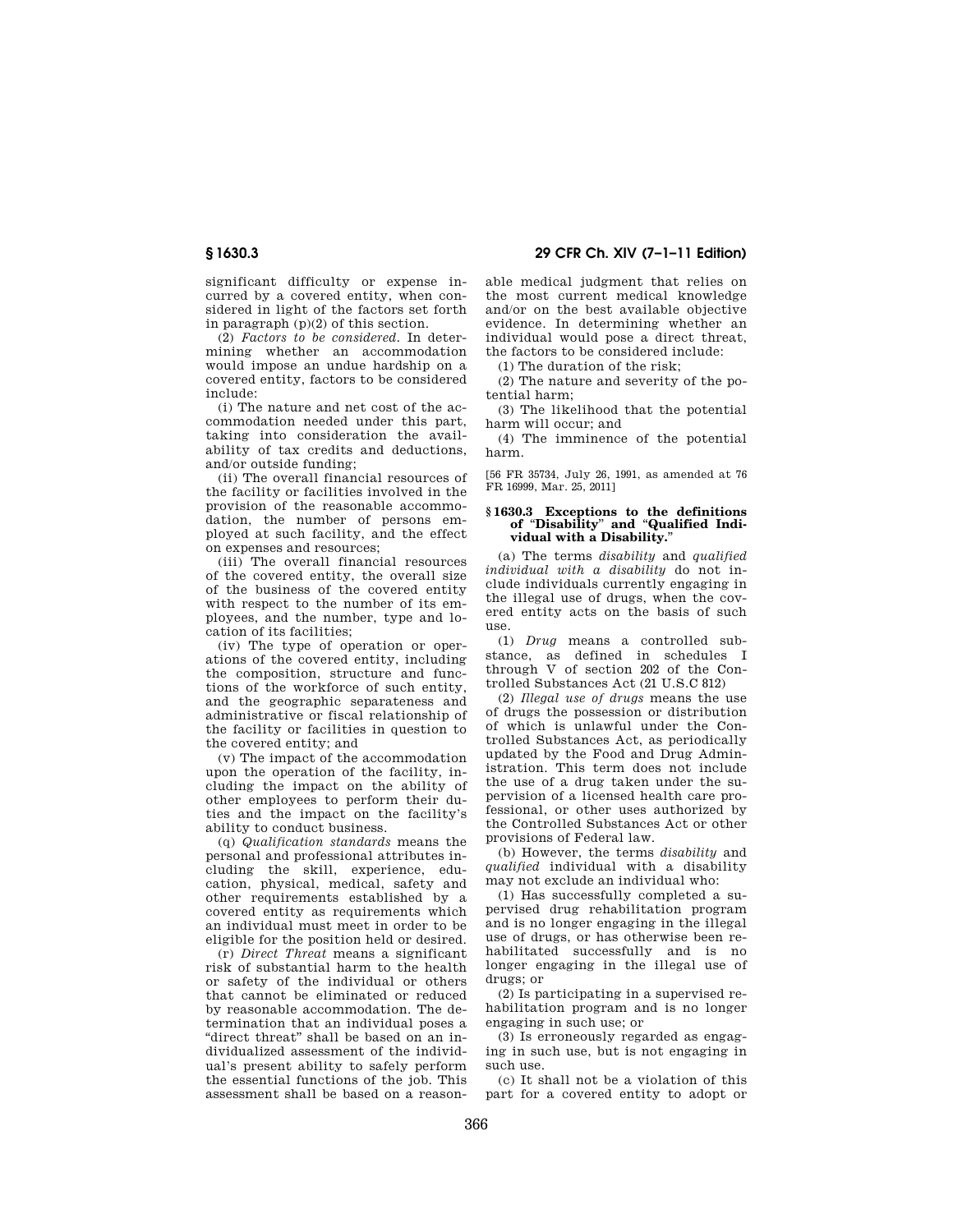administer reasonable policies or procedures, including but not limited to drug testing, designed to ensure that an individual described in paragraph (b) (1) or (2) of this section is no longer engaging in the illegal use of drugs.  $(See § 1630.16(c) Drug testing).$ 

(d) *Disability* does not include:

(1) Transvestism, transsexualism, pedophilia, exhibitionism, voyeurism, gender identity disorders not resulting from physical impairments, or other

sexual behavior disorders;<br>(2) Compulsive gambling, (2) Compulsive gambling, kleptomania, or pyromania; or

(3) Psychoactive substance use disorders resulting from current illegal use of drugs.

(e) *Homosexuality and bisexuality* are not impairments and so are not disabilities as defined in this part.

### **§ 1630.4 Discrimination prohibited.**

(a) *In general*—(1) It is unlawful for a covered entity to discriminate on the basis of disability against a qualified individual in regard to:

(i) Recruitment, advertising, and job application procedures;

(ii) Hiring, upgrading, promotion, award of tenure, demotion, transfer, layoff, termination, right of return from layoff, and rehiring;

(iii) Rates of pay or any other form of compensation and changes in compensation;

(iv) Job assignments, job classifications, organizational structures, position descriptions, lines of progression, and seniority lists;

(v) Leaves of absence, sick leave, or any other leave;

(vi) Fringe benefits available by virtue of employment, whether or not administered by the covered entity;

(vii) Selection and financial support for training, including: apprenticeships, professional meetings, conferences and other related activities, and selection for leaves of absence to pursue training;

(viii) Activities sponsored by a covered entity, including social and recreational programs; and

(ix) Any other term, condition, or privilege of employment.

(2) The term discrimination includes, but is not limited to, the acts described in §§1630.4 through 1630.13 of this part.

(b) *Claims of no disability.* Nothing in this part shall provide the basis for a claim that an individual without a disability was subject to discrimination because of his lack of disability, including a claim that an individual with a disability was granted an accommodation that was denied to an individual without a disability.

[76 FR 17002, Mar. 25, 2011]

## **§ 1630.5 Limiting, segregating, and classifying.**

It is unlawful for a covered entity to limit, segregate, or classify a job applicant or employee in a way that adversely affects his or her employment opportunities or status on the basis of disability.

### **§ 1630.6 Contractual or other arrangements.**

(a) *In general.* It is unlawful for a covered entity to participate in a contractual or other arrangement or relationship that has the effect of subjecting the covered entity's own qualified applicant or employee with a disability to the discrimination prohibited by this part.

(b) *Contractual or other arrangement defined.* The phrase *contractual or other arrangement or relationship* includes, but is not limited to, a relationship with an employment or referral agency; labor union, including collective bargaining agreements; an organization providing fringe benefits to an employee of the covered entity; or an organization providing training and apprenticeship programs.

(c) *Application.* This section applies to a covered entity, with respect to its own applicants or employees, whether the entity offered the contract or initiated the relationship, or whether the entity accepted the contract or acceded to the relationship. A covered entity is not liable for the actions of the other party or parties to the contract which only affect that other party's employees or applicants.

## **§ 1630.7 Standards, criteria, or methods of administration.**

It is unlawful for a covered entity to use standards, criteria, or methods of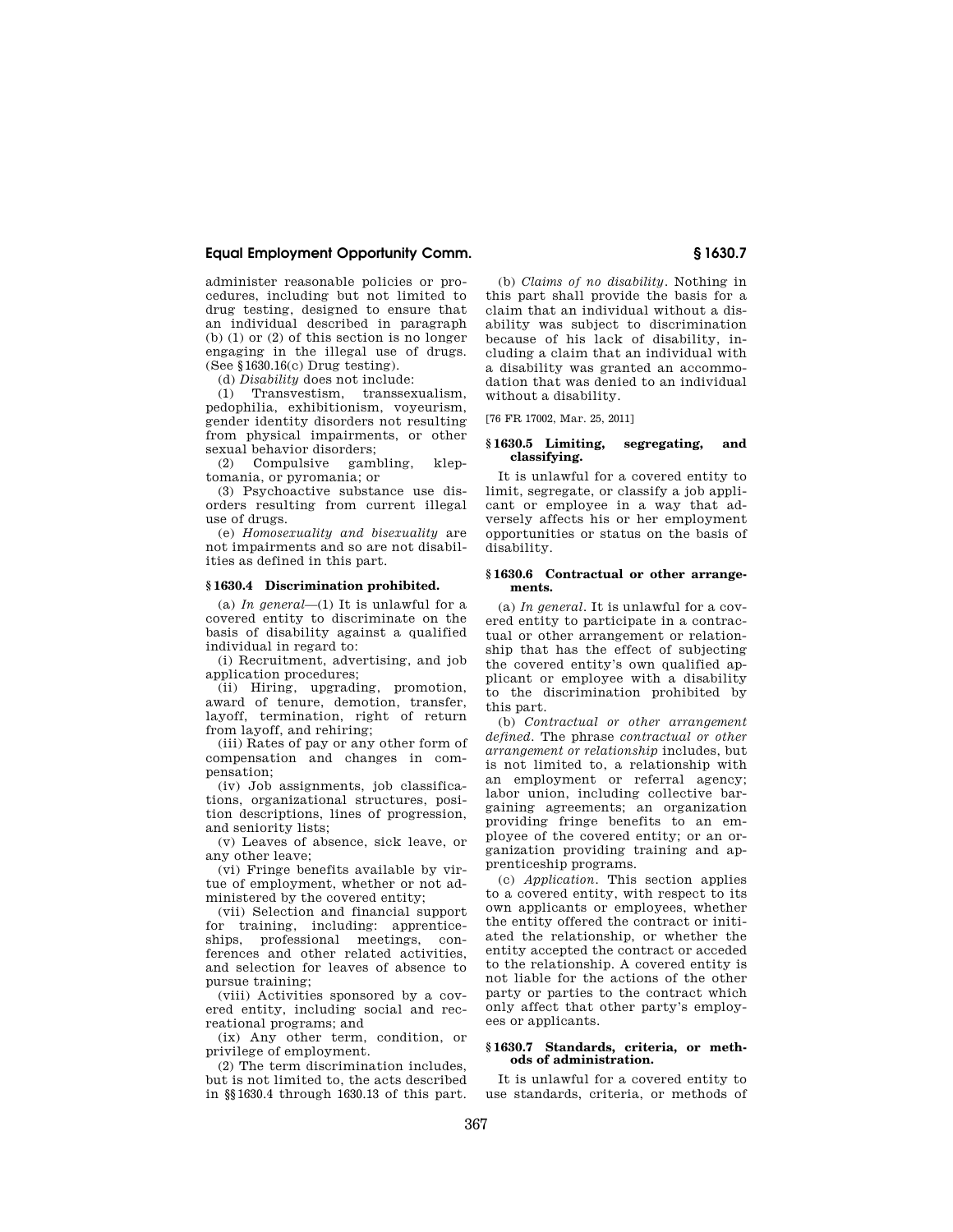administration, which are not job-related and consistent with business necessity, and:

(a) That have the effect of discriminating on the basis of disability; or

(b) That perpetuate the discrimination of others who are subject to common administrative control.

#### **§ 1630.8 Relationship or association with an individual with a disability.**

It is unlawful for a covered entity to exclude or deny equal jobs or benefits to, or otherwise discriminate against, a qualified individual because of the known disability of an individual with whom the qualified individual is known to have a family, business, social or other relationship or association.

#### **§ 1630.9 Not making reasonable accommodation. \**

(a) It is unlawful for a covered entity not to make reasonable accommodation to the known physical or mental limitations of an otherwise qualified applicant or employee with a disability, unless such covered entity can demonstrate that the accommodation would impose an undue hardship on the operation of its business.

(b) It is unlawful for a covered entity to deny employment opportunities to an otherwise qualified job applicant or employee with a disability based on the need of such covered entity to make reasonable accommodation to such individual's physical or mental impairments.

(c) A covered entity shall not be excused from the requirements of this part because of any failure to receive technical assistance authorized by section 507 of the ADA, including any failure in the development or dissemination of any technical assistance manual authorized by that Act.

(d) An individual with a disability is not required to accept an accommodation, aid, service, opportunity or benefit which such qualified individual chooses not to accept. However, if such individual rejects a reasonable accommodation, aid, service, opportunity or benefit that is necessary to enable the individual to perform the essential functions of the position held or desired, and cannot, as a result of that rejection, perform the essential func-

# **§ 1630.8 29 CFR Ch. XIV (7–1–11 Edition)**

tions of the position, the individual will not be considered qualified.

(e) A covered entity is required, absent undue hardship, to provide a reasonable accommodation to an otherwise qualified individual who meets the definition of disability under the "actual disability" prong  $(\S 1630.2(g)(1)(i)),$ or "record of" prong  $(\S 1630.2(g)(1)(ii)),$ but is not required to provide a reasonable accommodation to an individual who meets the definition of disability solely under the "regarded as" prong  $(\S 1630.2(g)(1)(iii)).$ 

[56 FR 35734, July 26, 1991, as amended at 76 FR 17002, Mar. 25, 2011]

### **§ 1630.10 Qualification standards, tests, and other selection criteria.**

(a) *In general.* It is unlawful for a covered entity to use qualification standards, employment tests or other selection criteria that screen out or tend to screen out an individual with a disability or a class of individuals with disabilities, on the basis of disability, unless the standard, test, or other selection criteria, as used by the covered entity, is shown to be job related for the position in question and is consistent with business necessity.

(b) *Qualification standards and tests related to uncorrected vision.* Notwithstanding  $$1630.2(j)(1)(vi)$  of this part, a covered entity shall not use qualification standards, employment tests, or other selection criteria based on an individual's uncorrected vision unless the standard, test, or other selection criterion, as used by the covered entity, is shown to be job related for the position in question and is consistent with business necessity. An individual challenging a covered entity's application of a qualification standard, test, or other criterion based on uncorrected vision need not be a person with a disability, but must be adversely affected by the application of the standard, test, or other criterion.

[76 FR 17002, Mar. 25, 2011]

## **§ 1630.11 Administration of tests.**

It is unlawful for a covered entity to fail to select and administer tests concerning employment in the most effective manner to ensure that, when a test is administered to a job applicant or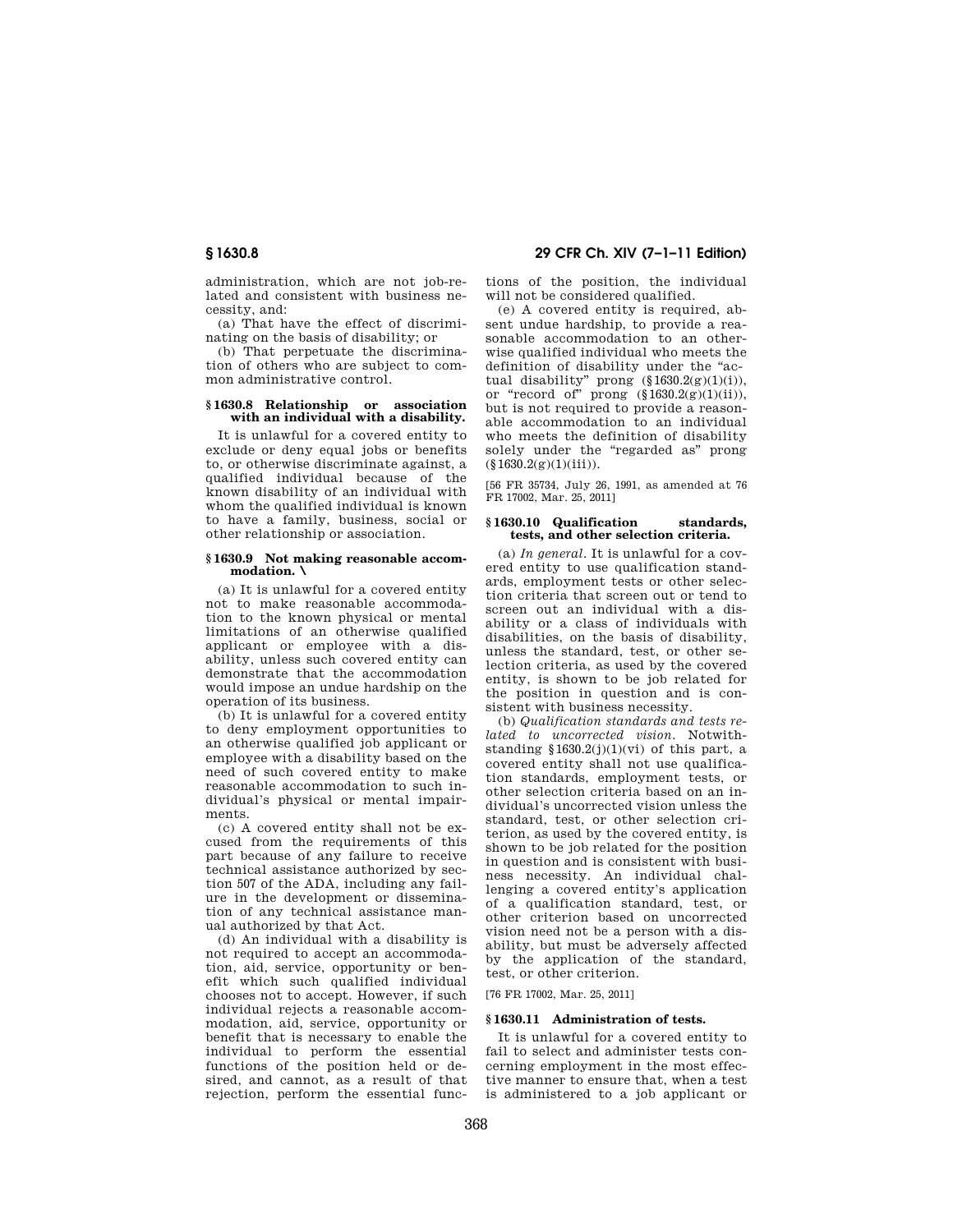employee who has a disability that impairs sensory, manual or speaking skills, the test results accurately reflect the skills, aptitude, or whatever other factor of the applicant or employee that the test purports to measure, rather than reflecting the impaired sensory, manual, or speaking skills of such employee or applicant (except where such skills are the factors that the test purports to measure).

### **§ 1630.12 Retaliation and coercion.**

(a) *Retaliation.* It is unlawful to discriminate against any individual because that individual has opposed any act or practice made unlawful by this part or because that individual made a charge, testified, assisted, or participated in any manner in an investigation, proceeding, or hearing to enforce any provision contained in this part.

(b) *Coercion, interference or intimidation.* It is unlawful to coerce, intimidate, threaten, harass or interfere with any individual in the exercise or enjoyment of, or because that individual aided or encouraged any other individual in the exercise of, any right granted or protected by this part.

## **§ 1630.13 Prohibited medical examinations and inquiries.**

(a) *Pre-employment examination or inquiry.* Except as permitted by §1630.14, it is unlawful for a covered entity to conduct a medical examination of an applicant or to make inquiries as to whether an applicant is an individual with a disability or as to the nature or severity of such disability.

(b) *Examination or inquiry of employees.* Except as permitted by §1630.14, it is unlawful for a covered entity to require a medical examination of an employee or to make inquiries as to whether an employee is an individual with a disability or as to the nature or severity of such disability.

### **§ 1630.14 Medical examinations and inquiries specifically permitted.**

(a) *Acceptable pre-employment inquiry.*  A covered entity may make pre-employment inquiries into the ability of an applicant to perform job-related functions, and/or may ask an applicant to describe or to demonstrate how, with or without reasonable accommodation, the applicant will be able to perform job-related functions.

(b) *Employment entrance examination.*  A covered entity may require a medical examination (and/or inquiry) after making an offer of employment to a job applicant and before the applicant begins his or her employment duties, and may condition an offer of employment on the results of such examination (and/or inquiry), if all entering employees in the same job category are subjected to such an examination (and/ or inquiry) regardless of disability.

(1) Information obtained under paragraph (b) of this section regarding the medical condition or history of the applicant shall be collected and maintained on separate forms and in separate medical files and be treated as a confidential medical record, except that:

(i) Supervisors and managers may be informed regarding necessary restrictions on the work or duties of the employee and necessary accommodations;

(ii) First aid and safety personnel may be informed, when appropriate, if the disability might require emergency treatment; and

(iii) Government officials investigating compliance with this part shall be provided relevant information on request.

(2) The results of such examination shall not be used for any purpose inconsistent with this part.

(3) Medical examinations conducted in accordance with this section do not have to be job-related and consistent with business necessity. However, if certain criteria are used to screen out an employee or employees with disabilities as a result of such an examination or inquiry, the exclusionary criteria must be job-related and consistent with business necessity, and performance of the essential job functions cannot be accomplished with reasonable accommodation as required in this part. (See §1630.15(b) Defenses to charges of discriminatory application of selection criteria.)

(c) *Examination of employees.* A covered entity may require a medical examination (and/or inquiry) of an employee that is job-related and consistent with business necessity. A covered entity may make inquiries into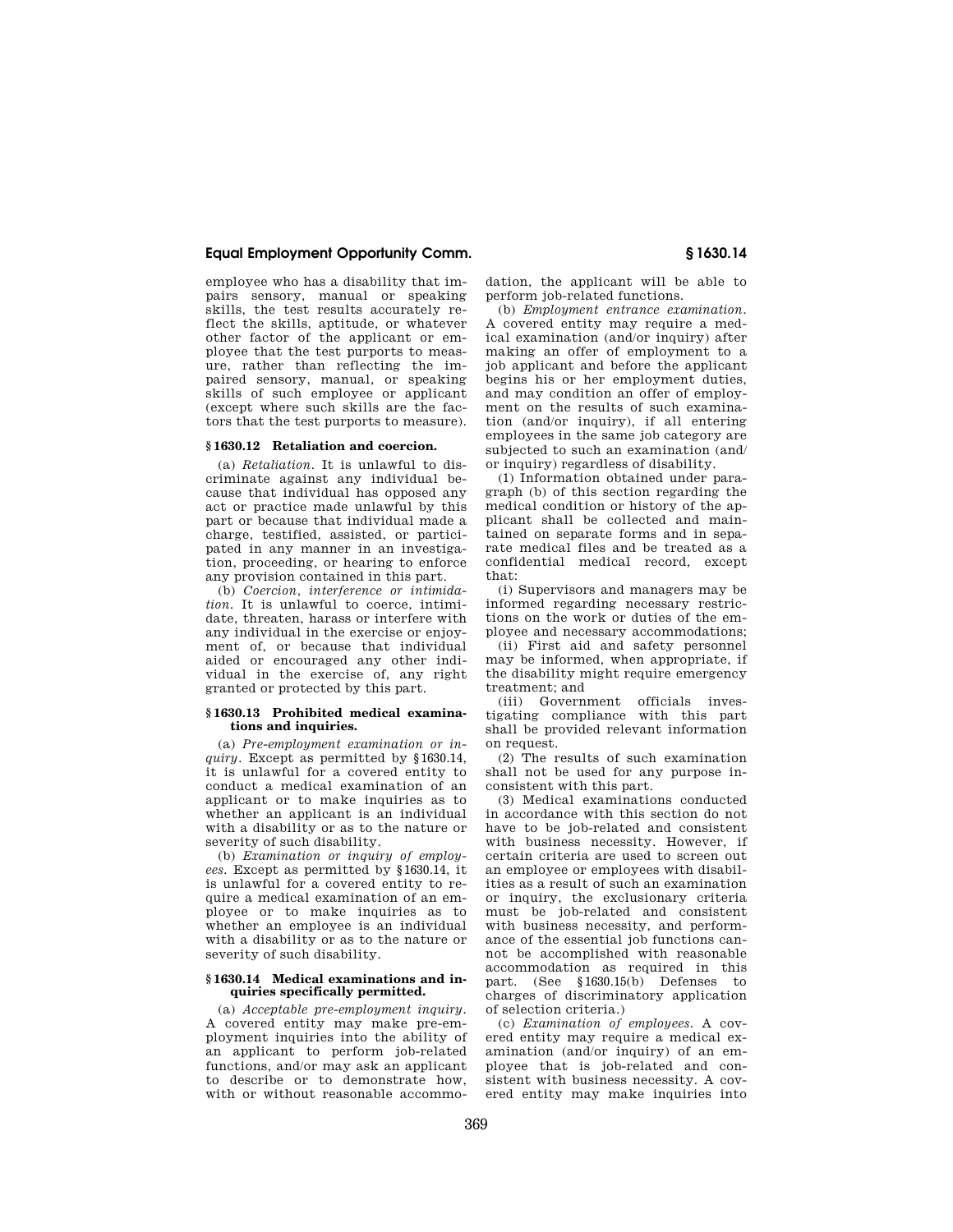the ability of an employee to perform job-related functions.

(1) Information obtained under paragraph (c) of this section regarding the medical condition or history of any employee shall be collected and maintained on separate forms and in separate medical files and be treated as a confidential medical record, except that:

(i) Supervisors and managers may be informed regarding necessary restrictions on the work or duties of the employee and necessary accommodations;

(ii) First aid and safety personnel may be informed, when appropriate, if the disability might require emergency treatment; and

(iii) Government officials investigating compliance with this part shall be provided relevant information on request.

(2) Information obtained under paragraph (c) of this section regarding the medical condition or history of any employee shall not be used for any purpose inconsistent with this part.

(d) *Other acceptable examinations and inquiries.* A covered entity may conduct voluntary medical examinations and activities, including voluntary medical histories, which are part of an employee health program available to employees at the work site.

(1) Information obtained under paragraph (d) of this section regarding the medical condition or history of any employee shall be collected and maintained on separate forms and in separate medical files and be treated as a confidential medical record, except that:

(i) Supervisors and managers may be informed regarding necessary restrictions on the work or duties of the employee and necessary accommodations;

(ii) First aid and safety personnel may be informed, when appropriate, if the disability might require emergency treatment; and

(iii) Government officials investigating compliance with this part shall be provided relevant information on request.

(2) Information obtained under paragraph (d) of this section regarding the medical condition or history of any employee shall not be used for any purpose inconsistent with this part.

# **§ 1630.15 29 CFR Ch. XIV (7–1–11 Edition)**

# **§ 1630.15 Defenses.**

Defenses to an allegation of discrimination under this part may include, but are not limited to, the following:

(a) *Disparate treatment charges.* It may be a defense to a charge of disparate<br>treatment brought under §§1630.4 treatment brought under §§1630.4 through 1630.8 and 1630.11 through 1630.12 that the challenged action is justified by a legitimate, nondiscriminatory reason.

(b) *Charges of discriminatory application of selection criteria*—(1) *In general.*  It may be a defense to a charge of discrimination, as described in §1630.10, that an alleged application of qualification standards, tests, or selection criteria that screens out or tends to screen out or otherwise denies a job or benefit to an individual with a disability has been shown to be job-related and consistent with business necessity, and such performance cannot be accomplished with reasonable accommodation, as required in this part.

(2) *Direct threat as a qualification standard.* The term standard'' may include a requirement that an individual shall not pose a direct threat to the health or safety of the individual or others in the workplace. (See §1630.2(r) defining direct threat.)

(c) *Other disparate impact charges.* It may be a defense to a charge of discrimination brought under this part that a uniformly applied standard, criterion, or policy has a disparate impact on an individual with a disability or a class of individuals with disabilities that the challenged standard, criterion or policy has been shown to be job-related and consistent with business necessity, and such performance cannot be accomplished with reasonable accommodation, as required in this part.

(d) *Charges of not making reasonable accommodation.* It may be a defense to a charge of discrimination, as described in §1630.9, that a requested or necessary accommodation would impose an undue hardship on the operation of the covered entity's business.

(e) *Conflict with other Federal laws.* It may be a defense to a charge of discrimination under this part that a challenged action is required or necessitated by another Federal law or regulation, or that another Federal law or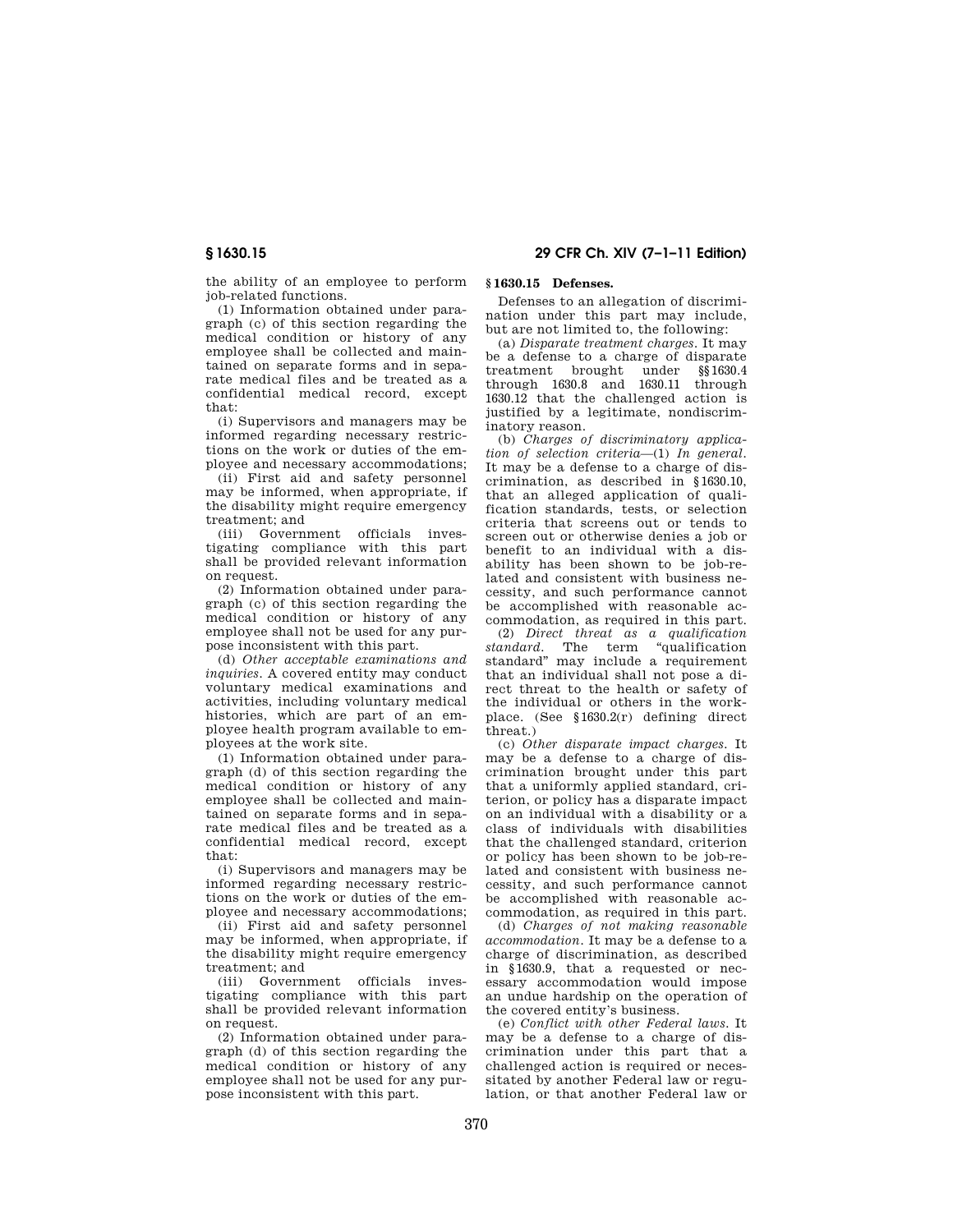regulation prohibits an action (including the provision of a particular reasonable accommodation) that would otherwise be required by this part.

(f) *Claims based on transitory and minor impairments under the* ''*regarded as*'' *prong.* It may be a defense to a charge of discrimination by an individual claiming coverage under the ''regarded as'' prong of the definition of disability that the impairment is (in the case of an actual impairment) or would be (in the case of a perceived impairment) "transitory and minor." To establish this defense, a covered entity must demonstrate that the impairment is both "transitory" and "minor." Whether the impairment at issue is or would be "transitory and minor" is to be determined objectively. A covered entity may not defeat ''regarded as'' coverage of an individual simply by demonstrating that it subjectively believed the impairment was transitory and minor; rather, the covered entity must demonstrate that the impairment is (in the case of an actual impairment) or would be (in the case of a perceived impairment) both transitory and minor. For purposes of this section, ''transitory'' is defined as lasting or expected to last six months or less.

(g) *Additional defenses.* It may be a defense to a charge of discrimination under this part that the alleged discriminatory action is specifically permitted by §1630.14 or §1630.16.

[56 FR 35734, July 26, 1991, as amended at 76 FR 17003, Mar. 25, 2011]

### **§ 1630.16 Specific activities permitted.**

(a) *Religious entities.* A religious corporation, association, educational institution, or society is permitted to give preference in employment to individuals of a particular religion to perform work connected with the carrying on by that corporation, association, educational institution, or society of its activities. A religious entity may require that all applicants and employees conform to the religious tenets of such organization. However, a religious entity may not discriminate against a qualified individual, who satisfies the permitted religious criteria, on the basis of his or her disability.

(b) *Regulation of alcohol and drugs.* A covered entity:

(1) May prohibit the illegal use of drugs and the use of alcohol at the workplace by all employees;

(2) May require that employees not be under the influence of alcohol or be engaging in the illegal use of drugs at the workplace;

(3) May require that all employees behave in conformance with the requirements established under the Drug-Free Workplace Act of 1988 (41 U.S.C. 701 *et seq.*);

(4) May hold an employee who engages in the illegal use of drugs or who is an alcoholic to the same qualification standards for employment or job performance and behavior to which the entity holds its other employees, even if any unsatisfactory performance or behavior is related to the employee's drug use or alcoholism;

(5) May require that its employees employed in an industry subject to such regulations comply with the standards established in the regulations (if any) of the Departments of Defense and Transportation, and of the Nuclear Regulatory Commission, regarding alcohol and the illegal use of drugs; and

(6) May require that employees employed in sensitive positions comply with the regulations (if any) of the Departments of Defense and Transportation and of the Nuclear Regulatory Commission that apply to employment in sensitive positions subject to such regulations.

(c) *Drug testing*—(1) *General policy.*  For purposes of this part, a test to determine the illegal use of drugs is not considered a medical examination. Thus, the administration of such drug tests by a covered entity to its job applicants or employees is not a violation of §1630.13 of this part. However, this part does not encourage, prohibit, or authorize a covered entity to conduct drug tests of job applicants or employees to determine the illegal use of drugs or to make employment decisions based on such test results.

(2) *Transportation employees.* This part does not encourage, prohibit, or authorize the otherwise lawful exercise by entities subject to the jurisdiction of the Department of Transportation of authority to: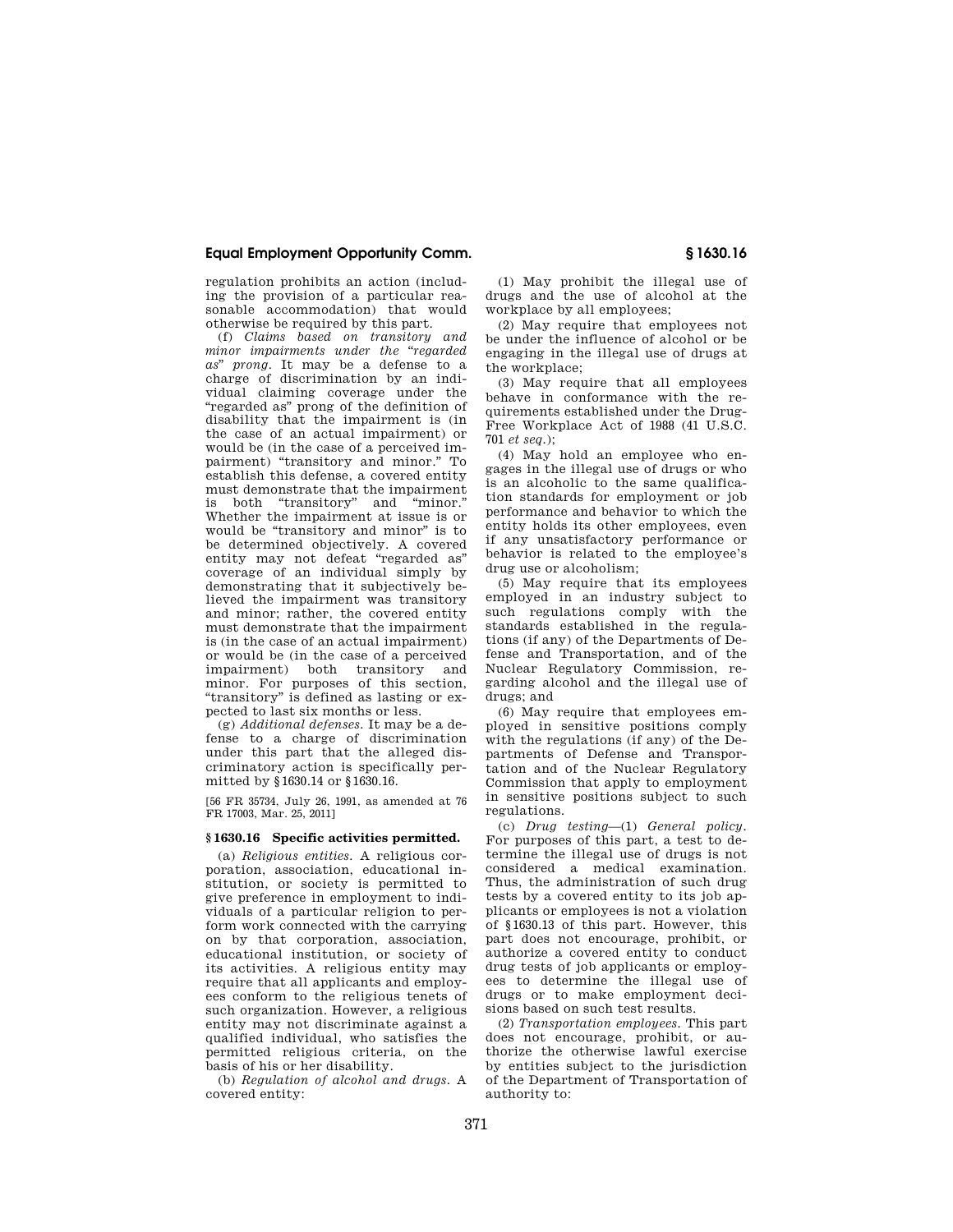(i) Test employees of entities in, and applicants for, positions involving safety sensitive duties for the illegal use of drugs or for on-duty impairment by alcohol; and

(ii) Remove from safety-sensitive positions persons who test positive for illegal use of drugs or on-duty impairment by alcohol pursuant to paragraph  $(c)(2)(i)$  of this section.

(3) *Confidentiality.* Any information regarding the medical condition or history of any employee or applicant obtained from a test to determine the illegal use of drugs, except information regarding the illegal use of drugs, is<br>subject to the requirements of subject to the requirements §1630.14(b) (2) and (3) of this part.

(d) *Regulation of smoking.* A covered entity may prohibit or impose restrictions on smoking in places of employment. Such restrictions do not violate any provision of this part.

(e) *Infectious and communicable diseases; food handling jobs*—(1) *In general.*  Under title I of the ADA, section 103(d)(1), the Secretary of Health and Human Services is to prepare a list, to be updated annually, of infectious and communicable diseases which are transmitted through the handling of food. (Copies may be obtained from Center for Infectious Diseases, Centers for Disease Control, 1600 Clifton Road, NE., Mailstop C09, Atlanta, GA 30333.) If an individual with a disability is disabled by one of the infectious or communicable diseases included on this list, and if the risk of transmitting the disease associated with the handling of food cannot be eliminated by reasonable accommodation, a covered entity may refuse to assign or continue to assign such individual to a job involving food handling. However, if the individual with a disability is a current employee, the employer must consider whether he or she can be accommodated by reassignment to a vacant position not involving food handling.

(2) *Effect on State or other laws.* This part does not preempt, modify, or amend any State, county, or local law, ordinance or regulation applicable to food handling which:

(i) Is in accordance with the list, referred to in paragraph  $(e)(1)$  of this section, of infectious or communicable diseases and the modes of trans-

**Pt. 1630, App. 29 CFR Ch. XIV (7–1–11 Edition)** 

missibility published by the Secretary of Health and Human Services; and

(ii) Is designed to protect the public health from individuals who pose a significant risk to the health or safety of others, where that risk cannot be eliminated by reasonable accommodation.

(f) *Health insurance, life insurance, and other benefit plans*—(1) An insurer, hospital, or medical service company, health maintenance organization, or any agent or entity that administers benefit plans, or similar organizations may underwrite risks, classify risks, or administer such risks that are based on or not inconsistent with State law.

(2) A covered entity may establish, sponsor, observe or administer the terms of a bona fide benefit plan that are based on underwriting risks, classifying risks, or administering such risks that are based on or not inconsistent with State law.

(3) A covered entity may establish, sponsor, observe, or administer the terms of a bona fide benefit plan that is not subject to State laws that regulate insurance.

(4) The activities described in paragraphs  $(f)$   $(1)$ ,  $(2)$ , and  $(3)$  of this section are permitted unless these activities are being used as a subterfuge to evade the purposes of this part.

[56 FR 35734, July 26, 1991, 76 FR 17003, Mar. 25, 2011]

## APPENDIX TO PART 1630—INTERPRETIVE GUIDANCE ON TITLE I OF THE AMERI-CANS WITH DISABILITIES ACT INTRO-DUCTION

The Americans with Disabilities Act (ADA) is a landmark piece of civil rights legislation signed into law on July 26, 1990, and amended effective January 1, 2009. See 42 U.S.C. 12101 *et seq.,* as amended. In passing the ADA, Congress recognized that ''discrimination against individuals with disabilities continues to be a serious and pervasive social problem'' and that the ''continuing existence of unfair and unnecessary discrimination and prejudice denies people with disabilities the opportunity to compete on an equal basis and to pursue those opportunities for which our free society is justifiably famous, and costs the United States billions of dollars in unnecessary expenses resulting from dependency and nonproductivity." 42 U.S.C.  $12101(a)(2)$ , (8). Discrimination on the basis of disability persists in critical areas such as housing, public accommodations, education,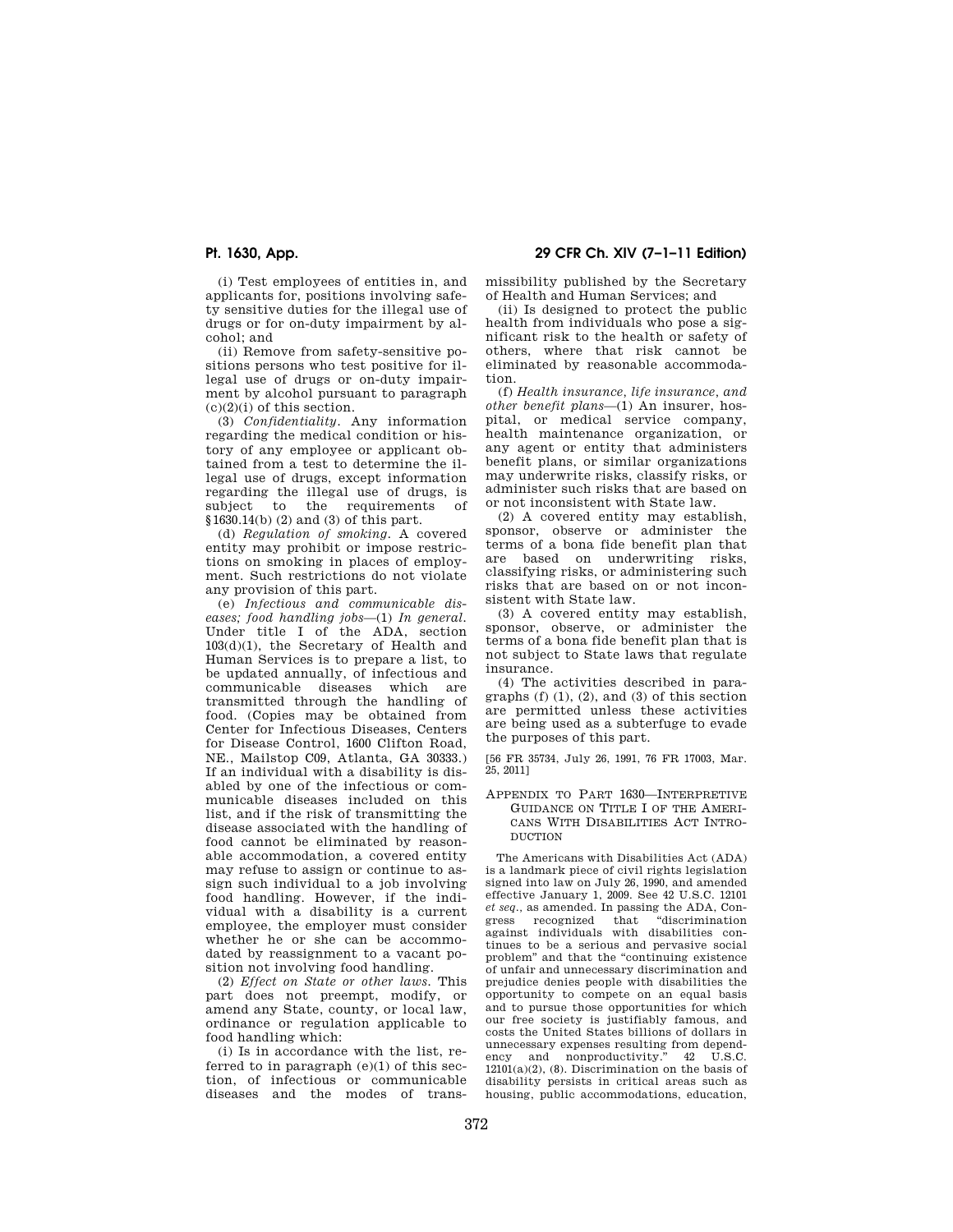transportation, communication, recreation, institutionalization, health services, voting, access to public services, and employment. 42 U.S.C. 12101(a)(3). Accordingly, the ADA prohibits discrimination in a wide range of areas, including employment, public services, and public accommodations.

Title I of the ADA prohibits disabilitybased discrimination in employment. The Equal Employment Opportunity Commission (the Commission or the EEOC) is responsible for enforcement of title I (and parts of title V) of the ADA. Pursuant to the ADA as amended, the EEOC is expressly granted the authority and is expected to amend these regulations. 42 U.S.C. 12205a. Under title I of the ADA, covered entities may not discriminate against qualified individuals on the basis of disability in regard to job application procedures, the hiring, advancement or discharge of employees, employee compensation, job training, or other terms, conditions, and privileges of employment. 42 U.S.C. 12112(a). For these purposes, "discriminate'' includes (1) limiting, segregating, or classifying a job applicant or employee in a way that adversely affects the opportunities or status of the applicant or employee; (2) participating in a contractual or other arrangement or relationship that has the effect of subjecting a covered entity's qualified applicants or employees to discrimination; (3) utilizing standards, criteria, or other methods of administration that have the effect of discrimination on the basis of disability; (4) not making reasonable accommodation to the known physical or mental limitations of an otherwise qualified individual with a disability, unless the covered entity can demonstrate that the accommodation would impose an undue hardship on the operation of the business of the covered entity; (5) denying employment opportunities to a job applicant or employee who is otherwise qualified, if such denial is based on the need to make reasonable accommodation; (6) using qualification standards, employment tests or other selection criteria that screen out or tend to screen out an individual with a disability or a class of individuals with disabilities unless the standard, test or other selection criterion is shown to be job related for the position in question and is consistent with business necessity; and (7) subjecting applicants or employees to prohibited medical inquiries or examinations. See 42 U.S.C. 12112(b), (d).

As with other civil rights laws, individuals seeking protection under these anti-discrimination provisions of the ADA generally must allege and prove that they are members of the "protected class."<sup>1</sup> Under the

ADA, this typically means they have to show that they meet the statutory definition of ''disability.'' 2008 House Judiciary Committee Report at 5. However, "Congress did not intend for the threshold question of disability to be used as a means of excluding individuals from coverage.'' Id.

In the original ADA, Congress defined ''disability'' as (1) a physical or mental impairment that substantially limits one or more major life activities of an individual; (2) a record of such an impairment; or (3) being regarded as having such an impairment. 42 U.S.C. 12202(2). Congress patterned these three parts of the definition of disability the "actual," "record of," and "regarded as" prongs—after the definition of ''handicap'' found in the Rehabilitation Act of 1973. 2008 House Judiciary Committee Report at 6. By doing so, Congress intended that the relevant case law developed under the Rehabilitation Act would be generally applicable to the term ''disability'' as used in the ADA. H.R. Rep. No. 485 part 3, 101st Cong., 2d Sess. 27 (1990) (1990 House Judiciary Report or House Judiciary Report); See also S. Rep. No. 116, 101st Cong., 1st Sess. 21 (1989) (1989 Senate Report or Senate Report); H.R. Rep. No. 485 part 2, 101st Cong., 2d Sess. 50 (1990) (1990 House Labor Report or House Labor Report). Congress expected that the definition of disability and related terms, such as ''substantially limits'' and ''major life activity,'' would be interpreted under the ADA ''consistently with how courts had applied the definition of a handicapped individual under the Rehabilitation Act<sup>"</sup>—i.e., expansively and in favor of broad coverage. ADA Amendments Act of 2008 (ADAAA or Amendments Act) at section  $2(a)(1)$ – $(8)$  and  $(b)(1)$ – $(6)$  (Findings and Purposes); See also Senate Statement of the Managers to Accompany S. 3406 (2008 Senate Statement of Managers) at 3 (''When Congress passed the ADA in 1990, it adopted the functional definition of disability from section 504 of the Rehabilitation Act of 1973, in part, because after 17 years of development through case law the requirements of the definition were well understood. Within this framework, with its generous and inclusive definition of disability, courts

<sup>1</sup> Claims of improper disability-related inquiries or medical examinations, improper disclosure of confidential medical informa-

tion, or retaliation may be brought by any applicant or employee, not just individuals with disabilities. See, e.g., *Cossette* v. *Minnesota Power & Light,* 188 F.3d 964, 969–70 (8th Cir. 1999); *Fredenburg* v. *Contra Costa County Dep't of Health Servs.,* 172 F.3d 1176, 1182 (9th Cir. 1999); *Griffin* v. *Steeltek, Inc.,* 160 F.3d 591, 594 (10th Cir. 1998). Likewise, a nondisabled applicant or employee may challenge an employment action that is based on the disability of an individual with whom the applicant or employee is known to have a relationship or association. See 42 U.S.C. 12112(b)(4).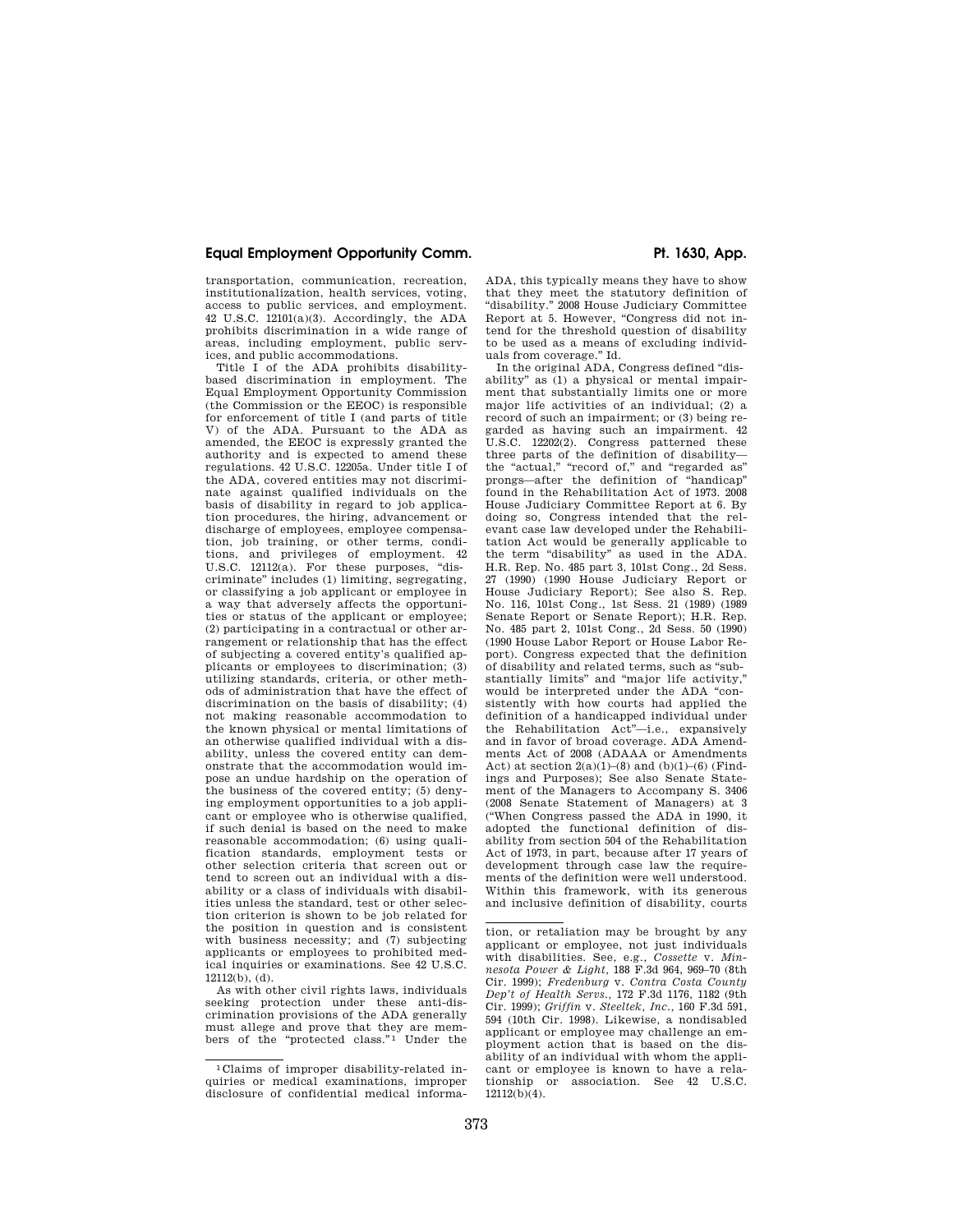treated the determination of disability as a threshold issue but focused primarily on whether unlawful discrimination had occurred.''); 2008 House Judiciary Committee Report at 6 & n.6 (noting that courts had interpreted this Rehabilitation Act definition ''broadly to include persons with a wide range of physical and mental impairments'').

That expectation was not fulfilled. ADAAA section 2(a)(3). The holdings of several Supreme Court cases sharply narrowed the broad scope of protection Congress originally intended under the ADA, thus eliminating protection for many individuals whom Congress intended to protect. Id. For example, in *Sutton* v. *United Air Lines, Inc.,* 527 U.S. 471 (1999), the Court ruled that whether an impairment substantially limits a major life activity is to be determined with reference to the ameliorative effects of mitigating measures. In *Sutton,* the Court also adopted a restrictive reading of the meaning of being "regarded as" disabled under the ADA's definition of disability. Subsequently, in *Toyota Motor Mfg., Ky., Inc.* v. *Williams,* 534 U.S. 184 (2002), the Court held that the terms ''substantially'' and ''major'' in the definition of disability ''need to be interpreted strictly to create a demanding standard for qualifying as disabled'' under the ADA, and that to be substantially limited in performing a major life activity under the ADA, "an individual must have an impairment that prevents or severely restricts the individual from doing activities that are of central importance to most people's daily lives.''

As a result of these Supreme Court decisions, lower courts ruled in numerous cases that individuals with a range of substantially limiting impairments were not individuals with disabilities, and thus not protected by the ADA. See 2008 Senate Statement of Managers at 3 ("After the Court's decisions in *Sutton* that impairments must be considered in their mitigated state and in *Toyota* that there must be a demanding standard for qualifying as disabled, lower courts more often found that an individual's impairment did not constitute a disability. As a result, in too many cases, courts would never reach the question whether discrimination had occurred.''). Congress concluded that these rulings imposed a greater degree of limitation and expressed a higher standard than it had originally intended, and coupled with the EEOC's 1991 ADA regulations which had defined the term "substantially limits" as "significantly restricted," unduly precluded many individuals from being covered under the ADA. Id. ("[t]hus, some 18 years later we are faced with a situation in which physical or mental impairments that would previously have been found to constitute disabilities are not considered disabilities under the Supreme Court's narrower standard'' and ''[t]he resulting court decisions contribute to a legal environment

# **Pt. 1630, App. 29 CFR Ch. XIV (7–1–11 Edition)**

in which individuals must demonstrate an inappropriately high degree of functional limitation in order to be protected from discrimination under the ADA'').

Consequently, Congress amended the ADA with the Americans with Disabilities Act Amendments Act of 2008. The ADAAA was signed into law on September 25, 2008, and became effective on January 1, 2009. This legislation is the product of extensive bipartisan efforts, and the culmination of collaboration and coordination between legislators and stakeholders, including representatives of the disability, business, and education communities. See Statement of Representatives Hoyer and Sensenbrenner, 154 Cong. Rec. H8294–96 (daily ed. Sept. 17, 2008) (Hoyer-Sensenbrenner Congressional Record Statement); Senate Statement of Managers at 1. The express purposes of the ADAAA are, among other things:

(1) To carry out the ADA's objectives of providing ''a clear and comprehensive national mandate for the elimination of discrimination'' and ''clear, strong, consistent, enforceable standards addressing discrimination'' by reinstating a broad scope of protection under the ADA;

(2) To reject the requirement enunciated in *Sutton* and its companion cases that whether an impairment substantially limits a major life activity is to be determined with reference to the ameliorative effects of mitigating measures;

(3) To reject the Supreme Court's reasoning in *Sutton* with regard to coverage under the third prong of the definition of disability and to reinstate the reasoning of the Supreme Court in *School Board of Nassau County* v. *Arline,* 480 U.S. 273 (1987), which set forth a broad view of the third prong of the definition of handicap under the Rehabilitation Act of 1973;

(4) To reject the standards enunciated by the Supreme Court in *Toyota* that the terms "substantially" and "major" in the definition of disability under the ADA "need to be interpreted strictly to create a demanding standard for qualifying as disabled,'' and that to be substantially limited in performing a major life activity under the ADA "an individual must have an impairment that prevents or severely restricts the individual from doing activities that are of central importance to most people's daily lives'';

(5) To convey congressional intent that the standard created by the Supreme Court in *Toyota* for ''substantially limits,'' and applied by lower courts in numerous decisions, has created an inappropriately high level of limitation necessary to obtain coverage under the  $ADA$ .

(6) To convey that it is the intent of Congress that the primary object of attention in cases brought under the ADA should be whether entities covered under the ADA have complied with their obligations, and to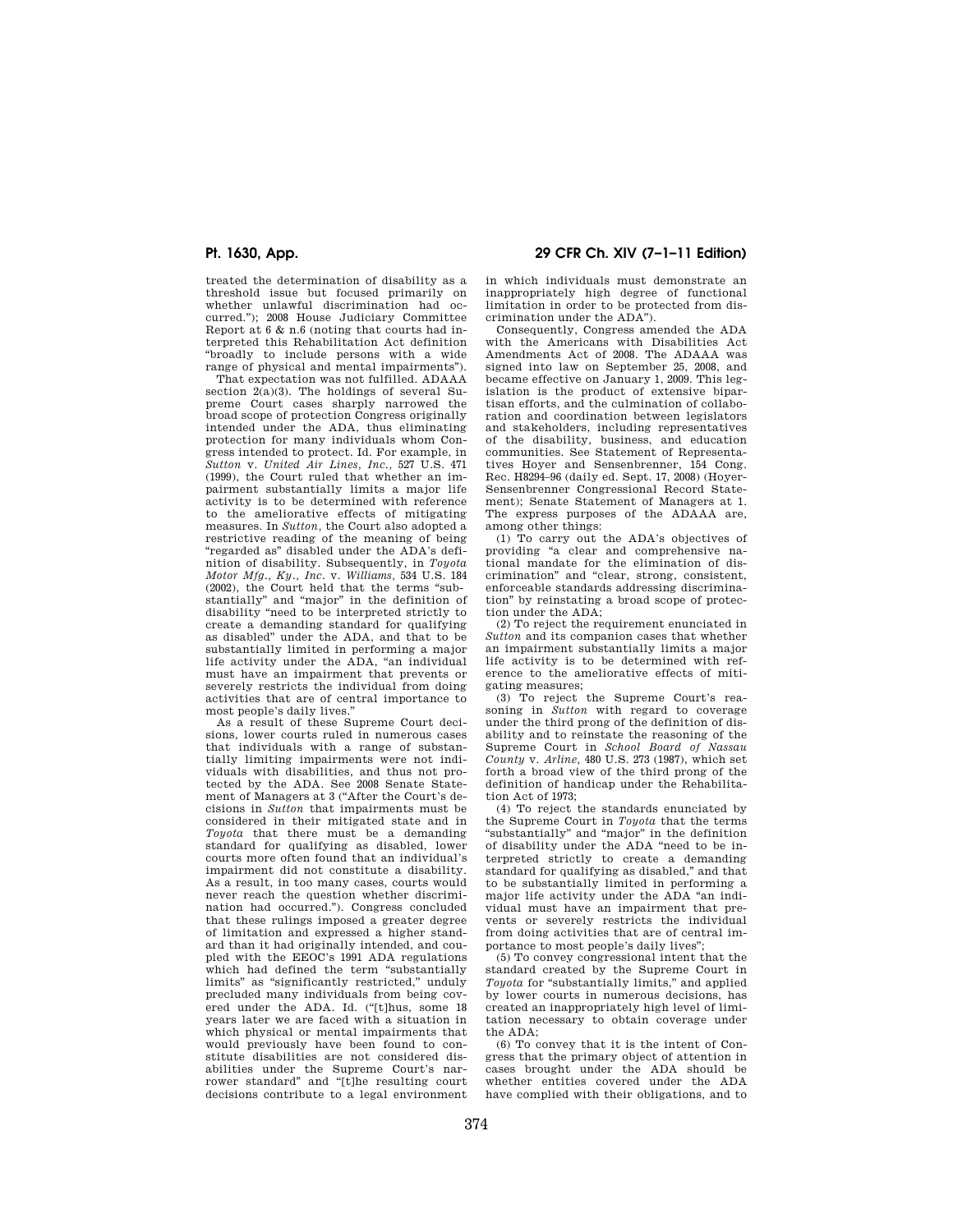convey that the question of whether an individual's impairment is a disability under the ADA should not demand extensive analysis; and

(7) To express Congress' expectation that the EEOC will revise that portion of its current regulations that defines the term "substantially limits" as "significantly restricted'' to be consistent with the ADA as amended.

ADAAA section 2(b). The findings and purposes of the ADAAA "give[] clear guidance to the courts and \* \* \* [are] intend[ed] to be applied appropriately and consistently.'' 2008 Senate Statement of Managers at 5.

The EEOC has amended its regulations to reflect the ADAAA's findings and purposes. The Commission believes that it is essential also to amend its appendix to the original regulations at the same time, and to reissue this interpretive guidance as amended concurrently with the issuance of the amended regulations. This will help to ensure that individuals with disabilities understand their rights, and to facilitate and encourage compliance by covered entities under this part.

Accordingly, this amended appendix addresses the major provisions of this part and explains the major concepts related to disability-based employment discrimination. This appendix represents the Commission's interpretation of the issues addressed within it, and the Commission will be guided by this appendix when resolving charges of employment discrimination.

### NOTE ON CERTAIN TERMINOLOGY USED

The ADA, the EEOC's ADA regulations, and this appendix use the term ''disabilities'' rather than the term ''handicaps'' which was originally used in the Rehabilitation Act of 1973, 29 U.S.C. 701–796. Substantively, these terms are equivalent. As originally noted by the House Committee on the Judiciary, ''[t]he use of the term 'disabilities' instead of the term 'handicaps' reflects the desire of the Committee to use the most current terminology. It reflects the preference of persons with disabilities to use that term rather than 'handicapped' as used in previous laws, such as the Rehabilitation Act of 1973 \* \* \*.' 1990 House Judiciary Report at 26–27; See also 1989 Senate Report at 21; 1990 House Labor Report at 50–51.

In addition, consistent with the Amendments Act, revisions have been made to the regulations and this appendix to refer to "individual with a disability'' and ''qualified individual'' as separate terms, and to change the prohibition on discrimination to ''on the basis of disability'' instead of prohibiting discrimination against a qualified individual ''with a disability because of the disability of such individual.'' ''This ensures that the emphasis in questions of disability discrimination is properly on the critical inquiry of whether a qualified person has been discrimi-

nated against on the basis of disability, and not unduly focused on the preliminary question of whether a particular person is a 'person with a disability.''' 2008 Senate Statement of Managers at 11.

The use of the term ''Americans'' in the title of the ADA, in the EEOC's regulations, or in this appendix as amended is not intended to imply that the ADA only applies to United States citizens. Rather, the ADA protects all qualified individuals with disabilities, regardless of their citizenship status or nationality, from discrimination by a covered entity.

Finally, the terms "employer" and "employer or other covered entity'' are used interchangeably throughout this appendix to refer to all covered entities subject to the employment provisions of the ADA.

#### *Section 1630.1 Purpose, Applicability and Construction*

#### Section 1630.1(a) Purpose

The express purposes of the ADA as amended are to provide a clear and comprehensive national mandate for the elimination of discrimination against individuals with disabilities; to provide clear, strong, consistent, enforceable standards addressing discrimination against individuals with disabilities; to ensure that the Federal Government plays a central role in enforcing the standards articulated in the ADA on behalf of individuals with disabilities; and to invoke the sweep of congressional authority to address the major areas of discrimination faced day-to-day by people with disabilities. 42 U.S.C. 12101(b). The EEOC's ADA regulations are intended to implement these Congressional purposes in simple and straightforward terms.

#### Section 1630.1(b) Applicability

The EEOC's ADA regulations as amended apply to all "covered entities" as defined at §1630.2(b). The ADA defines "covered entities" to mean an employer, employment agency, labor organization, or joint labor-management committee. 42 U.S.C. 12111(2). All covered entities are subject to the ADA's rules prohibiting discrimination. 42 U.S.C. 12112.

#### Section 1630.1(c) Construction

The ADA must be construed as amended. The primary purpose of the Amendments Act was to make it easier for people with disabilities to obtain protection under the ADA. See Joint Hoyer-Sensenbrenner Statement on the Origins of the ADA Restoration Act of 2008, H.R. 3195 (reviewing provisions of H.R. 3195 as revised following negotiations between representatives of the disability and business communities) (Joint Hoyer-Sensenbrenner Statement) at 2. Accordingly, under the ADA as amended and the EEOC's regulations, the definition of ''disability'' ''shall be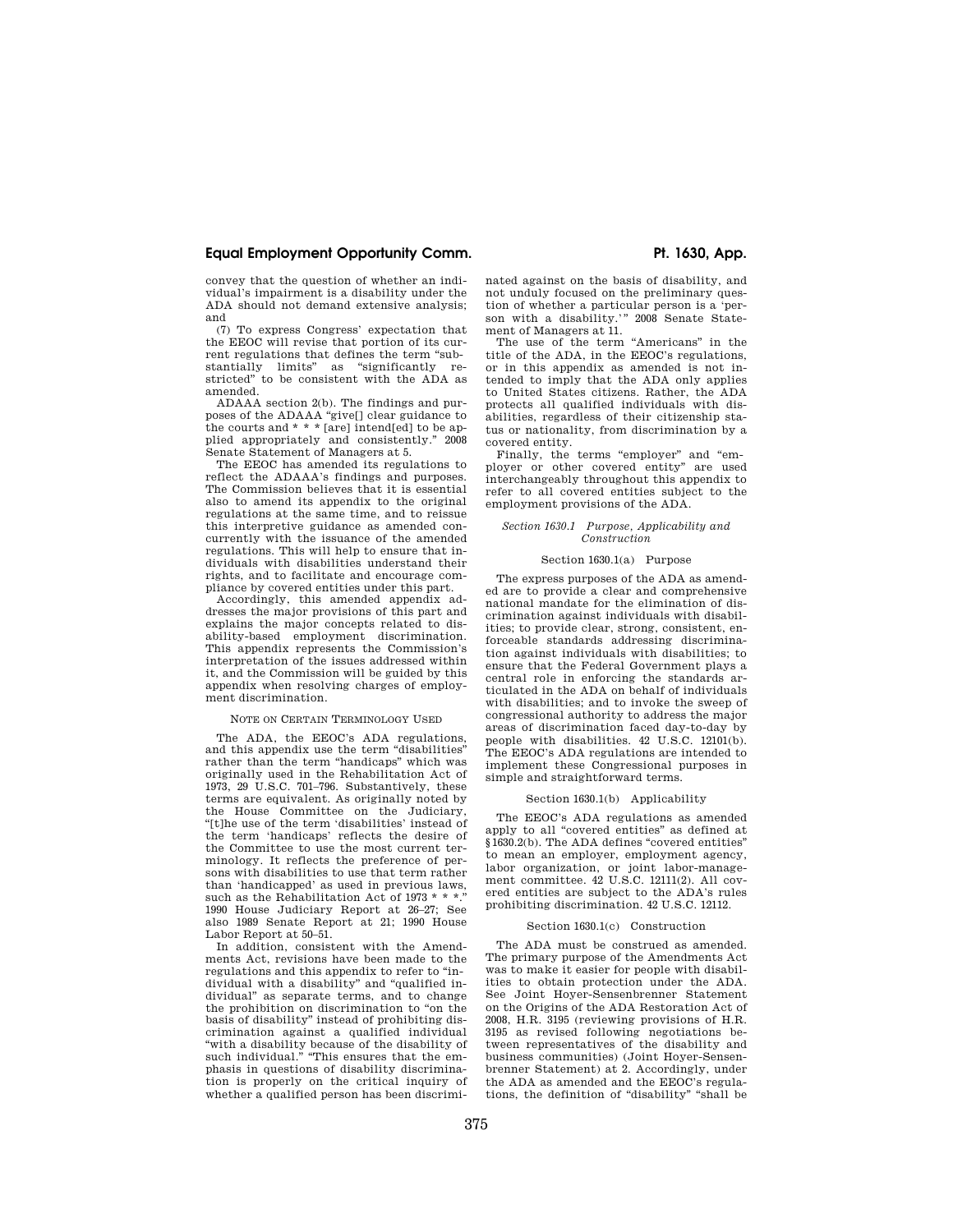construed in favor of broad coverage of individuals under [the ADA], to the maximum extent permitted by the terms of [the ADA].'' 42 U.S.C. 12102(4)(A); See also 2008 Senate Statement of Managers at 3 (''The ADA Amendments Act \* \* \* reiterates that Congress intends that the scope of the [ADA] be broad and inclusive.''). This construction is also intended to reinforce the general rule that civil rights statutes must be broadly construed to achieve their remedial purpose. Id. at 2; See also 2008 House Judiciary Committee Report at 19 (this rule of construction ''directs courts to construe the definition of 'disability' broadly to advance the ADA's remedial purposes'' and thus ''brings treatment of the ADA's definition of disability in line with treatment of other civil rights laws, which should be construed broadly to effectuate their remedial purposes'').

The ADAAA and the EEOC's regulations also make clear that the primary object of attention in cases brought under the ADA should be whether entities covered under the ADA have complied with their obligations, not whether the individual meets the definition of disability. ADAAA section 2(b)(5). This means, for example, examining whether an employer has discriminated against an employee, including whether an employer has fulfilled its obligations with respect to providing a "reasonable accommodation" to an individual with a disability; or whether an employee has met his or her responsibilities under the ADA with respect to engaging in the reasonable accommodation ''interactive process.'' See also 2008 Senate Statement of Managers at 4 (''[L]ower court cases have too often turned solely on the question of whether the plaintiff is an individual with a disability rather than the merits of discrimination claims, such as whether adverse decisions were impermissibly made by the employer on the basis of disability, reasonable accommodations were denied, or qualification standards were unlawfully discriminatory.''); 2008 House Judiciary Committee Report at 6 (''An individual who does not qualify as disabled \* \* \* does not meet th[e] threshold question of coverage in the protected class and is therefore not permitted to attempt to prove his or her claim of discriminatory treatment.'').

Further, the question of whether an individual has a disability under this part ''should not demand extensive analysis.'' ADAAA section 2(b)(5). See also House Education and Labor Committee Report at 9 (''The Committee intends that the establishment of coverage under the ADA should not be overly complex nor difficult. \* \* \*'').

In addition, unless expressly stated otherwise, the standards applied in the ADA are intended to provide at least as much protection as the standards applied under the Rehabilitation Act of 1973.

# **Pt. 1630, App. 29 CFR Ch. XIV (7–1–11 Edition)**

The ADA does not preempt any Federal law, or any State or local law, that grants to individuals with disabilities protection greater than or equivalent to that provided by the ADA. This means that the existence of a lesser standard of protection to individuals with disabilities under the ADA will not provide a defense to failing to meet a higher standard under another law. Thus, for example, title I of the ADA would not be a defense to failing to prepare and maintain an affirmative action program under section 503 of the Rehabilitation Act. On the other hand, the existence of a lesser standard under another law will not provide a defense to failing to meet a higher standard under the ADA. See 1990 House Labor Report at 135; 1990 House Judiciary Report at 69–70.

This also means that an individual with a disability could choose to pursue claims under a State discrimination or tort law that does not confer greater substantive rights, or even confers fewer substantive rights, if the potential available remedies would be greater than those available under the ADA and this part. The ADA does not restrict an individual with a disability from pursuing such claims in addition to charges brought under this part. 1990 House Judiciary Report at 69–70.

The ADA does not automatically preempt medical standards or safety requirements established by Federal law or regulations. It does not preempt State, county, or local laws, ordinances or regulations that are consistent with this part and designed to protect the public health from individuals who pose a direct threat to the health or safety of others that cannot be eliminated or reduced by reasonable accommodation. However, the ADA does preempt inconsistent requirements established by State or local law for safety or security sensitive positions. See 1989 Senate Report at 27; 1990 House Labor Report at 57.

An employer allegedly in violation of this part cannot successfully defend its actions by relying on the obligation to comply with the requirements of any State or local law that imposes prohibitions or limitations on the eligibility of individuals with disabilities who are qualified to practice any occupation or profession. For example, suppose a municipality has an ordinance that prohibits individuals with tuberculosis from teaching school children. If an individual with dormant tuberculosis challenges a private school's refusal to hire him or her on the basis of the tuberculosis, the private school would not be able to rely on the city ordinance as a defense under the ADA.

Paragraph (c)(3) is consistent with language added to section 501 of the ADA by the ADA Amendments Act. It makes clear that nothing in this part is intended to alter the determination of eligibility for benefits under state workers' compensation laws or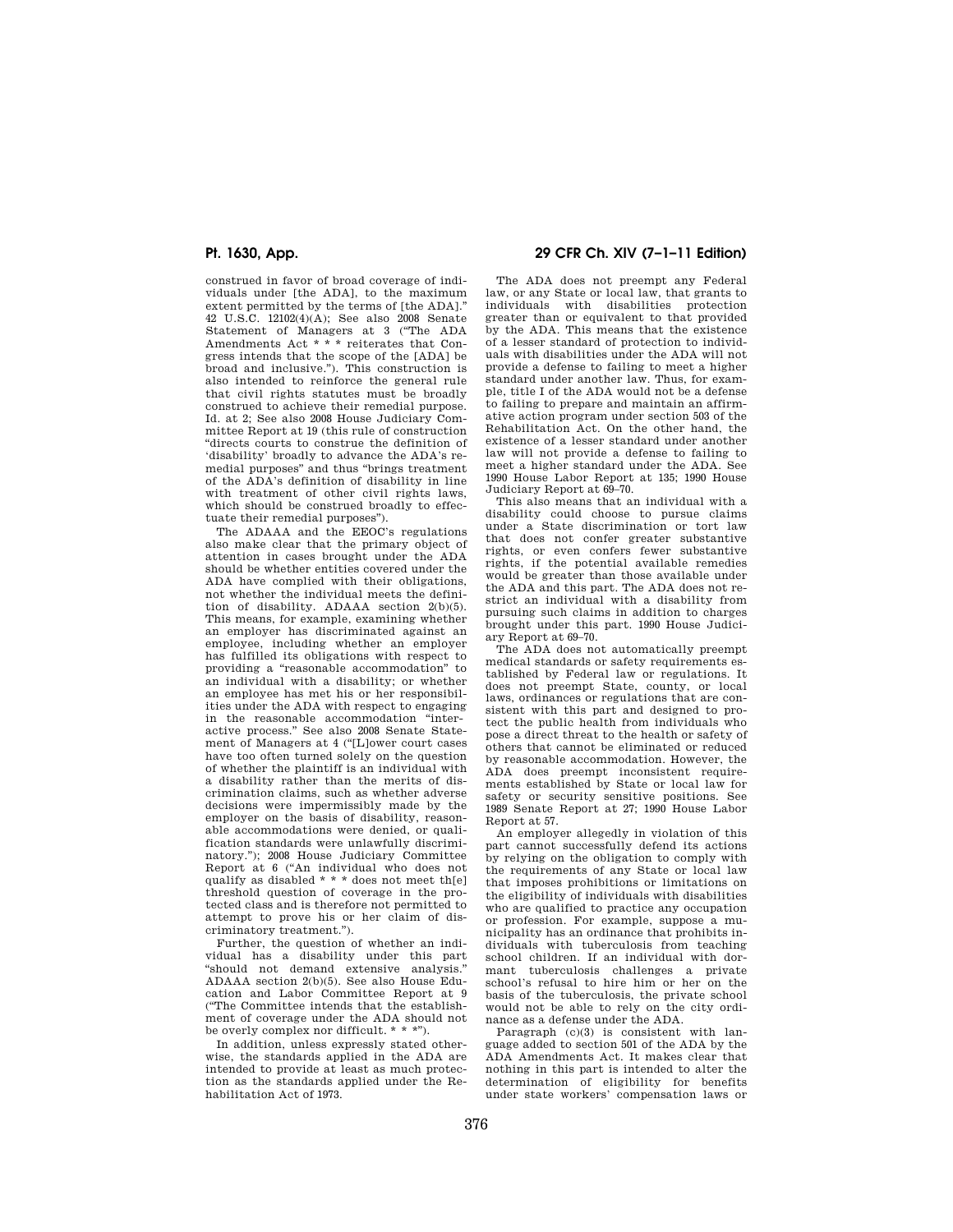Federal and State disability benefit programs. State workers' compensation laws and Federal disability benefit programs, such as programs that provide payments to veterans with service-connected disabilities and the Social Security Disability Insurance program, have fundamentally different purposes than title I of the ADA.

### *Section 1630.2 Definitions*

#### Sections 1630.2(a)–(f) Commission, Covered Entity, etc.

The definitions section of part 1630 includes several terms that are identical, or almost identical, to the terms found in title VII of the Civil Rights Act of 1964. Among these terms are "Commission," "Person," ''State,'' and ''Employer.'' These terms are to be given the same meaning under the ADA that they are given under title VII. In general, the term ''employee'' has the same meaning that it is given under title VII. However, the ADA's definition of ''employee'' does not contain an exception, as does title VII, for elected officials and their personal staffs. It should further be noted that all State and local governments are covered by title II of the ADA whether or not they are also covered by this part. Title II, which is enforced by the Department of Justice, became effective on January 26, 1992. See 28 CFR part 35.

The term "covered entity" is not found in title VII. However, the title VII definitions of the entities included in the term ''covered entity'' (e.g., employer, employment agency, labor organization, etc.) are applicable to the ADA.

## Section 1630.2(g) Disability

In addition to the term "covered entity," there are several other terms that are unique to the ADA as amended. The first of these is the term "disability." "This definition is of critical importance because as a threshold issue it determines whether an individual is covered by the ADA.'' 2008 Senate Statement of Managers at 6.

In the original ADA, "Congress sought to protect anyone who experiences discrimination because of a current, past, or perceived disability.'' 2008 Senate Statement of Managers at 6. Accordingly, the definition of the term "disability" is divided into three prongs: An individual is considered to have a "disability'' if that individual (1) has a physical or mental impairment that substantially limits one or more of that person's major life activities (the "actual disability" prong); (2) has a record of such an impairment (the "record of" prong); or (3) is regarded by the covered entity as an individual with a disability as defined in \$1630.2(1) (the "regarded as'' prong). The ADAAA retained the basic structure and terms of the original definition of disability. However, the Amendments

Act altered the interpretation and application of this critical statutory term in fundamental ways. See 2008 Senate Statement of Managers at 1 (''The bill maintains the ADA's inherently functional definition of disability" but "clarifies and expands the definition's meaning and application.'').

As noted above, the primary purpose of the ADAAA is to make it easier for people with disabilities to obtain protection under the ADA. See Joint Hoyer-Sensenbrenner Statement at 2. Accordingly, the ADAAA provides rules of construction regarding the definition of disability. Consistent with the congressional intent to reinstate a broad scope of protection under the ADA, the ADAAA's rules of construction require that the definition of ''disability'' ''shall be construed in favor of broad coverage of individuals under [the ADA], to the maximum extent permitted by the terms of [the ADA].'' 42 U.S.C. 12102(4)(A). The legislative history of the ADAAA is replete with references emphasizing this principle. See Joint Hoyer-Sensenbrenner Statement at 2 ("[The bill] establishes that the definition of disability must be interpreted broadly to achieve the remedial purposes of the ADA''); 2008 Senate Statement of Managers at 1 (the ADAAA's purpose is to ''enhance the protections of the [ADA]" by "expanding the definition, and by rejecting several opinions of the United States Supreme Court that have had the effect of restricting the meaning and application of the definition of disability''); id. (stressing the importance of removing barriers ''to construing and applying the definition of disability more generously''); id. at 4 (''The managers have introduced the [ADAAA] to restore the proper balance and application of the ADA by clarifying and broadening the definition of disability, and to increase eligibility for the protections of the ADA.''); id. (''It is our expectation that because the bill makes the definition of disability more generous, some people who were not covered before will now be covered.''); id. (warning that ''the definition of disability should not be unduly used as a tool for excluding individuals from the ADA's protections"); id. (this principle "sends a clear signal of our intent that the courts must interpret the definition of disability broadly rather than stringently''); 2008 House Judiciary Committee Report at 5 (''The purpose of the bill is to restore protection for the broad range of individuals with disabilities as originally envisioned by Congress by responding to the Supreme Court's narrow interpretation of the definition of disability.'').

Further, as the purposes section of the ADAAA explicitly cautions, the ''primary object of attention'' in cases brought under the ADA should be whether entities covered under the ADA have complied with their obligations. As noted above, this means, for example, examining whether an employer has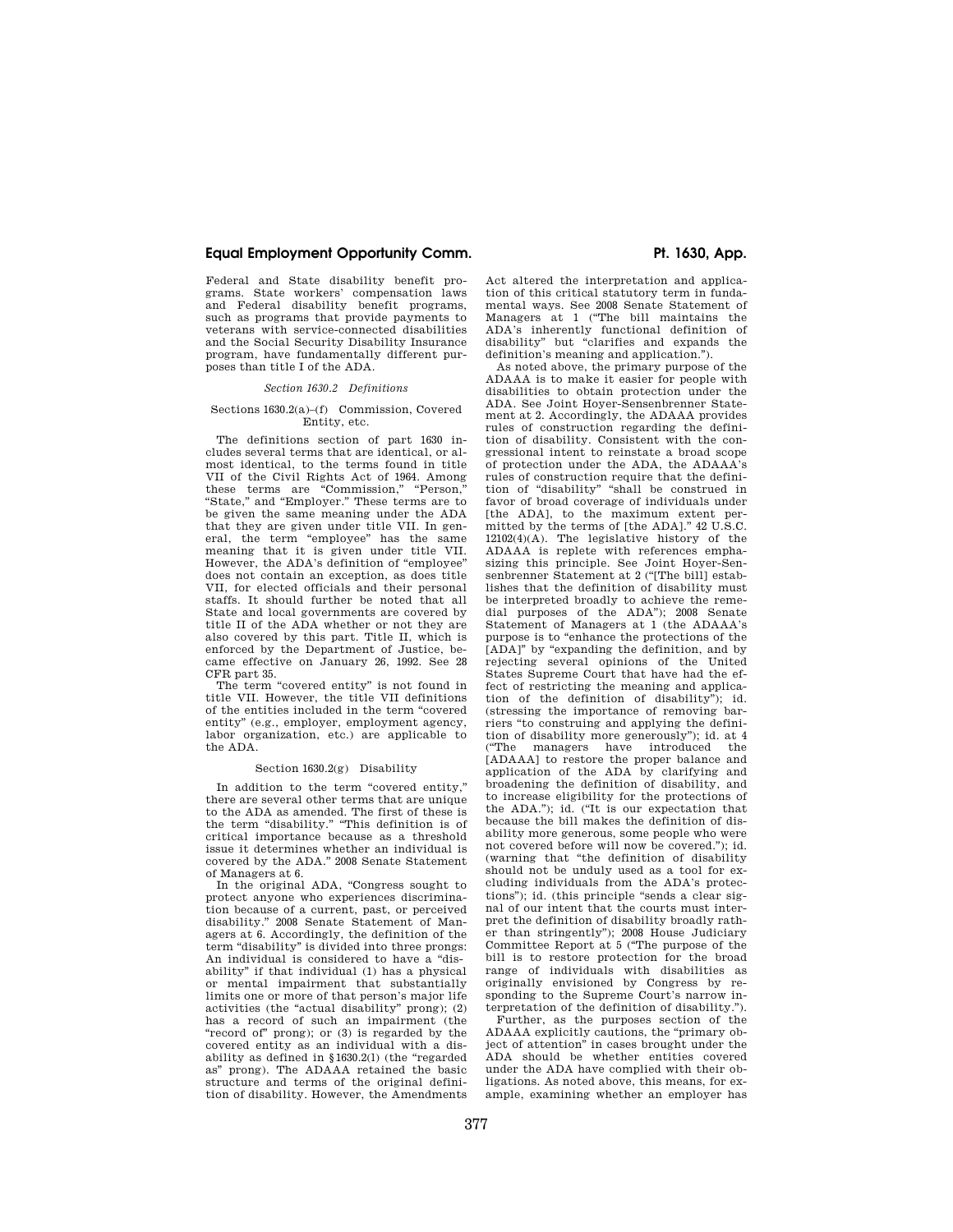discriminated against an employee, including whether an employer has fulfilled its obligations with respect to providing a ''rea-sonable accommodation'' to an individual with a disability; or whether an employee has met his or her responsibilities under the ADA with respect to engaging in the reasonable accommodation ''interactive process.'' ADAAA section 2(b)(5); See also 2008 Senate Statement of Managers at 4 (''[L]ower court cases have too often turned solely on the question of whether the plaintiff is an individual with a disability rather than the merits of discrimination claims, such as whether adverse decisions were impermissibly made by the employer on the basis of disability, reasonable accommodations were denied, or qualification standards were unlawfully discriminatory.''); 2008 House Judiciary Committee Report (criticizing pre-ADAAA court decisions which ''prevented individuals that Congress unquestionably intended to cover from ever getting a chance to prove their case''). Accordingly, the threshold coverage question of whether an individual's impairment is a disability under the ADA "should not demand extensive analysis.'' ADAAA section 2(b)(5).

Section 1630.2(g)(2) provides that an individual may establish coverage under any one or more (or all three) of the prongs in the definition of disability. However, to be an individual with a disability, an individual is only required to satisfy one prong.

As §1630.2(g)(3) indicates, in many cases it may be unnecessary for an individual to resort to coverage under the "actual disability" or "record of" prongs. Where the need for a reasonable accommodation is not at issue for example, where there is no question that the individual is ''qualified'' without a reasonable accommodation and is not seeking or has not sought a reasonable accommodation—it would not be necessary to determine whether the individual is substantially limited in a major life activity (under the actual disability prong) or has a record of a substantially limiting impairment (under the record of prong). Such claims could be evaluated solely under the "regarded as" prong of the definition. In fact, Congress expected the first and second prongs of the definition of disability ''to be used only by people who are affirmatively seeking reasonable accommodations \* \* \*'' and that ''[a]ny individual who has been discriminated against because of an impairment—short of being granted a reasonable accommodation \* \* \*—should be bringing a claim under the third prong of the definition which will require no showing with regard to the severity of his or her im-<br>pairment." Joint Hover-Sensenbrenner Joint. Hoyer-Sensenbrenner Statement at 4. An individual may choose, however, to proceed under the "actual disability" and/or "record of" prong regardless of whether the individual is challenging a covered entity's failure to make reasonable ac-

# **Pt. 1630, App. 29 CFR Ch. XIV (7–1–11 Edition)**

commodation or requires a reasonable accommodation.

To fully understand the meaning of the term "disability," it is also necessary to understand what is meant by the terms "physical or mental impairment," "major life activity." "substantially limits," "record of," "substantially limits," "record of," and "regarded as." Each of these terms is discussed below.

### Section 1630.2(h) Physical or Mental Impairment

Neither the original ADA nor the ADAAA provides a definition for the terms ''physical or mental impairment.'' However, the legislative history of the Amendments Act notes that Congress "expect[s] that the current regulatory definition of these terms, as promulgated by agencies such as the U.S. Equal Employment Opportunity Commission (EEOC), the Department of Justice (DOJ) and the Department of Education Office of Civil Rights (DOE OCR) will not change.'' 2008 Senate Statement of Managers at 6. The definition of ''physical or mental impairment'' in the EEOC's regulations remains based on the definition of the term ''physical or mental impairment'' found in the regulations implementing section 504 of the Rehabilitation Act at 34 CFR part 104. However, the definition in EEOC's regulations adds additional body systems to those provided in the section 504 regulations and makes clear that the list is non-exhaustive.

It is important to distinguish between conditions that are impairments and physical, psychological, environmental, cultural, and economic characteristics that are not impairments. The definition of the term ''impairment'' does not include physical characteristics such as eye color, hair color, lefthandedness, or height, weight, or muscle tone that are within "normal" range and are not the result of a physiological disorder. The definition, likewise, does not include characteristic predisposition to illness or disease. Other conditions, such as pregnancy, that are not the result of a physiological disorder are also not impairments. However, a pregnancy-related impairment that substantially limits a major life activity is a disability under the first prong of the definition. Alternatively, a pregnancy-related impairment may constitute a "record of" a substantially limiting impairment,'' or may be covered under the "regarded as" prong if it is the basis for a prohibited employment action and is not "transitory and minor."

The definition of an impairment also does not include common personality traits such as poor judgment or a quick temper where these are not symptoms of a mental or psychological disorder. Environmental, cultural, or economic disadvantages such as poverty, lack of education, or a prison record are not impairments. Advanced age, in and of itself, is also not an impairment. However,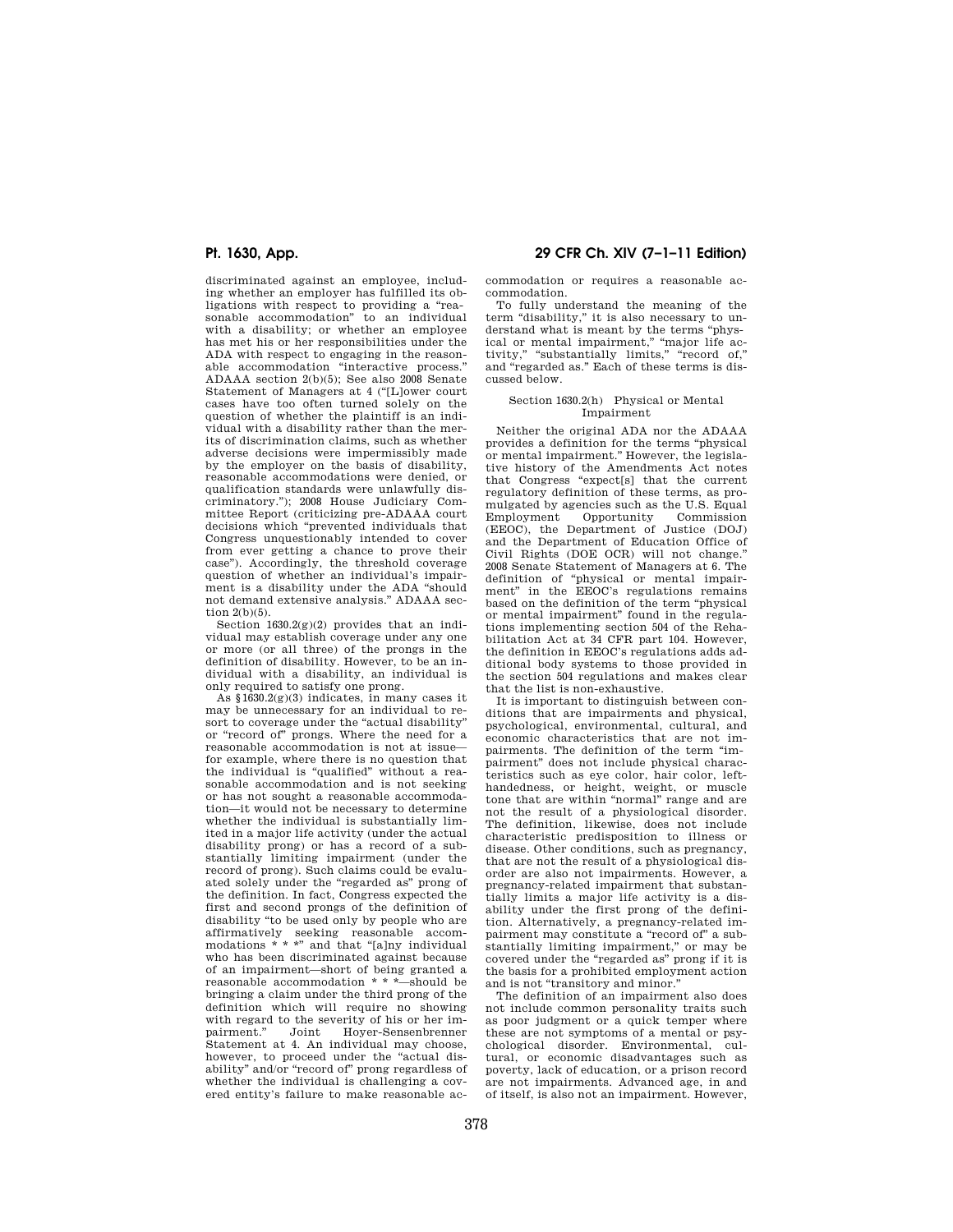various medical conditions commonly associated with age, such as hearing loss, osteoporosis, or arthritis would constitute impairments within the meaning of this part. See 1989 Senate Report at 22–23; 1990 House Labor Report at 51–52; 1990 House Judiciary Report at 28–29.

### Section 1630.2(i) Major Life Activities

The ADAAA provided significant new guidance and clarification on the subject of "major life activities." As the legislative history of the Amendments Act explains, Congress anticipated that protection under the ADA would now extend to a wider range of cases, in part as a result of the expansion of the category of major life activities. See 2008 Senate Statement of Managers at 8 n.17.

For purposes of clarity, the Amendments Act provides an illustrative list of major life activities, including caring for oneself, performing manual tasks, seeing, hearing, eating, sleeping, walking, standing, lifting, bending, speaking, breathing, learning, reading, concentrating, thinking, communicating, and working. The ADA Amendments expressly made this statutory list of examples of major life activities non-exhaustive, and the regulations include sitting, reaching, and interacting with others as additional examples. Many of these major life activities listed in the ADA Amendments Act and the regulations already had been included in the EEOC's 1991 now-superseded regulations implementing title I of the ADA and in sub-regulatory documents, and already were recognized by the courts.

The ADA as amended also explicitly defines "major life activities" to include the operation of "major bodily functions." This was an important addition to the statute. This clarification was needed to ensure that the impact of an impairment on the operation of a major bodily function would not be overlooked or wrongly dismissed as falling outside the definition of ''major life activities'' under the ADA. 2008 House Judiciary Committee Report at 16; See also 2008 Senate Statement of Managers at 8 ("for the first time [in the ADAAA], the category of 'major life activities' is defined to include the operation of major bodily functions, thus better addressing chronic impairments that can be substantially limiting'').

The regulations include all of those major bodily functions identified in the ADA Amendments Act's non-exhaustive list of examples and add a number of others that are consistent with the body systems listed in the regulations' definition of ''impairment'' (at §1630.2(h)) and with the U.S. Department of Labor's nondiscrimination and equal employment opportunity regulations implementing section 188 of the Workforce Investment Act of 1998, 29 U.S.C. 2801, *et seq.* Thus, special sense organs, skin, genitourinary, cardiovascular, hemic, lymphatic, and musculoskeletal functions are major bodily functions not included in the statutory list of examples but included in §1630.2(i)(1)(ii). The Commission has added these examples to further illustrate the non-exhaustive list of major life activities, including major bodily functions, and to emphasize that the concept of major life activities is to be interpreted broadly consistent with the Amendments Act. The regulations also provide that the operation of a major bodily function may include the operation of an individual organ within a body system. This would include,

liver, pancreas, or other organs. The link between particular impairments and various major bodily functions should not be difficult to identify. Because impairments, by definition, affect the functioning of body systems, they will generally affect major bodily functions. For example, cancer affects an individual's normal cell growth; diabetes affects the operation of the pancreas and also the function of the endocrine system; and Human Immunodeficiency Virus (HIV) infection affects the immune system. Likewise, sickle cell disease affects the functions of the hemic system, lymphedema affects lymphatic functions, and rheumatoid arthritis affects musculoskeletal functions.

for example, the operation of the kidney,

In the legislative history of the ADAAA, Congress expressed its expectation that the statutory expansion of ''major life activities'' to include major bodily functions (along with other statutory changes) would lead to more expansive coverage. See 2008 Senate Statement of Managers at 8 n.17 (indicating that these changes will make it easier for individuals to show that they are eligible for the ADA's protections under the first prong of the definition of disability). The House Education and Labor Committee explained that the inclusion of major bodily functions would ''affect cases such as *U.S.* v. *Happy Time Day Care Ctr.* in which the courts struggled to analyze whether the impact of HIV infection substantially limits various major life activities of a five-year-old child, and recognizing, among other things, that 'there is something inherently illogical about inquiring whether' a five-year-old's ability to procreate is substantially limited by his HIV infection; *Furnish* v. *SVI Sys., Inc,* in which the court found that an individual with cirrhosis of the liver caused by Hepatitis B is not disabled because liver function—unlike eating, working, or reproducing—'is not integral to one's daily existence;' and *Pimental* v. *Dartmouth-Hitchcock Clinic,* in which the court concluded that the plaintiff's stage three breast cancer did not substantially limit her ability to care for herself, sleep, or concentrate. The Committee expects that the plaintiffs in each of these cases could establish a [substantial limitation] on major bodily functions that would qualify them for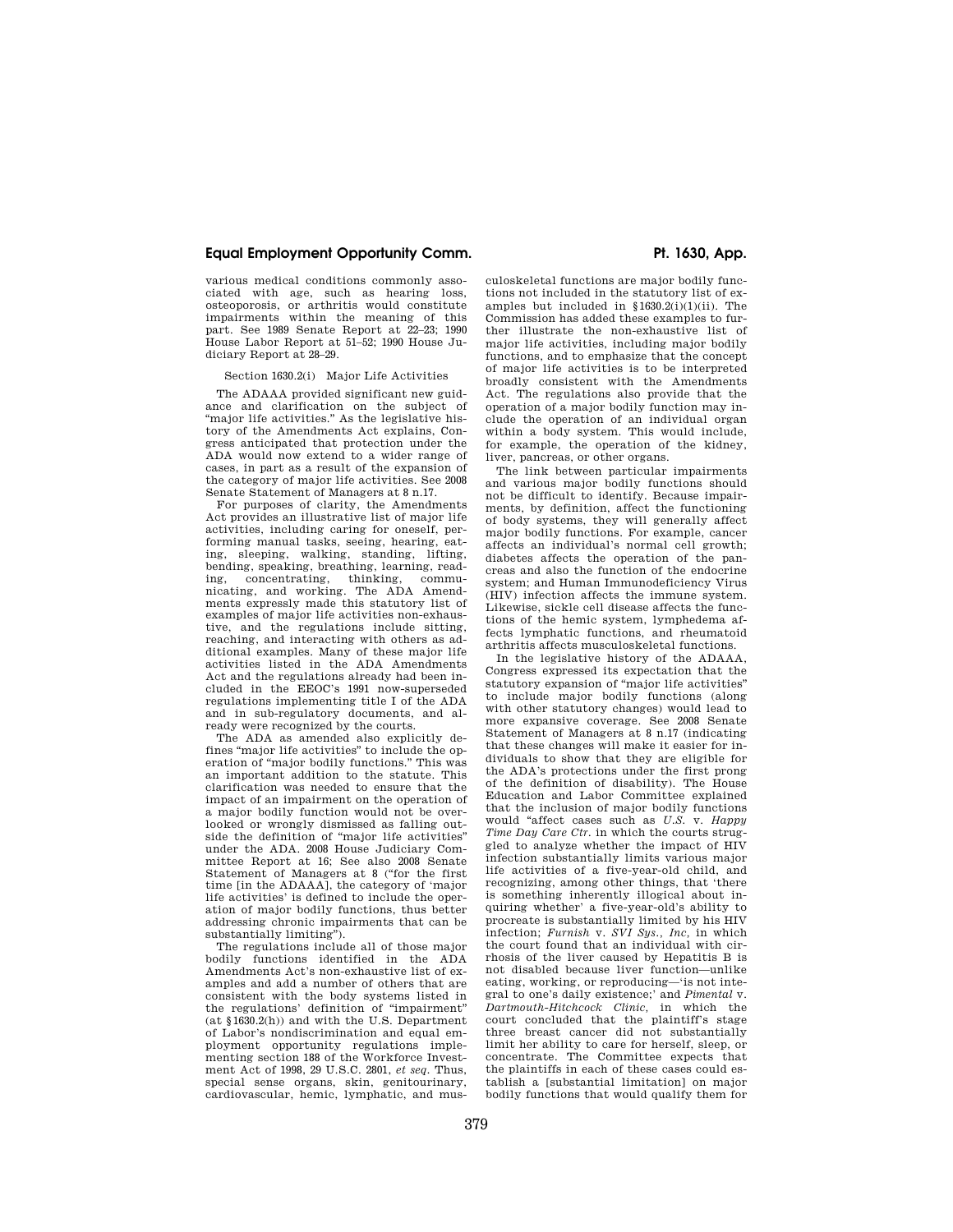protection under the ADA.'' 2008 House Education and Labor Committee Report at 12.

The examples of major life activities (including major bodily functions) in the ADAAA and the EEOC's regulations are illustrative and non-exhaustive, and the absence of a particular life activity or bodily function from the examples does not create a negative implication as to whether an omitted activity or function constitutes a major life activity under the statute. See 2008 Senate Statement of Managers at 8; See also 2008 House Committee on Educ. and Labor Report at 11; 2008 House Judiciary Committee Report at 17.

The Commission anticipates that courts will recognize other major life activities, consistent with the ADA Amendments Act's mandate to construe the definition of disability broadly. As a result of the ADA Amendments Act's rejection of the holding in *Toyota Motor Mfg., Ky., Inc.* v. *Williams,* 534 U.S. 184 (2002), whether an activity is a ''major life activity'' is not determined by reference to whether it is of "central importance to daily life.'' See Toyota, 534 U.S. at 197 (defining ''major life activities'' as activities that are of ''central importance to most people's daily lives''). Indeed, this holding was at odds with the earlier Supreme Court decision of *Bragdon* v. *Abbott,* 524 U.S. 624 (1998), which held that a major life activity (in that case, reproduction) does not have to have a ''public, economic or daily aspect.'' Id. at 639.

Accordingly, the regulations provide that in determining other examples of major life activities, the term "major" shall not be interpreted strictly to create a demanding standard for disability. Cf. 2008 Senate Statement of Managers at 7 (indicating that a person is considered an individual with a disability for purposes of the first prong when one or more of the individual's ''important life activities'' are restricted) (citing 1989 Senate Report at 23). The regulations also reject the notion that to be substantially limited in performing a major life activity, an individual must have an impairment that prevents or severely restricts the individual from doing "activities that are of central importance to most people's daily lives.'' Id.; see also 2008 Senate Statement of Managers at 5 n.12.

Thus, for example, lifting is a major life activity regardless of whether an individual who claims to be substantially limited in lifting actually performs activities of central importance to daily life that require lifting. Similarly, the Commission anticipates that the major life activity of performing manual tasks (which was at issue in *Toyota*) could have many different manifestations, such as performing tasks involving fine motor coordination, or performing tasks involving grasping, hand strength, or pressure. Such tasks need not constitute activities of cen-

# **Pt. 1630, App. 29 CFR Ch. XIV (7–1–11 Edition)**

tral importance to most people's daily lives, nor must an individual show that he or she is substantially limited in performing all manual tasks.

### Section 1630.2(j) Substantially Limits

In any case involving coverage solely under the "regarded as" prong of the definition of "disability" (e.g., cases where reasonable accommodation is not at issue), it is not necessary to determine whether an individual is ''substantially limited'' in any major life activity. See 2008 Senate Statement of Managers at 10; id. at 13 ("The functional limitation imposed by an impairment is irrelevant to the third 'regarded as' prong.''). Indeed, Congress anticipated that the first and second prongs of the definition of disability would ''be used only by people who are affirmatively seeking reasonable ac-commodations \* \* \* '' and that ''[a]ny individual who has been discriminated against because of an impairment—short of being granted a reasonable accommodation \* \* should be bringing a claim under the third prong of the definition which will require no showing with regard to the severity of his or her impairment.'' Joint Hoyer-Sensenbrenner Statement at 4. Of course, an individual may choose, however, to proceed under the "actual disability" and/or "record of" prong regardless of whether the individual is challenging a covered entity's failure to make reasonable accommodations or requires a reasonable accommodation. The concept of "substantially limits" is only relevant in cases involving coverage under the ''actual disability" or "record of" prong of the definition of disability. Thus, the information below pertains to these cases only.

#### Section 1630.2(j)(1) Rules of Construction

It is clear in the text and legislative history of the ADAAA that Congress concluded the courts had incorrectly construed ''substantially limits," and disapproved of the EEOC's now-superseded 1991 regulation defining the term to mean "significantly restricts.'' See 2008 Senate Statement of Managers at 6 (''We do not believe that the courts have correctly instituted the level of coverage we intended to establish with the term 'substantially limits' in the ADA'' and ''we believe that the level of limitation, and the intensity of focus, applied by the Supreme Court in *Toyota* goes beyond what we believe is the appropriate standard to create coverage under this law.''). Congress extensively deliberated over whether a new term other than ''substantially limits'' should be adopted to denote the appropriate functional limitation necessary under the first and second prongs of the definition of disability. See 2008 Senate Statement of Managers at 6–7. Ultimately, Congress affirmatively opted to retain this term in the Amendments Act,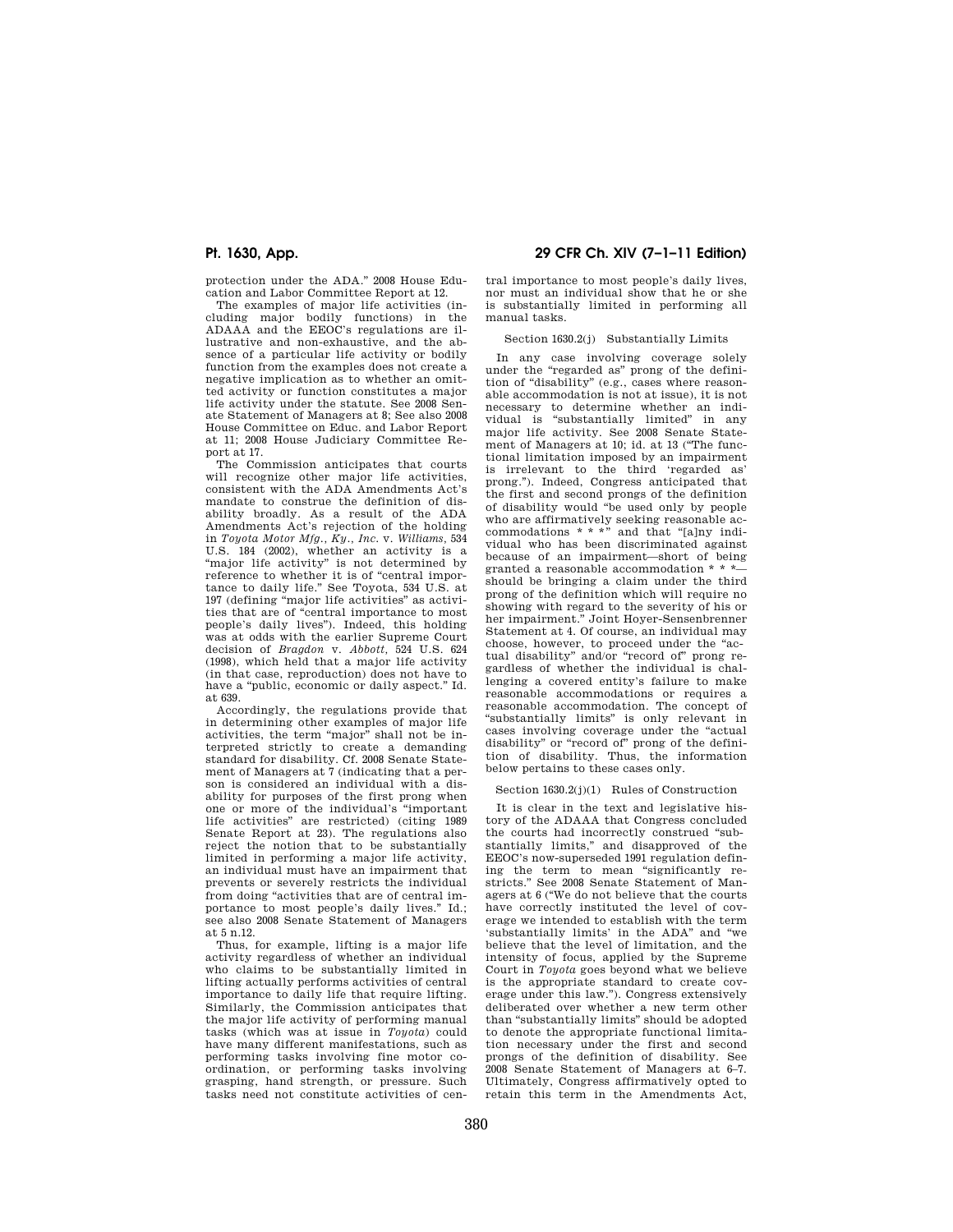rather than replace it. It concluded that ''adopting a new, undefined term that is subject to widely disparate meanings is not the best way to achieve the goal of ensuring consistent and appropriately broad coverage under this Act.'' Id. Instead, Congress determined "a better way  $* * *$  to express [its] disapproval of *Sutton* and *Toyota* (along with the current EEOC regulation) is to retain the words 'substantially limits,' but clarify that it is not meant to be a demanding standard.'' Id. at 7. To achieve that goal, Congress set forth detailed findings and purposes and "rules of construction" to govern the interpretation and application of this concept going forward. See ADAAA Sections 2–4; 42 U.S.C. 12102(4).

The Commission similarly considered whether to provide a new definition of "substantially limits'' in the regulation. Following Congress's lead, however, the Commission ultimately concluded that a new definition would inexorably lead to greater focus and intensity of attention on the threshold issue of coverage than intended by Congress. Therefore, the regulations simply provide rules of construction that must be .<br>applied in determining whether an impairment substantially limits (or substantially limited) a major life activity. These are each discussed in greater detail below.

#### *Section 1630.2(j)(1)(i): Broad Construction; not a Demanding Standard*

Section  $1630.2(j)(1)(i)$  states: "The term 'substantially limits' shall be construed broadly in favor of expansive coverage, to the maximum extent permitted by the terms of the ADA. 'Substantially limits' is not meant to be a demanding standard.''

Congress stated in the ADA Amendments Act that the definition of disability ''shall be construed in favor of broad coverage,'' and that ''the term 'substantially limits' shall be interpreted consistently with the findings and purposes of the ADA Amendments Act of 2008.'' 42 U.S.C. 12101(4)(A)–(B), as amended. ''This is a textual provision that will legally guide the agencies and courts in properly interpreting the term 'substantially limits.''' Hoyer-Sensenbrenner Congressional Record Statement at H8295. As Congress noted in the legislative history of the ADAAA, ''[t]o be clear, the purposes section conveys our intent to clarify not only that 'substantially limits' should be measured by a lower standard than that used in *Toyota,* but also that the definition of disability should not be unduly used as a tool for excluding individuals from the ADA's protections.'' 2008 Senate Statement of Managers at 5 (also stating that "[t]his rule of construction, together with the rule of construction providing that the definition of disability shall be construed in favor of broad coverage of individuals sends a clear signal of our intent that the

courts must interpret the definition of dis-

ability broadly rather than stringently''). Put most succinctly, "substantially limits" ''is not meant to be a demanding standard.'' 2008 Senate Statement of Managers at 7.

#### *Section 1630.2(j)(1)(ii): Significant or Severe Restriction Not Required; Nonetheless, Not Every Impairment Is Substantially Limiting*

Section  $1630.2(j)(1)(ii)$  states: "An impairment is a disability within the meaning of this section if it substantially limits the ability of an individual to perform a major life activity as compared to most people in the general population. An impairment need not prevent, or significantly or severely restrict, the individual from performing a major life activity in order to be considered substantially limiting. Nonetheless, not every impairment will constitute a 'disability' within the meaning of this section.''

In keeping with the instruction that the term "substantially limits" is not meant to be a demanding standard, the regulations provide that an impairment is a disability if it substantially limits the ability of an individual to perform a major life activity as compared to most people in the general population. However, to be substantially limited in performing a major life activity an individual need not have an impairment that prevents or significantly or severely restricts the individual from performing a major life activity. See 2008 Senate Statement of Managers at 2, 6–8 & n.14; 2008 House Committee on Educ. and Labor Report at 9– 10 (''While the limitation imposed by an impairment must be important, it need not rise to the level of severely restricting or significantly restricting the ability to perform a major life activity to qualify as a disability.''); 2008 House Judiciary Committee Report at 16 (similarly requiring an ''important'' limitation). The level of limitation required is "substantial" as compared to most people in the general population, which does not require a significant or severe restriction. Multiple impairments that combine to substantially limit one or more of an individual's major life activities also constitute a disability. Nonetheless, not every impairment will constitute a ''disability'' within the meaning of this section. See 2008 Senate Statement of Managers at 4 (''We reaffirm that not every individual with a physical or mental impairment is covered by the first prong of the definition of disability in the ADA.'')

#### *Section 1630.2(j)(1)(iii): Substantial Limitation Should Not Be Primary Object of Attention; Extensive Analysis Not Needed*

Section 1630.2(j)(1)(jij) states: "The primary object of attention in cases brought under the ADA should be whether covered entities have complied with their obligations, not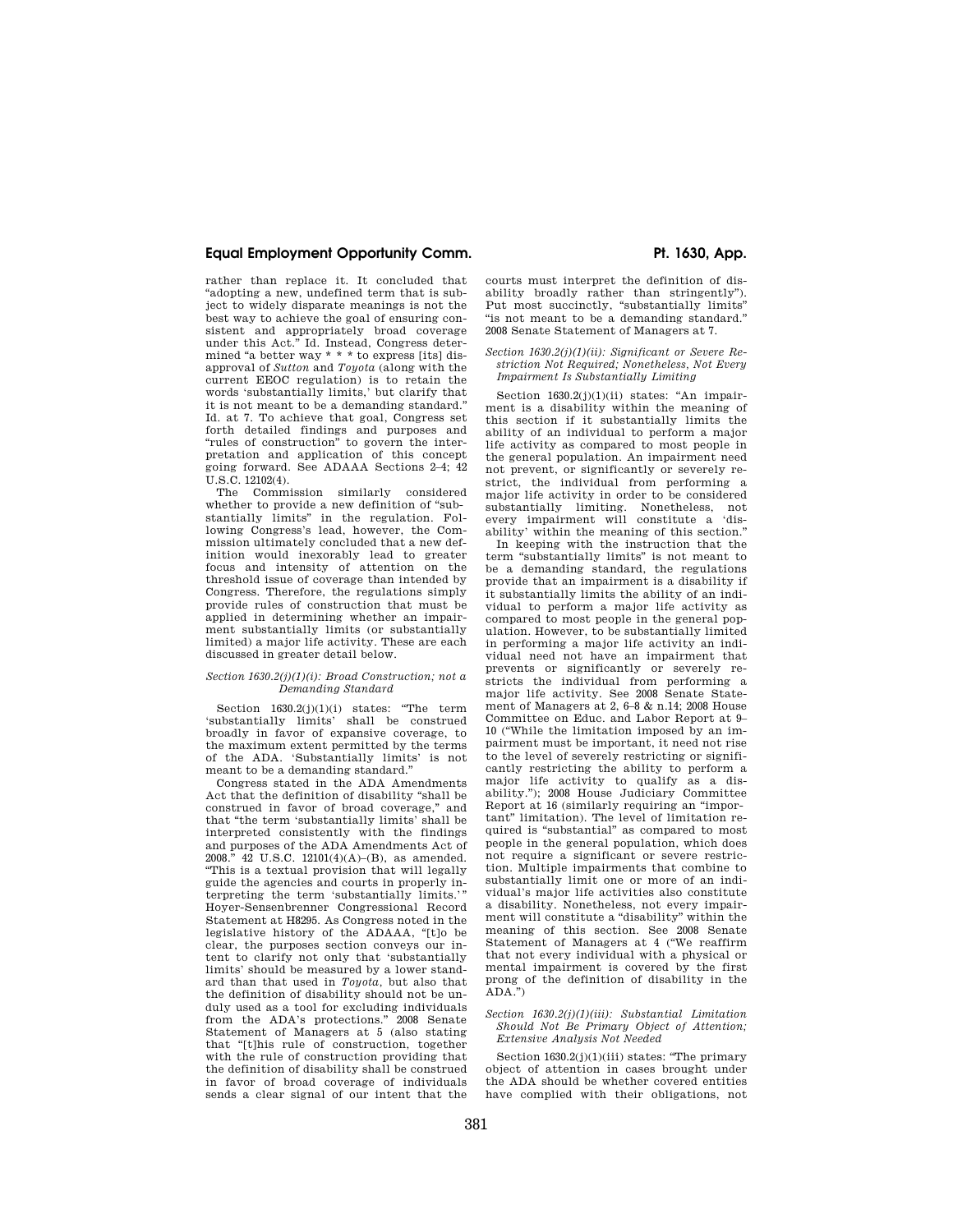whether an individual's impairment substantially limits a major life activity. Accordingly, the threshold issue of whether an impairment 'substantially limits' a major life activity should not demand extensive analysis.''

Congress retained the term ''substantially limits'' in part because it was concerned that adoption of a new phrase—and the resulting need for further judicial scrutiny and construction—would not ''help move the focus from the threshold issue of disability to the primary issue of discrimination.'' 2008 Senate Statement of Managers at 7.

This was the primary problem Congress sought to solve in enacting the ADAAA. It recognized that "clearing the initial [disability] threshold is critical, as individuals who are excluded from the definition 'never have the opportunity to have their condition evaluated in light of medical evidence and a determination made as to whether they [are] 'otherwise qualified.'''' 2008 House Judiciary Committee Report at 7; See also id. (expressing concern that "[a]n individual who does not qualify as disabled does not meet th[e] threshold question of coverage in the protected class and is therefore not permitted to attempt to prove his or her claim of discriminatory treatment''); 2008 Senate Statement of Managers at 4 (criticizing pre-ADAAA lower court cases that ''too often turned solely on the question of whether the plaintiff is an individual with a disability rather than the merits of discrimination claims, such as whether adverse decisions were impermissibly made by the employer on the basis of disability, reasonable accommodations were denied, or qualification standards were unlawfully discriminatory'').

Accordingly, the Amendments Act and the amended regulations make plain that the emphasis in ADA cases now should be squarely on the merits and not on the initial coverage question. The revised regulations therefore provide that an impairment is a disability if it substantially limits the ability of an individual to perform a major life activity as compared to most people in the general population and deletes the language to which Congress objected. The Commission believes that this provides a useful framework in which to analyze whether an impairment satisfies the definition of disability. Further, this framework better reflects Congress's expressed intent in the ADA Amendments Act that the definition of the term "disability" shall be construed broadly, and is consistent with statements in the Amendments Act's legislative history. See 2008 Senate Statement of Managers at 7 (stating that ''adopting a new, undefined term" and the "resulting need for further judicial scrutiny and construction will not help move the focus from the threshold issue of disability to the primary issue of discrimination," and finding that "'substantially lim-

# **Pt. 1630, App. 29 CFR Ch. XIV (7–1–11 Edition)**

its' as construed consistently with the findings and purposes of this legislation establishes an appropriate functionality test of determining whether an individual has a disability'' and that ''using the correct standard—one that is lower than the strict or demanding standard created by the Supreme Court in *Toyota*—will make the disability determination an appropriate threshold issue but not an onerous burden for those seeking accommodations or modifications'').

Consequently, this rule of construction makes clear that the question of whether an impairment substantially limits a major life activity should not demand extensive analysis. As the legislative history explains, "[w]e expect that courts interpreting [the ADA] will not demand such an extensive analysis over whether a person's physical or mental impairment constitutes a disability.'' Hoyer-Sensenbrenner Congressional Record Statement at H8295; see id. ("Our goal throughout this process has been to simplify that analysis.'')

#### *Section 1630.2(j)(1)(iv): Individualized Assessment Required, But With Lower Standard Than Previously Applied*

Section  $1630.2(j)(1)(iv)$  states: "The determination of whether an impairment substantially limits a major life activity requires an individualized assessment. However, in making this assessment, the term 'substantially limits' shall be interpreted and applied to require a degree of functional limitation that is lower than the standard for 'substantially limits' applied prior to the ADAAA."

By retaining the essential elements of the definition of disability including the key term "substantially limits," Congress reaffirmed that not every individual with a physical or mental impairment is covered by the first prong of the definition of disability in the ADA. See 2008 Senate Statement of Managers at 4. To be covered under the first prong of the definition, an individual must establish that an impairment substantially limits a major life activity. That has not changed—nor will the necessity of making this determination on an individual basis. Id. However, what the ADAAA changed is the standard required for making this determination. Id. at 4–5.

The Amendments Act and the EEOC's regulations explicitly reject the standard enunciated by the Supreme Court in *Toyota Motor Mfg., Ky., Inc.* v. *Williams,* 534 U.S. 184 (2002), and applied in the lower courts in numerous cases. See ADAAA section 2(b)(4). That previous standard created ''an inappropriately high level of limitation necessary to obtain coverage under the ADA.'' Id. at section  $2(b)(5)$ . The Amendments Act and the EEOC's regulations reject the notion that ''substantially limits'' should be interpreted strictly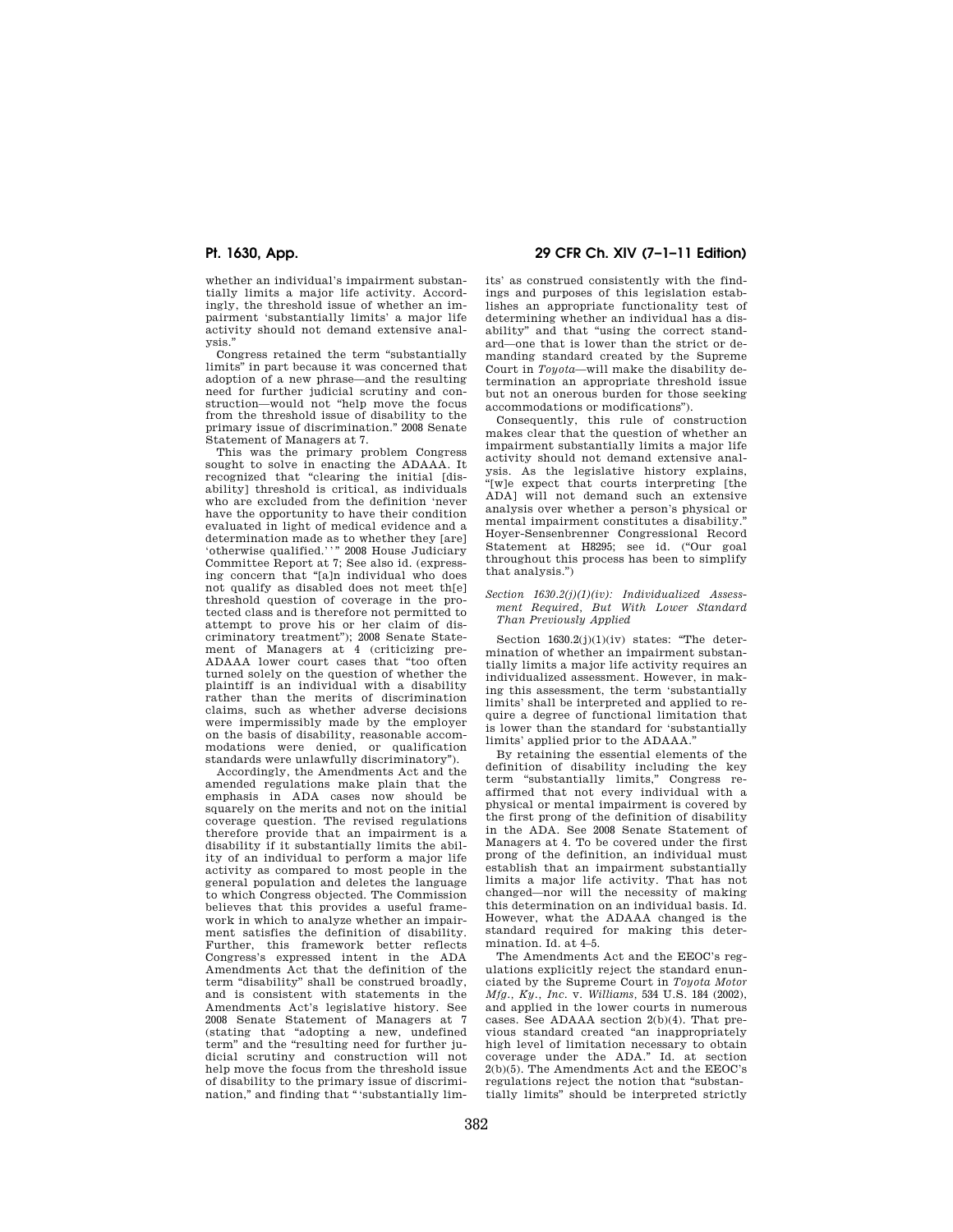to create a demanding standard for qualifying as disabled. Id. at section 2(b)(4). Instead, the ADAAA and these regulations establish a degree of functional limitation required for an impairment to constitute a disability that is consistent with what Congress originally intended. 2008 Senate Statement of Managers at 7. This will make the disability determination an appropriate threshold issue but not an onerous burden for those seeking to prove discrimination under the ADA. Id.

### *Section 1630.2(j)(1)(v): Scientific, Medical, or Statistical Analysis Not Required, But Permissible When Appropriate*

Section  $1630.2(j)(1)(v)$  states: "The comparison of an individual's performance of a major life activity to the performance of the same major life activity by most people in the general population usually will not require scientific, medical, or statistical analysis. Nothing in this paragraph is intended, however, to prohibit the presentation of scientific, medical, or statistical evidence to make such a comparison where appropriate.''

The term "average person in the general population,'' as the basis of comparison for determining whether an individual's impairment substantially limits a major life activity, has been changed to ''most people in the general population.'' This revision is not a substantive change in the concept, but rather is intended to conform the language to the simpler and more straightforward terminology used in the legislative history to the Amendments Act. The comparison between the individual and ''most people'' need not be exacting, and usually will not require scientific, medical, or statistical analysis. Nothing in this subparagraph is intended, however, to prohibit the presentation of scientific, medical, or statistical evidence to make such a comparison where appropriate.

The comparison to most people in the general population continues to mean a comparison to other people in the general population, not a comparison to those similarly situated. For example, the ability of an individual with an amputated limb to perform a major life activity is compared to other people in the general population, not to other amputees. This does not mean that disability cannot be shown where an impairment, such as a learning disability, is clinically diagnosed based in part on a disparity between an individual's aptitude and that individual's actual versus expected achievement, taking into account the person's chronological age, measured intelligence, and age-appropriate education. Individuals diagnosed with dyslexia or other learning disabilities will typically be substantially limited in performing activities such as learning, reading, and thinking when compared to most people in the general population, particularly when

the ameliorative effects of mitigating measures, including therapies, learned behavioral or adaptive neurological modifications, assistive devices (e.g., audio recordings, screen reading devices, voice activated software), studying longer, or receiving more time to take a test, are disregarded as required under the ADA Amendments Act.

## *Section 1630.2(j)(1)(vi): Mitigating Measures*

Section  $1630.2(j)(1)(vi)$  states: "The determination of whether an impairment substantially limits a major life activity shall be made without regard to the ameliorative effects of mitigating measures. However, the ameliorative effects of ordinary eyeglasses or contact lenses shall be considered in determining whether an impairment substantially limits a major life activity.''

The ameliorative effects of mitigating measures shall not be considered in determining whether an impairment substantially limits a major life activity. Thus, ''[w]ith the exception of ordinary eyeglasses and contact lenses, impairments must be examined in their unmitigated state.'' See 2008 Senate Statement of Managers at 5.

This provision in the ADAAA and the EEOC's regulations ''is intended to eliminate the catch-22 that exist[ed] \* \* \* where individuals who are subjected to discrimination on the basis of their disabilities [we]re frequently unable to invoke the ADA's protections because they [we]re not considered people with disabilities when the effects of their medication, medical supplies, behavioral adaptations, or other interventions [we]re considered.'' Joint Hoyer-Sensenbrenner Statement at 2; See also 2008 Senate Statement of Managers at 9 (''This provision is intended to eliminate the situation created under [prior] law in which impairments that are mitigated [did] not constitute disabilities but [were the basis for discrimination].''). To the extent cases pre-dating the 2008 Amendments Act reasoned otherwise, they are contrary to the law as amended. See 2008 House Judiciary Committee Report at 9 & nn.25, 20–21 (citing, e.g., *McClure* v. *General Motors Corp.,* 75 F. App'x 983 (5th Cir. 2003) (court held that individual with muscular dystrophy who, with the mitigating measure of "adapting" how he performed manual tasks, had successfully learned to live and work with his disability was therefore not an individual with a disability); *Orr* v. *Wal-Mart Stores, Inc.,* 297 F.3d 720 (8th Cir. 2002) (court held that *Sutton* v. *United Air Lines, Inc.,* 527 U.S. 471 (1999), required consideration of the ameliorative effects of plaintiff's careful regimen of medicine, exercise and diet, and declined to consider impact of uncontrolled diabetes on plaintiff's ability to see, speak, read, and walk); *Gonzales* v. *National Bd. of Med. Examiners,* 225 F.3d 620 (6th Cir. 2000) (where the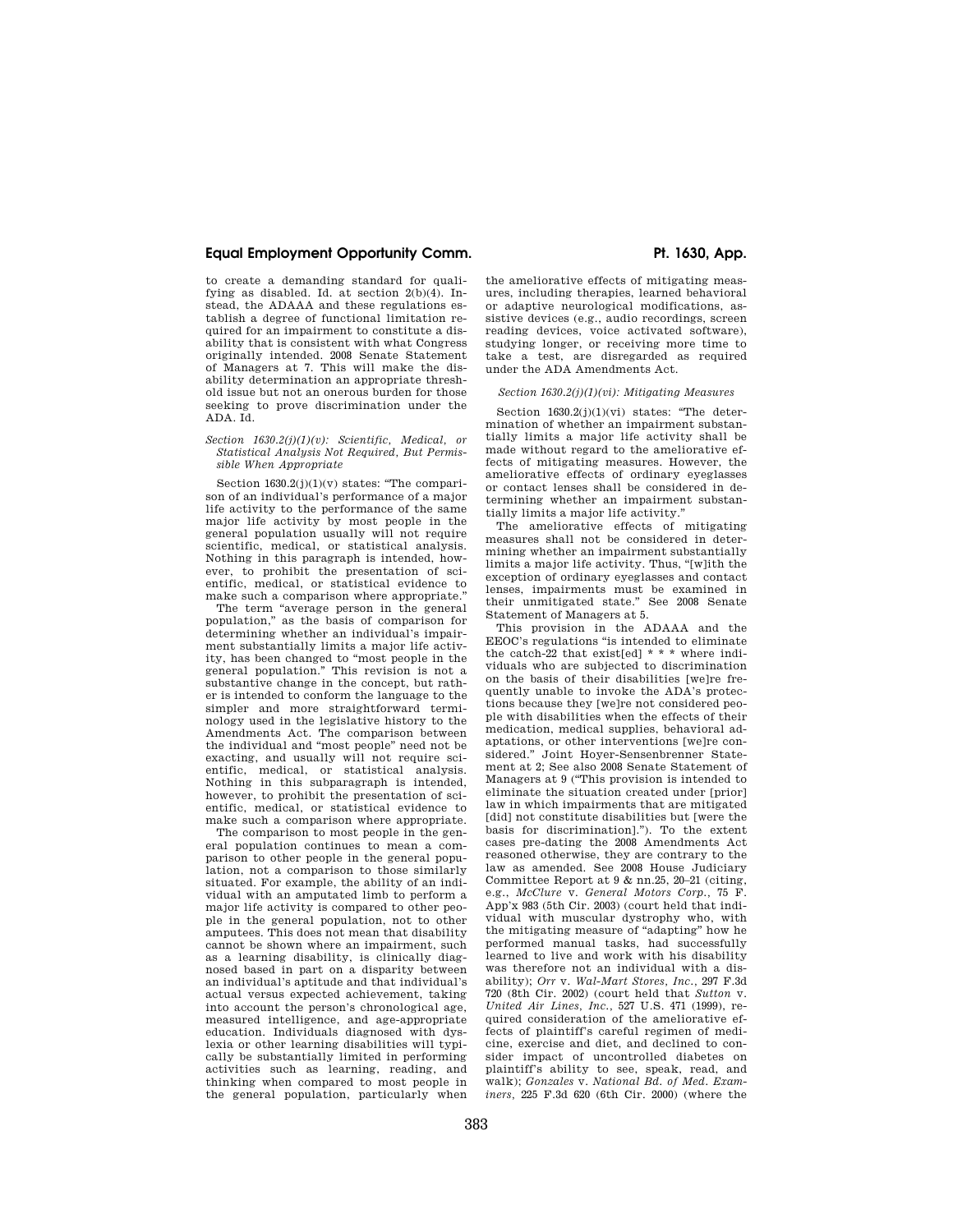court found that an individual with a diagnosed learning disability was not substantially limited after considering the impact of self-accommodations that allowed him to read and achieve academic success); *McMullin* v. *Ashcroft,* 337 F. Supp. 2d 1281 (D. Wyo. 2004) (individual fired because of clinical depression not protected because of the successful management of the condition with medication for fifteen years); *Eckhaus* v. *Consol. Rail Corp.,* 2003 WL 23205042 (D.N.J. Dec. 24, 2003) (individual fired because of a hearing impairment was not protected because a hearing aid helped correct that impairment); *Todd* v. *Academy Corp.,* 57 F. Supp. 2d 448, 452 (S.D. Tex. 1999) (court held that because medication reduced the frequency and intensity of plaintiff's seizures, he was not disabled)).

An individual who, because of the use of a mitigating measure, has experienced no limitations, or only minor limitations, related to the impairment may still be an individual with a disability, where there is evidence that in the absence of an effective mitigating measure the individual's impairment would be substantially limiting. For example, someone who began taking medication for hypertension before experiencing substantial limitations related to the impairment would still be an individual with a disability if, without the medication, he or she would now be substantially limited in functions of the cardiovascular or circulatory system.

Evidence showing that an impairment would be substantially limiting in the absence of the ameliorative effects of mitigating measures could include evidence of limitations that a person experienced prior to using a mitigating measure, evidence concerning the expected course of a particular disorder absent mitigating measures, or readily available and reliable information of other types. However, we expect that consistent with the Amendments Act's command (and the related rules of construction in the regulations) that the definition of disability ''should not demand extensive analysis,'' covered entities and courts will in many instances be able to conclude that a substantial limitation has been shown without resort to such evidence.

The Amendments Act provides an ''illustrative but non-comprehensive list of the types of mitigating measures that are not to be considered.'' See 2008 Senate Statement of Managers at 9. Section 1630.2(j)(5) of the regulations includes all of those mitigating measures listed in the ADA Amendments Act's illustrative list of mitigating measures, including reasonable accommodations (as applied under title I) or ''auxiliary aids or services'' (as defined by 42 U.S.C. 12103(1) and applied under titles II and III).

Since it would be impossible to guarantee comprehensiveness in a finite list, the list of

# **Pt. 1630, App. 29 CFR Ch. XIV (7–1–11 Edition)**

examples of mitigating measures provided in the ADA and the regulations is non-exhaustive. See 2008 House Judiciary Committee Report at 20. The absence of any particular mitigating measure from the list in the regulations should not convey a negative implication as to whether the measure is a mitigating measure under the ADA. See 2008 Senate Statement of Managers at 9.

For example, the fact that mitigating measures include "reasonable accommodations'' generally makes it unnecessary to mention specific kinds of accommodations. Nevertheless, the use of a service animal, job coach, or personal assistant on the job would certainly be considered types of mitigating measures, as would the use of any device that could be considered assistive technology, and whether individuals who use these measures have disabilities would be determined without reference to their ameliorative effects. See 2008 House Judiciary Committee Report at 20; 2008 House Educ. & Labor Rep. at 15. Similarly, adaptive strategies that might mitigate, or even allow an individual to otherwise avoid performing particular major life activities, are mitigating measures and also would not be considered in determining whether an impairment is substantially limiting. Id.

The determination of whether or not an individual's impairment substantially limits a major life activity is unaffected by whether the individual chooses to forgo mitigating measures. For individuals who do not use a mitigating measure (including for example medication or reasonable accommodation that could alleviate the effects of an impairment), the availability of such measures has no bearing on whether the impairment substantially limits a major life activity. The limitations posed by the impairment on the individual and any negative (non-ameliorative) effects of mitigating measures used determine whether an impairment is substantially limiting. The origin of the impairment, whether its effects can be mitigated, and any ameliorative effects of mitigating measures in fact used may not be considered in determining if the impairment is substantially limiting. However, the use or non-use of mitigating measures, and any consequences thereof, including any ameliorative and non-ameliorative effects, may be relevant in determining whether the individual is qualified or poses a direct threat to safety.

The ADA Amendments Act and the regulations state that "ordinary eyeglasses or contact lenses'' *shall* be considered in determining whether someone has a disability. This is an exception to the rule that the ameliorative effects of mitigating measures are not to be taken into account. ''The rationale behind this exclusion is that the use of ordinary eyeglasses or contact lenses, without more, is not significant enough to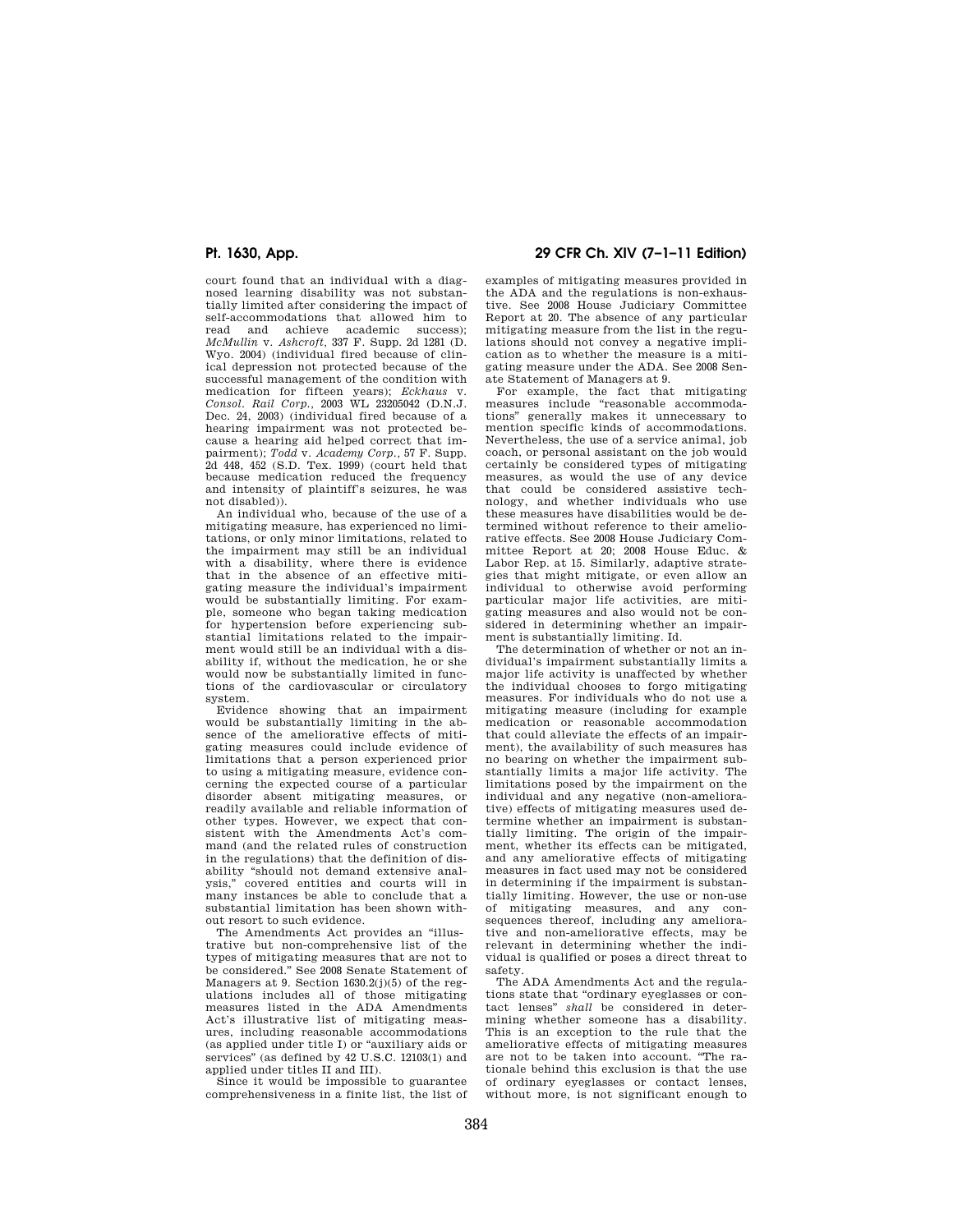warrant protection under the ADA.'' Joint Hoyer-Sensenbrenner Statement at 2. Nevertheless, as discussed in greater detail below at §1630.10(b), if an applicant or employee is faced with a qualification standard that requires uncorrected vision (as the plaintiffs in the *Sutton* case were), and the applicant or employee who is adversely affected by the standard brings a challenge under the ADA, an employer will be required to demonstrate that the qualification standard is job related and consistent with business necessity. 2008 Senate Statement of Managers at 9.

The ADAAA and the EEOC's regulations both define the term ''ordinary eyeglasses or contact lenses'' as lenses that are ''intended to fully correct visual acuity or eliminate refractive error.'' So, if an individual with severe myopia uses eyeglasses or contact lenses that are intended to fully correct visual acuity or eliminate refractive error, they are ordinary eyeglasses or contact lenses, and therefore any inquiry into whether such individual is substantially limited in seeing or reading would be based on how the individual sees or reads with the benefit of the eyeglasses or contact lenses. Likewise, if the only visual loss an individual experiences affects the ability to see well enough to read, and the individual's ordinary reading glasses are intended to completely correct for this visual loss, the ameliorative effects of using the reading glasses must be considered in determining whether the individual is substantially limited in seeing. Additionally, eyeglasses or contact lenses that are the wrong prescription or an outdated prescription may nevertheless be "ordinary" eyeglasses or contact lenses, if a proper prescription would fully correct visual acuity or eliminate refractive error.

Both the statute and the regulations distinguish ''ordinary eyeglasses or contact lenses" from "low vision devices," which function by magnifying, enhancing, or otherwise augmenting a visual image, and which are not considered when determining whether someone has a disability. The regulations do not establish a specific level of visual acuity (e.g., 20/20) as the basis for determining whether eyeglasses or contact lenses should be considered ''ordinary'' eyeglasses or contact lenses. Whether lenses fully correct visual acuity or eliminate refractive error is best determined on a case-by-case basis, in light of current and objective medical evidence. Moreover, someone who uses ordinary eyeglasses or contact lenses is not automatically considered to be outside the ADA's protection. Such an individual may demonstrate that, even with the use of ordinary eyeglasses or contact lenses, his vision is still substantially limited when compared to most people.

## *Section 1630.2(j)(1)(vii): Impairments That Are Episodic or in Remission*

Section  $1630.2(i)(1)(vii)$  states: "An impairment that is episodic or in remission is a disability if it would substantially limit a major life activity when active.''

An impairment that is episodic or in remission is a disability if it would substantially limit a major life activity in its active state. ''This provision is intended to reject the reasoning of court decisions concluding that certain individuals with certain conditions—such as epilepsy or post traumatic stress disorder—were not protected by the ADA because their conditions were episodic or intermittent.'' Joint Hoyer-Sensenbrenner Statement at 2–3. The legislative history provides: ''This \* \* \* rule of construction thus rejects the reasoning of the courts in cases like *Todd* v. *Academy Corp.* [57 F. Supp. 2d 448, 453 (S.D. Tex. 1999)] where the court found that the plaintiff's epilepsy, which resulted in short seizures during which the plaintiff was unable to speak and experienced tremors, was not sufficiently limiting, at least in part because those seizures occurred episodically. It similarly rejects the results reached in cases [such as *Pimental* v. *Dartmouth-Hitchock Clinic,* 236 F. Supp. 2d 177, 182–83 (D.N.H. 2002)] where the courts have discounted the impact of an impairment [such as cancer] that may be in remission as too short-lived to be substantially limiting. It is thus expected that individuals with impairments that are episodic or in remission (e.g., epilepsy, multiple sclerosis, cancer) will be able to establish coverage if, when active, the impairment or the manner in which it manifests (e.g., seizures) substantially limits a major life activity.'' 2008 House Judiciary Committee Report at 19–20.

Other examples of impairments that may be episodic include, but are not limited to, hypertension, diabetes, asthma, major depressive disorder, bipolar disorder, and schizophrenia. See 2008 House Judiciary Committee Report at 19–20. The fact that the periods during which an episodic impairment is active and substantially limits a major life activity may be brief or occur infrequently is no longer relevant to determining whether the impairment substantially limits a major life activity. For example, a person with post-traumatic stress disorder who experiences intermittent flashbacks to traumatic events is substantially limited in brain function and thinking.

### *Section 1630.2(j)(1)(viii): Substantial Limitation in Only One Major Life Activity Required*

Section 1630.2(j)(1)(viii) states: "An impairment that substantially limits one major life activity need not substantially limit other major life activities in order to be considered a substantially limiting impairment.''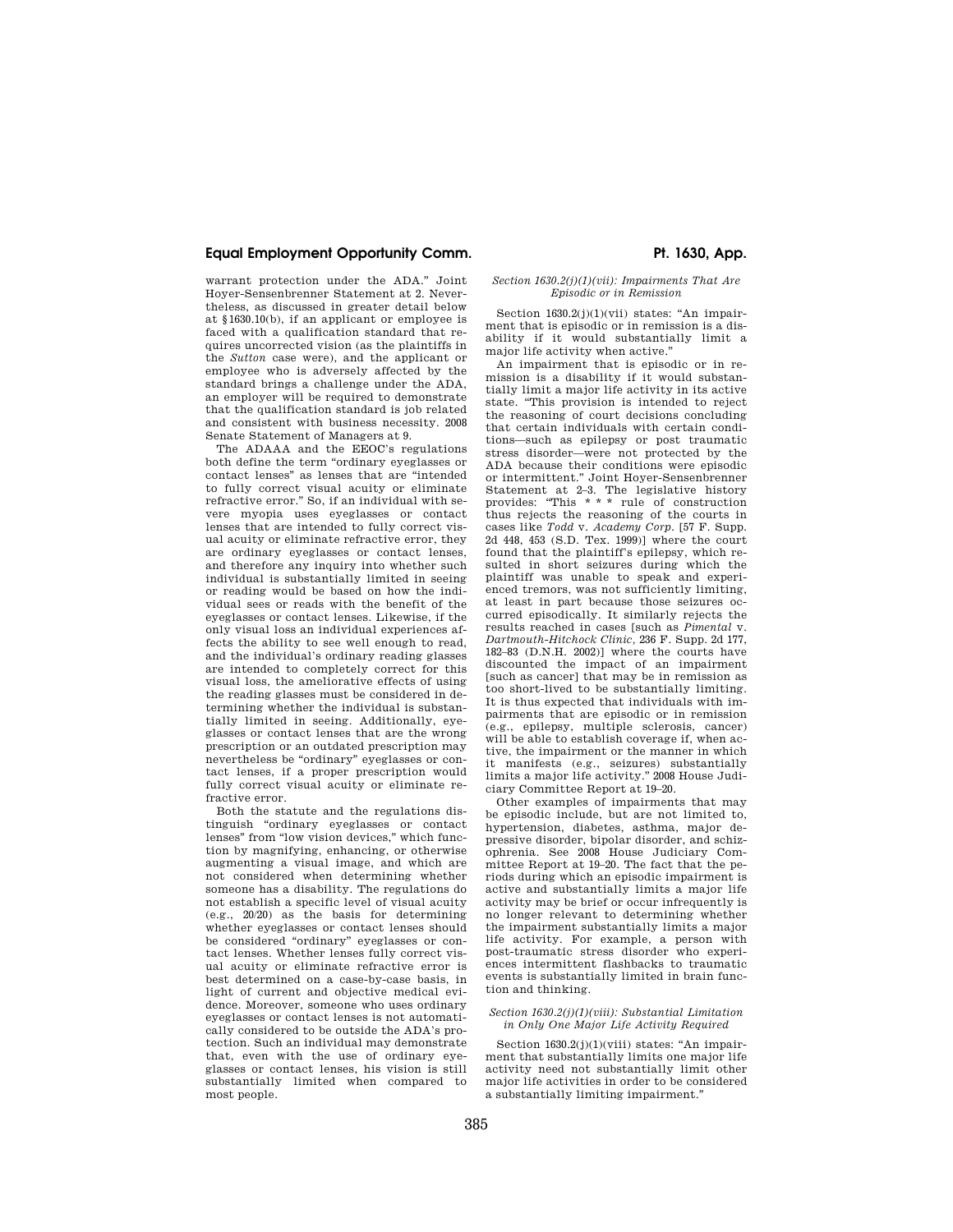The ADAAA explicitly states that an impairment need only substantially limit one major life activity to be considered a disability under the ADA. See ADAAA Section 4(a);  $42 \text{ U.S.C. } 12102(4)(\text{C})$ . "This responds to and corrects those courts that have required individuals to show that an impairment substantially limits more than one life activity.'' 2008 Senate Statement of Managers at 8. In addition, this rule of construction is "intended to clarify that the ability to perform one or more particular tasks within a broad category of activities does not preclude coverage under the ADA.'' Id. To the extent cases pre-dating the applicability of the 2008 Amendments Act reasoned otherwise, they are contrary to the law as amended. Id. (citing *Holt* v. *Grand Lake Mental Health Ctr., Inc.,* 443 F. 3d 762 (10th Cir. 2006) (holding an individual with cerebral palsy who could not independently perform certain specified manual tasks was not substantially limited in her ability to perform a ''broad range'' of manual tasks)); See also 2008 House Judiciary Committee Report at 19 & n.52 (this legislatively corrects court decisions that, with regard to the major life activity of performing manual tasks, ''have offset substantial limitation in the performance of some tasks with the ability to perform others'' (citing *Holt*)).

For example, an individual with diabetes is substantially limited in endocrine function and thus an individual with a disability under the first prong of the definition. He need not also show that he is substantially limited in eating to qualify for coverage under the first prong. An individual whose normal cell growth is substantially limited due to lung cancer need not also show that she is substantially limited in breathing or respiratory function. And an individual with HIV infection is substantially limited in the function of the immune system, and therefore is an individual with a disability without regard to whether his or her HIV infection substantially limits him or her in reproduction.

In addition, an individual whose impairment substantially limits a major life activity need not additionally demonstrate a resulting limitation in the ability to perform activities of central importance to daily life in order to be considered an individual with a disability under §1630.2(g)(1)(i) or  $\frac{1}{2}$  1630.2(g)(1)(ii), as cases relying on the Supreme Court's decision in *Toyota Motor Mfg., Ky., Inc.* v. *Williams,* 534 U.S. 184 (2002), had held prior to the ADA Amendments Act.

Thus, for example, someone with an impairment resulting in a 20-pound lifting restriction that lasts or is expected to last for several months is substantially limited in the major life activity of lifting, and need not also show that he is unable to perform activities of daily living that require lifting in order to be considered substantially lim-

# **Pt. 1630, App. 29 CFR Ch. XIV (7–1–11 Edition)**

ited in lifting. Similarly, someone with monocular vision whose depth perception or field of vision would be substantially limited, with or without any compensatory strategies the individual may have developed, need not also show that he is unable to perform activities of central importance to daily life that require seeing in order to be substantially limited in seeing.

#### *Section 1630.2(j)(1)(ix): Effects of an Impairment Lasting Fewer Than Six Months Can Be Substantially Limiting*

Section  $1630.2(j)(1)(ix)$  states: "The six-<br>month 'transitory' part of the 'transitory' and minor' exception to 'regarded as' coverage in §1630.2(l) does not apply to the definition of 'disability' under §1630.2(g)(1)(i) or §1630.2(g)(1)(ii). The effects of an impairment lasting or expected to last fewer than six months can be substantially limiting within the meaning of this section.''

The regulations include a clear statement that the definition of an impairment as transitory, that is, "lasting or expected to last for six months or less,'' only applies to the ''regarded as'' (third) prong of the definition of "disability" as part of the "transitory and minor'' defense to ''regarded as'' coverage. It does not apply to the first or second prong of the definition of disability. See Joint Hoyer-Sensenbrenner Statement at 3 (''[T]here is no need for the transitory and minor exception under the first two prongs because it is clear from the statute and the legislative history that a person can only bring a claim if the impairment substantially limits one or more major life activities or the individual has a record of an impairment that substantially limits one or more major life activities.'').

Therefore, an impairment does not have to last for more than six months in order to be considered substantially limiting under the first or the second prong of the definition of disability. For example, as noted above, if an individual has a back impairment that results in a 20-pound lifting restriction that lasts for several months, he is substantially limited in the major life activity of lifting, and therefore covered under the first prong of the definition of disability. At the same time, "[t]he duration of an impairment is one factor that is relevant in determining whether the impairment substantially limits a major life activity. Impairments that last only for a short period of time are typically not covered, although they may be covered if sufficiently severe.'' Joint Hoyer-Sensenbrenner Statement at 5.

### Section 1630.2(j)(3) Predictable Assessments

As the regulations point out, disability is determined based on an individualized assessment. There is no "per se" disability. However, as recognized in the regulations, the individualized assessment of some kinds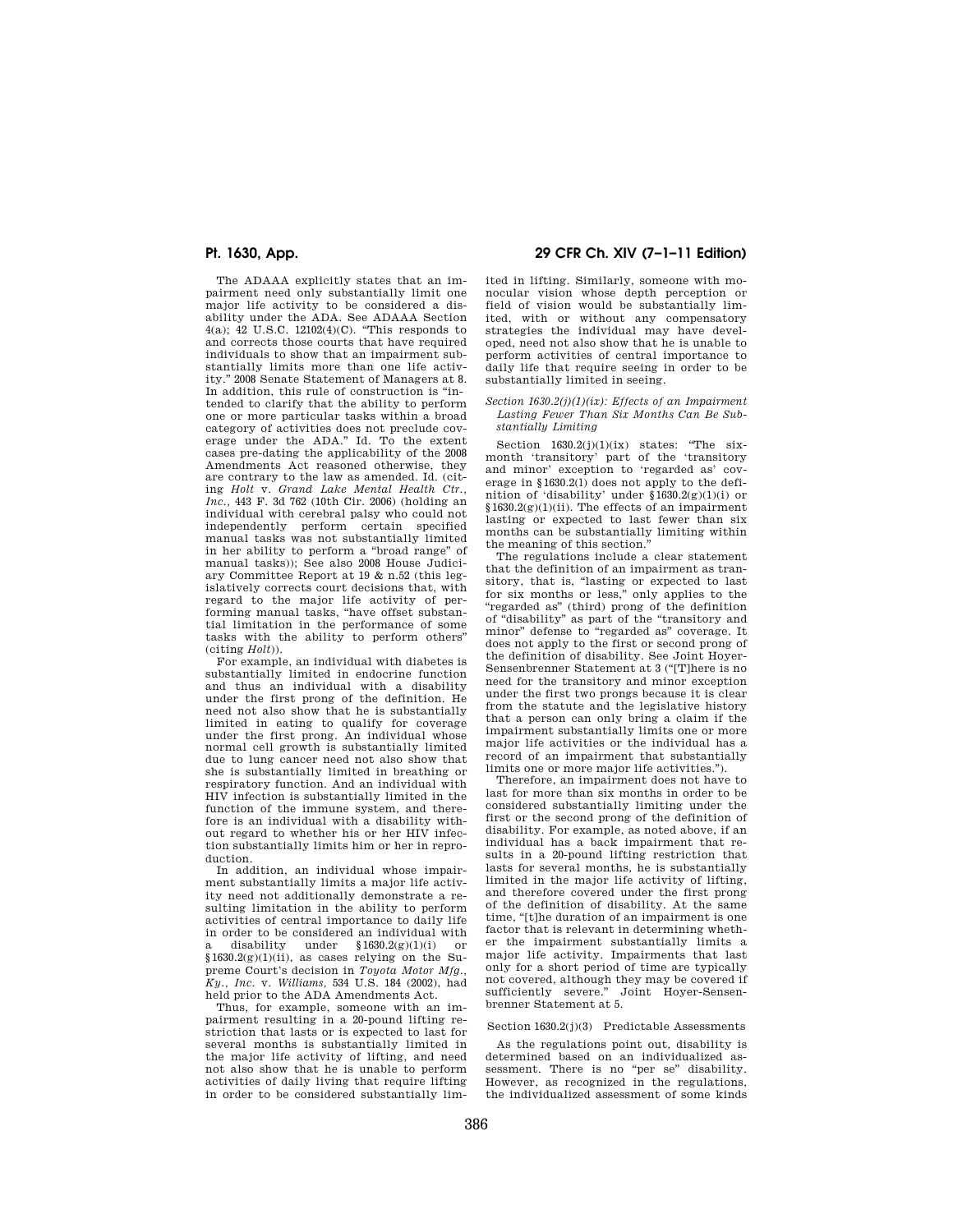of impairments will virtually always result in a determination of disability. The inherent nature of these types of medical conditions will in virtually all cases give rise to a substantial limitation of a major life activity. Cf. *Heiko* v. *Columbo Savings Bank, F.S.B.,*  434 F.3d 249, 256 (4th Cir. 2006) (stating, even pre-ADAAA, that "certain impairments are by their very nature substantially limiting: the major life activity of seeing, for example, is always substantially limited by blindness''). Therefore, with respect to these types of impairments, the necessary individualized assessment should be particularly simple and straightforward.

This result is the consequence of the combined effect of the statutory changes to the definition of disability contained in the Amendments Act and flows from application of the rules of construction set forth in  $\S(1630.2(j)(1)(i)-(ix))$  (including the lower standard for ''substantially limits''; the rule that major life activities include major bodily functions; the principle that impairments that are episodic or in remission are disabilities if they would be substantially limiting when active; and the requirement that the ameliorative effects of mitigating measures (other than ordinary eyeglasses or contact lenses) must be disregarded in assessing whether an individual has a disability).

The regulations at  $$1630.2(j)(3)(iii)$  provide examples of the types of impairments that should easily be found to substantially limit a major life activity. The legislative history states that Congress modeled the ADA definition of disability on the definition contained in the Rehabilitation Act, and said it wished to return courts to the way they had construed that definition. See 2008 House Judiciary Committee Report at 6. Describing this goal, the legislative history states that courts had interpreted the Rehabilitation Act definition ''broadly to include persons with a wide range of physical and mental impairments such as epilepsy, diabetes, multiple sclerosis, and intellectual and developmental disabilities \* \* \* even where a mitigating measure—like medication or a hearing aid—might lessen their impact on the individual.'' Id.; See also id. at 9 (referring to individuals with disabilities that had been covered under the Rehabilitation Act and that Congress intended to include under the ADA—''people with serious health conditions like epilepsy, diabetes, cancer, cerebral palsy, multiple sclerosis, intellectual and developmental disabilities''); id. at n.6 (citing cases also finding that cerebral palsy, hearing impairments, mental retardation, heart disease, and vision in only one eye were disabilities under the Rehabilitation Act); id. at 10 (citing testimony from Rep. Steny H. Hoyer, one of the original lead sponsors of the ADA in 1990, stating that ''we could not have fathomed that people with diabetes, epilepsy, heart conditions, cancer, mental

illnesses and other disabilities would have their ADA claims denied because they would be considered too functional to meet the definition of disability''); 2008 Senate Statement of Managers at 3 (explaining that ''we [we]re faced with a situation in which physical or mental impairments that would previously [under the Rehabilitation Act] have been found to constitute disabilities [we]re not considered disabilities'' and citing individuals with impairments such as amputation, intellectual disabilities, epilepsy, multiple sclerosis, diabetes, muscular dystrophy, and cancer as examples).

Of course, the impairments listed in subparagraph  $1630.2(j)(3)(iii)$  may substantially limit a variety of other major life activities in addition to those listed in the regulation. For example, mobility impairments requiring the use of a wheelchair substantially limit the major life activity of walking. Diabetes may substantially limit major life activities such as eating, sleeping, and thinking. Major depressive disorder may substantially limit major life activities such as thinking, concentrating, sleeping, and interacting with others. Multiple sclerosis may substantially limit major life activities such as walking, bending, and lifting.

By using the term "brain function" to describe the system affected by various mental impairments, the Commission is expressing no view on the debate concerning whether mental illnesses are caused by environmental or biological factors, but rather intends the term to capture functions such as the ability of the brain to regulate thought processes and emotions.

#### Section 1630.2(j)(4) Condition, Manner, or Duration

The regulations provide that facts such as the "condition, manner, or duration" of an individual's performance of a major life activity may be useful in determining whether an impairment results in a substantial limitation. In the legislative history of the ADAAA, Congress reiterated what it had said at the time of the original ADA: ''A person is considered an individual with a disability for purposes of the first prong of the definition when [one or more of] the individual's important life activities are restricted as to the conditions, manner, or duration under which they can be performed in comparison to most people.'' 2008 Senate Statement of Managers at 7 (citing 1989 Senate Report at 23). According to Congress: ''We particularly believe that this test, which articulated an analysis that considered whether a person's activities are limited in condition, duration and manner, is a useful one. We reiterate that using the correct standard—one that is lower than the strict or demanding standard created by the Supreme Court in *Toyota*—will make the disability determination an appropriate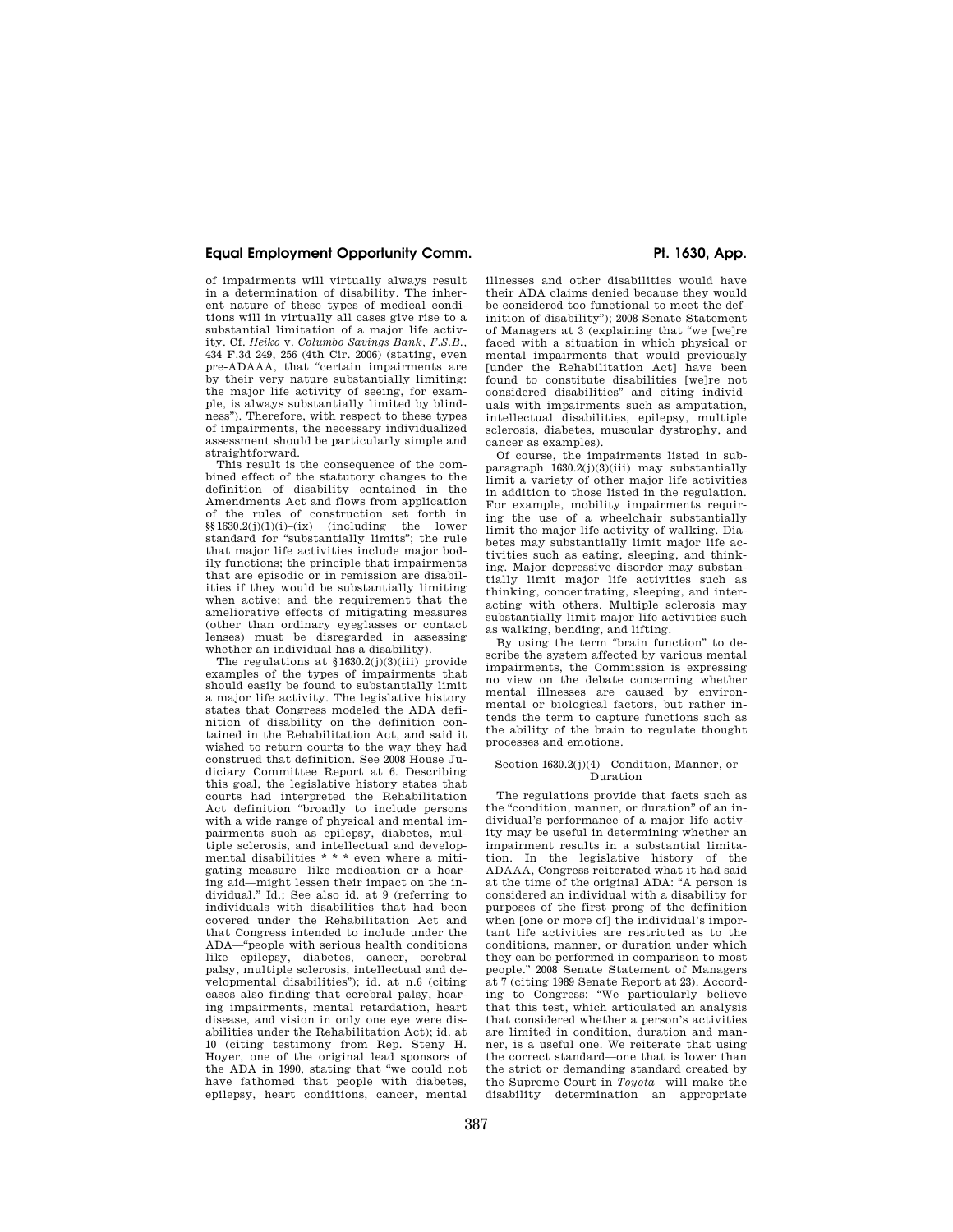threshold issue but not an onerous burden for those seeking accommodations \* \* \*. At the same time, plaintiffs should not be constrained from offering evidence needed to establish that their impairment is substantially limiting.'' 2008 Senate Statement of Managers at 7.

Consistent with the legislative history, an impairment may substantially limit the ''condition'' or ''manner'' under which a major life activity can be performed in a number of ways. For example, the condition or manner under which a major life activity can be performed may refer to the way an individual performs a major life activity. Thus, the condition or manner under which a person with an amputated hand performs manual tasks will likely be more cumbersome than the way that someone with two hands would perform the same tasks.

Condition or manner may also describe how performance of a major life activity affects the individual with an impairment. For example, an individual whose impairment causes pain or fatigue that most people would not experience when performing that major life activity may be substantially limited. Thus, the condition or manner under which someone with coronary artery disease performs the major life activity of walking would be substantially limiting if the individual experiences shortness of breath and fatigue when walking distances that most people could walk without experiencing such effects. Similarly, condition or manner may refer to the extent to which a major life activity, including a major bodily function, can be performed. For example, the condition or manner under which a major bodily function can be performed may be substantially limited when the impairment ''causes the operation [of the bodily function] to over-produce or under-produce in some harmful fashion.'' See 2008 House Judiciary Committee Report at 17.

''Duration'' refers to the length of time an individual can perform a major life activity or the length of time it takes an individual to perform a major life activity, as compared to most people in the general population. For example, a person whose back or leg impairment precludes him or her from standing for more than two hours without significant pain would be substantially limited in standing, since most people can stand for more than two hours without significant pain. However, a person who can walk for ten miles continuously is not substantially limited in walking merely because on the eleventh mile, he or she begins to experience pain because most people would not be able to walk eleven miles without experiencing some discomfort. See 2008 Senate Statement of Managers at 7 (citing 1989 Senate Report at 23).

The regulations provide that in assessing substantial limitation and considering facts

# **Pt. 1630, App. 29 CFR Ch. XIV (7–1–11 Edition)**

such as condition, manner, or duration, the non-ameliorative effects of mitigating measures may be considered. Such ''non-ameliorative effects'' could include negative side effects of medicine, burdens associated with following a particular treatment regimen, and complications that arise from surgery, among others. Of course, in many instances, it will not be necessary to assess the negative impact of a mitigating measure in determining that a particular impairment substantially limits a major life activity. For example, someone with end-stage renal disease is substantially limited in kidney function, and it thus is not necessary to consider the burdens that dialysis treatment imposes.

Condition, manner, or duration may also suggest the amount of time or effort an individual has to expend when performing a major life activity because of the effects of an impairment, even if the individual is able to achieve the same or similar result as someone without the impairment. For this reason, the regulations include language which says that the outcome an individual with a disability is able to achieve is not determinative of whether he or she is substantially limited in a major life activity.

Thus, someone with a learning disability may achieve a high level of academic success, but may nevertheless be substantially limited in the major life activity of learning because of the additional time or effort he or she must spend to read, write, or learn compared to most people in the general population. As Congress emphasized in passing the Amendments Act, "[w]hen considering the condition, manner, or duration in which an individual with a specific learning disability performs a major life activity, it is critical to reject the assumption that an individual who has performed well academically cannot be substantially limited in activities such as learning, reading, writing, thinking, or speaking." 2008 Senate Statethinking, or speaking." ment of Managers at 8. Congress noted that: ''In particular, some courts have found that students who have reached a high level of academic achievement are not to be considered individuals with disabilities under the ADA, as such individuals may have difficulty demonstrating substantial limitation in the major life activities of learning or reading relative to 'most people.' When considering the condition, manner or duration in which an individual with a specific learning disability performs a major life activity, it is critical to reject the assumption that an individual who performs well academically or otherwise cannot be substantially limited in activities such as learning, reading, writing, thinking, or speaking. As such, the Committee rejects the findings in *Price* v. *National Board of Medical Examiners, Gonzales* v. *National Board of Medical Examiners,* and *Wong* v. *Regents of University of California*. The Committee believes that the comparison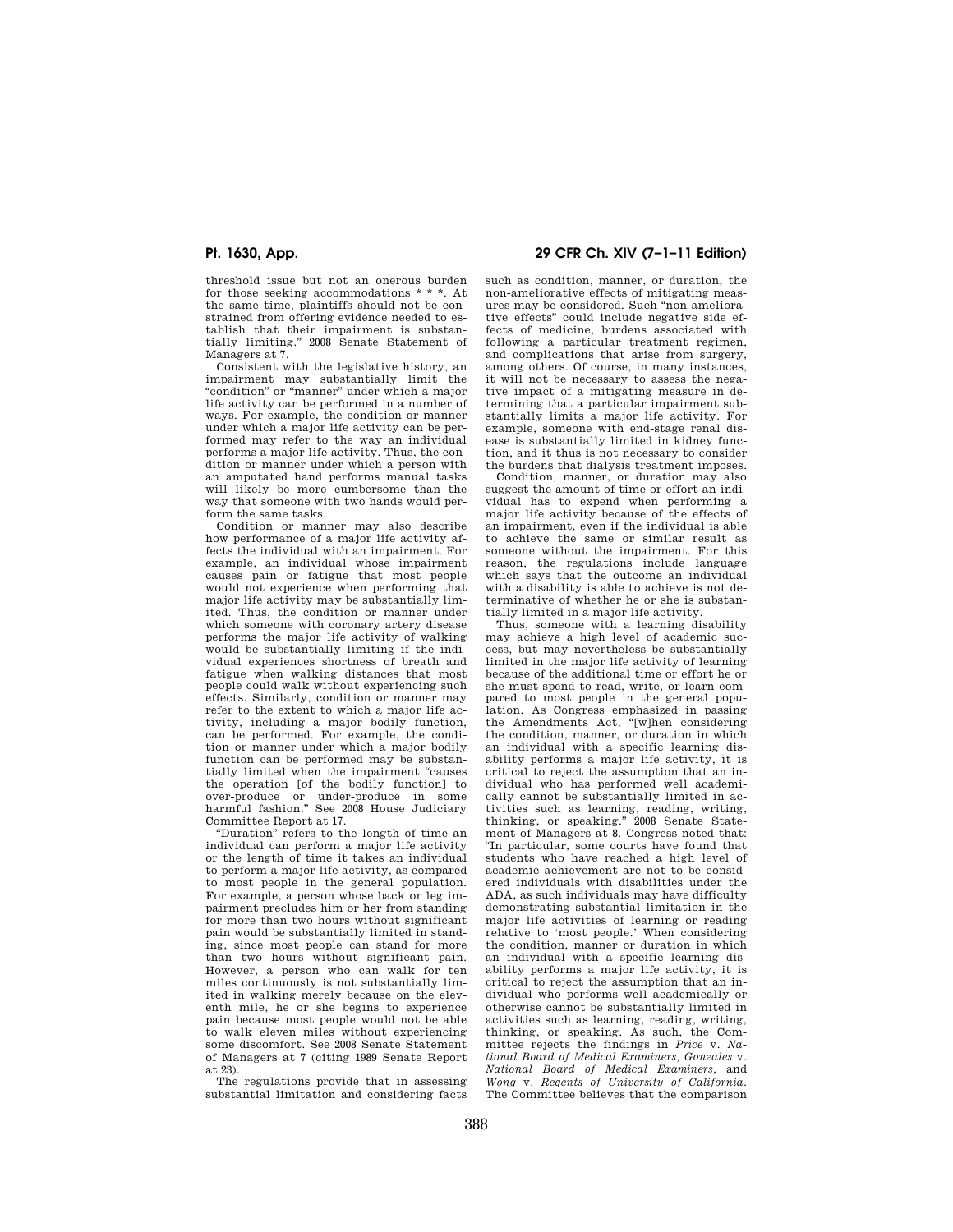of individuals with specific learning disabilities to 'most people' is not problematic unto itself, but requires a careful analysis of the method and manner in which an individual's impairment limits a major life activity. For the majority of the population, the basic mechanics of reading and writing do not pose extraordinary lifelong challenges; rather, recognizing and forming letters and words are effortless, unconscious, automatic processes. Because specific learning disabilities are neurologically-based impairments, the process of reading for an individual with a reading disability (e.g. dyslexia) is word-byword, and otherwise cumbersome, painful, deliberate and slow—throughout life. The Committee expects that individuals with specific learning disabilities that substantially limit a major life activity will be better protected under the amended Act.'' 2008 House Educ. & Labor Rep. at 10–11.

It bears emphasizing that while it may be useful in appropriate cases to consider facts such as condition, manner, or duration, it is always necessary to consider and apply the rules of construction in  $$1630.2(j)(1)(i)-(ix)$ that set forth the elements of broad coverage enacted by Congress. 2008 Senate Statement of Managers at 6. Accordingly, while the Commission's regulations retain the concept of "condition, manner, or duration," they no longer include the additional list of "substantial limitation'' factors contained in the previous version of the regulations (i.e., the nature and severity of the impairment, duration or expected duration of the impairment, and actual or expected permanent or longterm impact of or resulting from the impairment).

Finally, "condition, manner, or duration" are not intended to be used as a rigid threepart standard that must be met to establish a substantial limitation. "Condition, manner, or duration'' are not required ''factors'' that must be considered as a talismanic test. Rather, in referring to "condition, manner, or duration,'' the regulations make clear that these are merely the types of facts that may be considered in appropriate cases. To the extent such aspects of limitation may be useful or relevant to show a substantial limitation in a particular fact pattern, some or all of them (and related facts) may be considered, but evidence relating to each of these facts may not be necessary to establish coverage.

At the same time, individuals seeking coverage under the first or second prong of the definition of disability should not be constrained from offering evidence needed to establish that their impairment is substantially limiting. See 2008 Senate Statement of Managers at 7. Of course, covered entities may defeat a showing of "substantial limitation'' by refuting whatever evidence the individual seeking coverage has offered, or by offering evidence that shows an impairment

does not impose a substantial limitation on a major life activity. However, a showing of substantial limitation is not defeated by facts related to "condition, manner, or duration'' that are not pertinent to the substantial limitation the individual has proffered.

Sections 1630.2(j)(5) and (6) Examples of Mitigating Measures; Ordinary Eyeglasses or Contact Lenses

These provisions of the regulations provide numerous examples of mitigating measures and the definition of ''ordinary eyeglasses or contact lenses.'' These definitions have been more fully discussed in the portions of this interpretive guidance concerning the rules of construction in §1630.2(j)(1).

### Substantially Limited in Working

The Commission has removed from the text of the regulations a discussion of the major life activity of working. This is consistent with the fact that no other major life activity receives special attention in the regulation, and with the fact that, in light of the expanded definition of disability established by the Amendments Act, this major life activity will be used in only very targeted situations.

In most instances, an individual with a disability will be able to establish coverage by showing substantial limitation of a major life activity other than working; impairments that substantially limit a person's ability to work usually substantially limit one or more other major life activities. This will be particularly true in light of the changes made by the ADA Amendments Act. See, e.g., *Corley* v. *Dep't of Veterans Affairs ex rel Principi,* 218 F. App'x. 727, 738 (10th Cir. 2007) (employee with seizure disorder was not substantially limited in working because he was not foreclosed from jobs involving driving, operating machinery, childcare, military service, and other jobs; employee would now be substantially limited in neurological function); *Olds* v. *United Parcel Serv., Inc.,* 127 F. App'x. 779, 782 (6th Cir. 2005) (employee with bone marrow cancer was not substantially limited in working due to lifting restrictions caused by his cancer; employee would now be substantially limited in normal cell growth); *Williams* v. *Philadelphia Hous. Auth. Police Dep't,* 380 F.3d 751, 763–64 (3d Cir. 2004) (issue of material fact concerning whether police officer's major depression substantially limited him in performing a class of jobs due to restrictions on his ability to carry a firearm; officer would now be substantially limited in brain function).2

<sup>2</sup> In addition, many cases previously analyzed in terms of whether the plaintiff was ''substantially limited in working'' will now *Continued*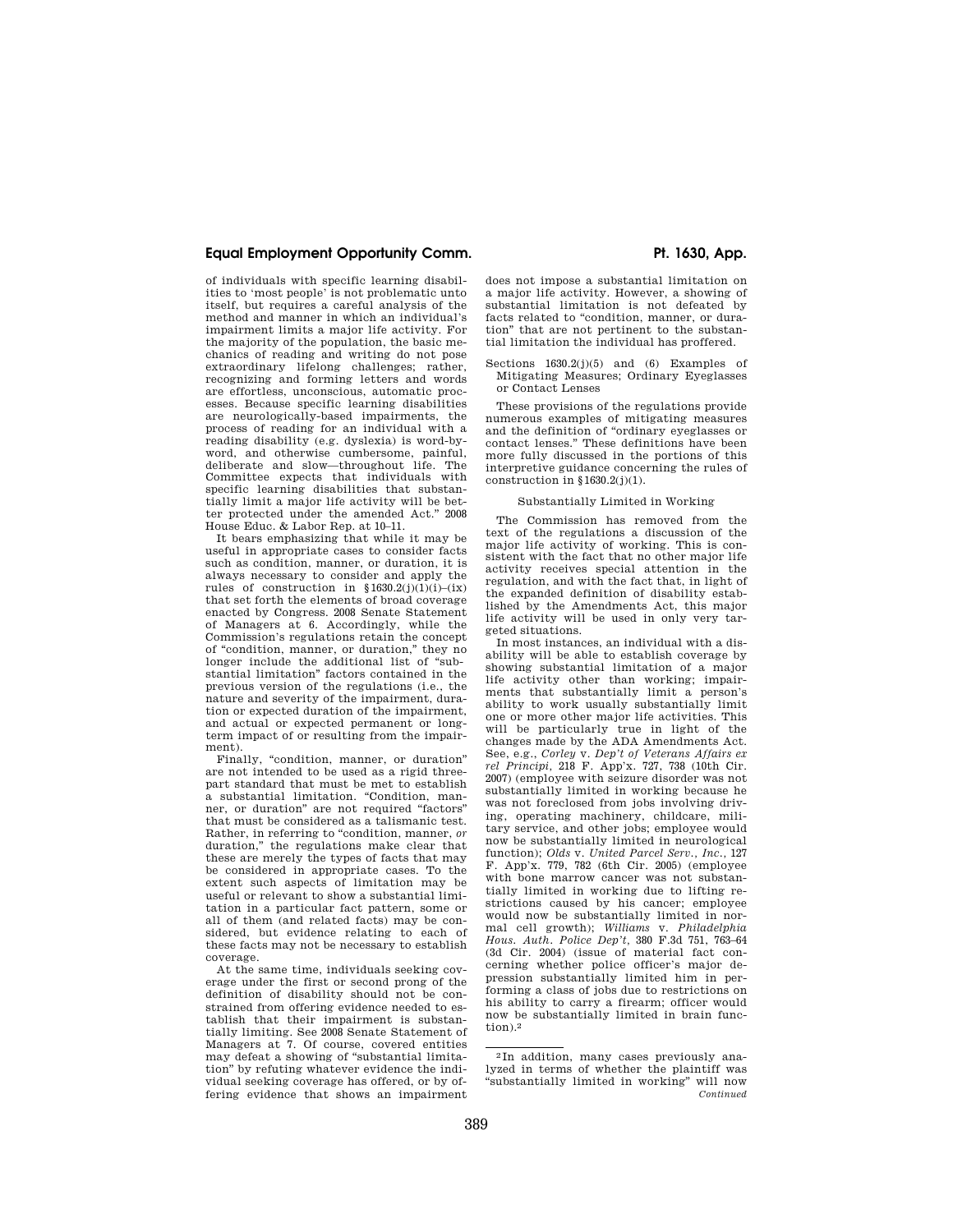In the rare cases where an individual has a need to demonstrate that an impairment substantially limits him or her in working, the individual can do so by showing that the impairment substantially limits his or her ability to perform a class of jobs or broad range of jobs in various classes as compared to most people having comparable training, skills, and abilities. In keeping with the findings and purposes of the Amendments Act, the determination of coverage under the law should not require extensive and elaborate assessment, and the EEOC and the courts are to apply a lower standard in determining when an impairment substantially limits a major life activity, including the major life activity of working, than they applied prior to the Amendments Act. The Commission believes that the courts, in applying an overly strict standard with regard to ''substantially limits'' generally, have reached conclusions with regard to what is necessary to demonstrate a substantial limitation in the major life activity of working that would be inconsistent with the changes now made by the Amendments Act. Accordingly, as used in this section the terms ''class of jobs'' and ''broad range of jobs in various classes'' will be applied in a more straightforward and simple manner than they were applied by the courts prior to the Amendments Act.3

tivity in the past, some courts have imposed a complex and onerous standard that would be inappropriate under the Amendments Act. See, e.g., *Duncan* v. *WMATA,* 240 F.3d 1110, 1115 (DC Cir. 2001) (manual laborer whose back injury prevented him from lifting more than 20 pounds was not substantially limited in working because he did not present evidence of the number and types of jobs available to him in the Washington area; testimony concerning his inquiries and applications for truck driving jobs that all required heavy lifting was insufficient); *Taylor* v. *Fed-*

# **Pt. 1630, App. 29 CFR Ch. XIV (7–1–11 Edition)**

Demonstrating a substantial limitation in performing the unique aspects of a single specific job is not sufficient to establish that a person is substantially limited in the major life activity of working.

A class of jobs may be determined by reference to the nature of the work that an individual is limited in performing (such as commercial truck driving, assembly line jobs, food service jobs, clerical jobs, or law enforcement jobs) or by reference to job-related requirements that an individual is limited in meeting (for example, jobs requiring repetitive bending, reaching, or manual tasks, jobs requiring repetitive or heavy lifting, prolonged sitting or standing, extensive walking, driving, or working under conditions such as high temperatures or noise levels).

For example, if a person whose job requires heavy lifting develops a disability that prevents him or her from lifting more than fifty pounds and, consequently, from performing not only his or her existing job but also other jobs that would similarly require heavy lifting, that person would be substantially limited in working because he or she is substantially limited in performing the class of jobs that require heavy lifting.

### Section 1630.2(k) Record of a Substantially Limiting Impairment

The second prong of the definition of "disability'' provides that an individual with a record of an impairment that substantially limits or limited a major life activity is an individual with a disability. The intent of this provision, in part, is to ensure that people are not discriminated against because of a history of disability. For example, the ''record of'' provision would protect an individual who was treated for cancer ten years ago but who is now deemed by a doctor to be free of cancer, from discrimination based on that prior medical history. This provision also ensures that individuals are not discriminated against because they have been misclassified as disabled. For example, individuals misclassified as having learning disabilities or intellectual disabilities (formerly termed ''mental retardation'') are protected from discrimination on the basis of that erroneous classification. Senate Report at 23;

be analyzed under the "regarded as" prong of the definition of disability as revised by the Amendments Act. See, e.g., *Cannon* v. *Levi Strauss & Co.,* 29 F. App'x. 331 (6th Cir. 2002) (factory worker laid off due to her carpal tunnel syndrome not regarded as substantially limited in working because her job of sewing machine operator was not a ''broad class of jobs''; she would now be protected under the third prong because she was fired because of her impairment, carpal tunnel syndrome); *Bridges* v. *City of Bossier,* 92 F.3d 329 (5th Cir. 1996) (applicant not hired for firefighting job because of his mild hemophilia not regarded as substantially limited in working; applicant would now be protected under the third prong because he was not hired because of his impairment, hemophilia). 3 In analyzing working as a major life ac-

*eral Express Corp.,* 429 F.3d 461, 463–64 (4th Cir. 2005) (employee's impairment did not substantially limit him in working because, even though evidence showed that employee's injury disqualified him from working in numerous jobs in his geographic region, it also showed that he remained qualified for many other jobs). Under the Amendments Act, the determination of whether a person is substantially limited in working is more straightforward and simple than it was prior to the Act.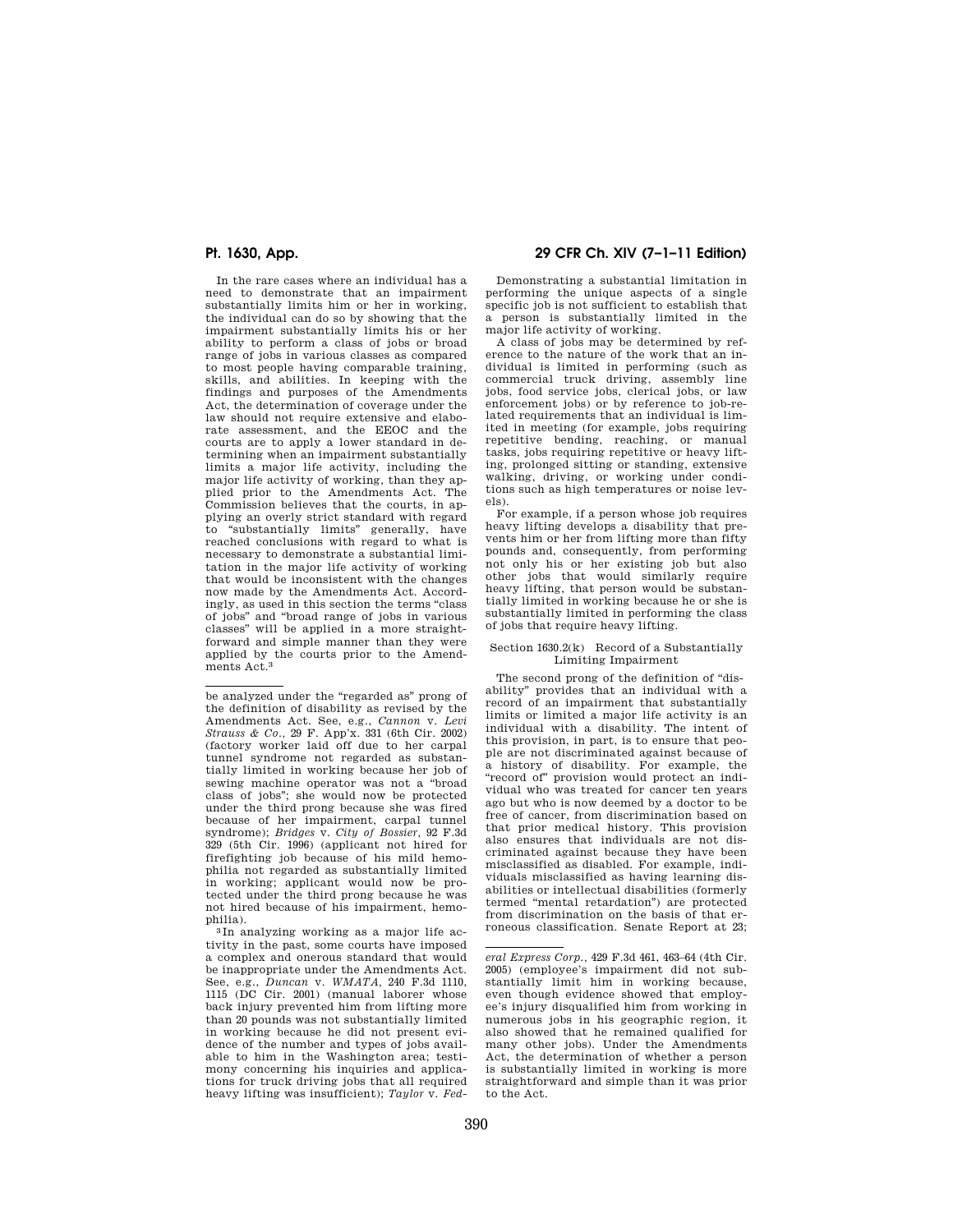House Labor Report at 52–53; House Judiciary Report at 29; 2008 House Judiciary Report at  $7-8$  & n.14. Similarly, an employee who in the past was misdiagnosed with bipolar disorder and hospitalized as the result of a temporary reaction to medication she was taking has a record of a substantially limiting impairment, even though she did not actually have bipolar disorder.

This part of the definition is satisfied where evidence establishes that an individual has had a substantially limiting impairment. The impairment indicated in the record must be an impairment that would substantially limit one or more of the individual's major life activities. There are many types of records that could potentially contain this information, including but not limited to, education, medical, or employment records.

Such evidence that an individual has a past history of an impairment that substantially limited a major life activity is all that is necessary to establish coverage under the second prong. An individual may have a "record of" a substantially limiting impairment—and thus be protected under the "record of" prong of the statute—even if a covered entity does not specifically know about the relevant record. Of course, for the covered entity to be liable for discrimination under title I of the ADA, the individual with a "record of" a substantially limiting impairment must prove that the covered entity discriminated on the basis of the record of the disability.<br>The terms

"substantially limits" and "major life activity" under the second prong of the definition of ''disability'' are to be construed in accordance with the same principles applicable under the "actual ability'' prong, as set forth in §1630.2(j).

Individuals who are covered under the "record of" prong will often be covered under the first prong of the definition of disability as well. This is a consequence of the rule of construction in the ADAAA and the regulations providing that an individual with an impairment that is episodic or in remission can be protected under the first prong if the impairment would be substantially limiting when active. See 42 U.S.C. 12102(4)(D); §1630.2(j)(1)(vii). Thus, an individual who has cancer that is currently in remission is an individual with a disability under the "actual disability'' prong because he has an impairment that would substantially limit normal cell growth when active. He is also covered by the ''record of'' prong based on his history of having had an impairment that substantially limited normal cell growth.

Finally, this section of the EEOC's regulations makes it clear that an individual with a record of a disability is entitled to a reasonable accommodation currently needed for limitations resulting from or relating to the past substantially limiting impairment. This

conclusion, which has been the Commission's long-standing position, is confirmed by language in the ADA Amendments Act stating that individuals covered only under the ''regarded as'' prong of the definition of disability are not entitled to reasonable accommodation. See 42 U.S.C. 12201(h). By implication, this means that individuals covered under the first or second prongs are otherwise eligible for reasonable accommodations. See 2008 House Judiciary Committee Report at 22 (''This makes clear that the duty to accommodate . . . arises only when an individual establishes coverage under the first or second prong of the definition.''). Thus, as the regulations explain, an employee with an impairment that previously substantially limited but no longer substantially limits, a major life activity may need leave or a schedule change to permit him or her to attend follow-up or "monitoring" appointments from a health care provider.

### Section 1630.2(l) Regarded as Substantially Limited in a Major Life Activity

Coverage under the "regarded as" prong of the definition of disability should not be difficult to establish. See 2008 House Judiciary Committee Report at 17 (explaining that Congress never expected or intended it would be a difficult standard to meet). Under the third prong of the definition of disability, an individual is "regarded as having such an impairment'' if the individual is subjected to an action prohibited by the ADA because of an actual or perceived impairment that is not ''transitory and minor.''

This third prong of the definition of disability was originally intended to express Congress's understanding that ''unfounded concerns, mistaken beliefs, fears, myths, or prejudice about disabilities are often just as disabling as actual impairments, and [its] corresponding desire to prohibit discrimination founded on such perceptions.'' 2008 Senate Statement of Managers at 9; 2008 House Judiciary Committee Report at 17 (same). In passing the original ADA, Congress relied extensively on the reasoning of *School Board of Nassau County* v. *Arline* <sup>4</sup> ''that the negative reactions of others are just as disabling as the actual impact of an impairment.'' 2008 Senate Statement of Managers at 9. The ADAAA reiterates Congress's reliance on the broad views enunciated in that decision, and Congress ''believe[s] that courts should continue to rely on this standard.'' Id.

Accordingly, the ADA Amendments Act broadened the application of the ''regarded as'' prong of the definition of disability. 2008 Senate Statement of Managers at 9–10. In doing so, Congress rejected court decisions that had required an individual to establish that a covered entity perceived him or her to

<sup>4</sup> 480 U.S. at 282–83.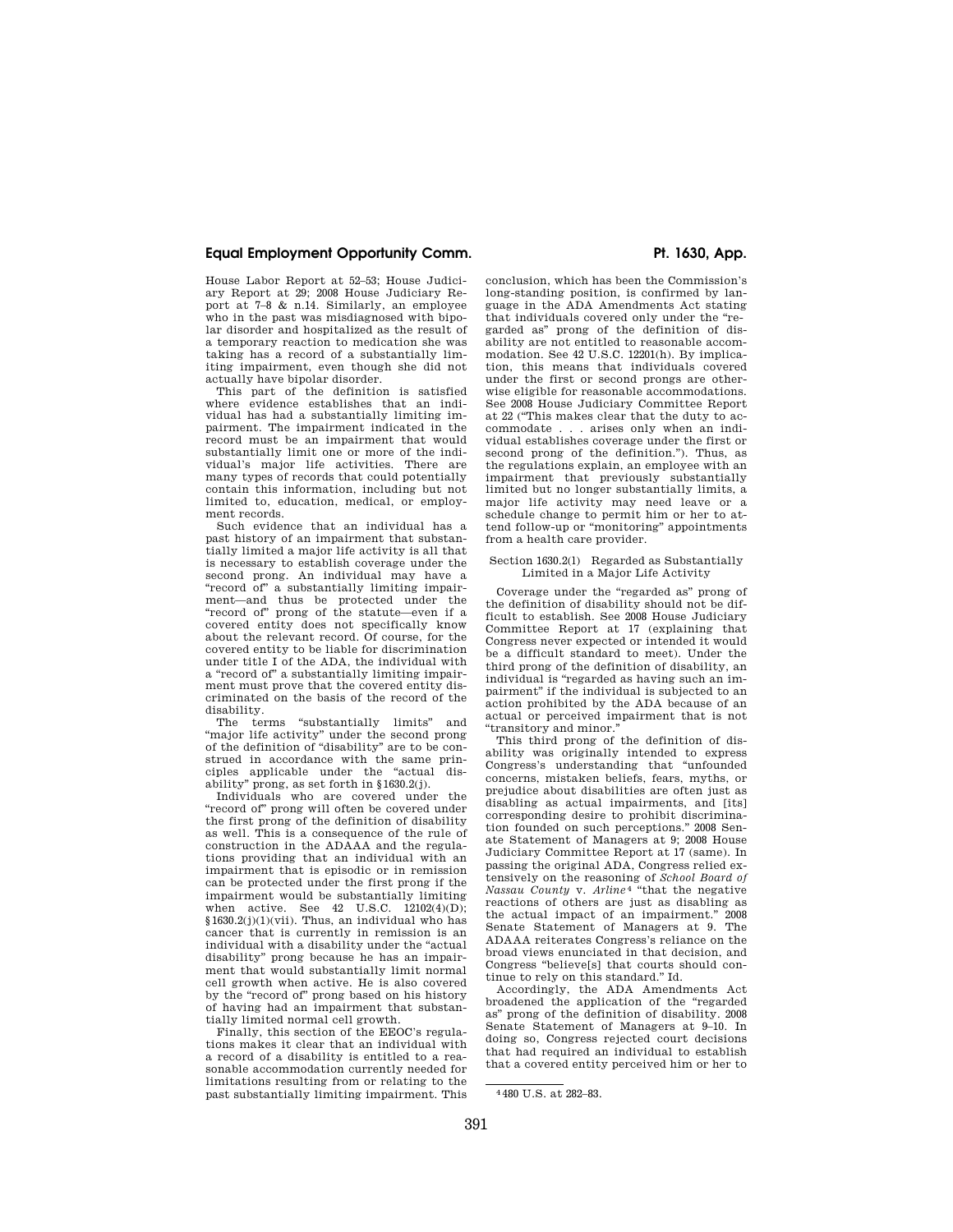have an impairment that substantially limited a major life activity. This provision is designed to restore Congress's intent to allow individuals to establish coverage under the "regarded as" prong by showing that they were treated adversely because of an impairment, without having to establish the covered entity's beliefs concerning the severity of the impairment. Joint Hoyer-Sensenbrenner Statement at 3.

Thus it is not necessary, as it was prior to the ADA Amendments Act, for an individual to demonstrate that a covered entity perceived him as substantially limited in the ability to perform a major life activity in order for the individual to establish that he or she is covered under the "regarded as" prong. Nor is it necessary to demonstrate that the impairment relied on by a covered entity is (in the case of an actual impairment) or would be (in the case of a perceived impairment) substantially limiting for an individual to be "regarded as having such an impairment.'' In short, to qualify for coverage under the "regarded as" prong, an individual is not subject to any functional test. See 2008 Senate Statement of Managers at 13 (''The functional limitation imposed by an impairment is irrelevant to the third 'regarded as' prong.''); 2008 House Judiciary Committee Report at 17 (that is, "the individual is not required to show that the perceived impairment limits performance of a major life activity''). The concepts of ''major life activities'' and ''substantial limitation'' simply are not relevant in evaluating whether an individual is "regarded as having such an impairment.''

To illustrate how straightforward application of the "regarded as" prong is, if an employer refused to hire an applicant because of skin graft scars, the employer has regarded the applicant as an individual with a disability. Similarly, if an employer terminates an employee because he has cancer, the employer has regarded the employee as an individual with a disability.

A ''prohibited action'' under the ''regarded as'' prong refers to an action of the type that would be unlawful under the ADA (but for any defenses to liability). Such prohibited actions include, but are not limited to, refusal to hire, demotion, placement on involuntary leave, termination, exclusion for failure to meet a qualification standard, harassment, or denial of any other term, condition, or privilege of employment.

Where an employer bases a prohibited employment action on an actual or perceived impairment that is not ''transitory and minor,'' the employer regards the individual as disabled, whether or not myths, fears, or stereotypes about disability motivated the employer's decision. Establishing that an individual is "regarded as having such an impairment'' does not, by itself, establish liability. Liability is established only if an indi-

## **Pt. 1630, App. 29 CFR Ch. XIV (7–1–11 Edition)**

vidual meets the burden of proving that the covered entity discriminated unlawfully within the meaning of section 102 of the ADA, 42 U.S.C. 12112.

Whether a covered entity can ultimately establish a defense to liability is an inquiry separate from, and follows after, a determination that an individual was regarded as having a disability. Thus, for example, an employer who terminates an employee with angina from a manufacturing job that requires the employee to work around machinery, believing that the employee will pose a safety risk to himself or others if he were suddenly to lose consciousness, has regarded the individual as disabled. Whether the employer has a defense (e.g., that the employee posed a direct threat to himself or coworkers) is a separate inquiry.

The fact that the "regarded as" prong requires proof of causation in order to show that a person is covered does not mean that proving a "regarded as" claim is complex. While a person must show, for both coverage under the "regarded as" prong and for ultimate liability, that he or she was subjected to a prohibited action because of an actual or perceived impairment, this showing need only be made once. Thus, evidence that a covered entity took a prohibited action because of an impairment will establish coverage and will be relevant in establishing liability, although liability may ultimately turn on whether the covered entity can establish a defense.

As prescribed in the ADA Amendments Act, the regulations provide an exception to coverage under the "regarded as" prong where the impairment on which a prohibited action is based is both transitory (having an actual or expected duration of six months or less) and minor. The regulations make clear (at  $$1630.2(1)(2)$  and  $$1630.15(f)$ ) that this exception is a defense to a claim of discrimination. "Providing this exception responds to concerns raised by employer organizations and is reasonable under the 'regarded as' prong of the definition because individuals seeking coverage under this prong need not meet the functional limitation requirement contained in the first two prongs of the definition.'' 2008 Senate Statement of Managers at 10; See also 2008 House Judiciary Committee Report at 18 (explaining that ''absent this exception, the third prong of the definition would have covered individuals who are regarded as having common ailments like the cold or flu, and this exception responds to concerns raised by members of the business community regarding potential abuse of this provision and misapplication of resources on individuals with minor ailments that last only a short period of time''). However, as an exception to the general rule for broad coverage under the "regarded as" prong, this limitation on coverage should be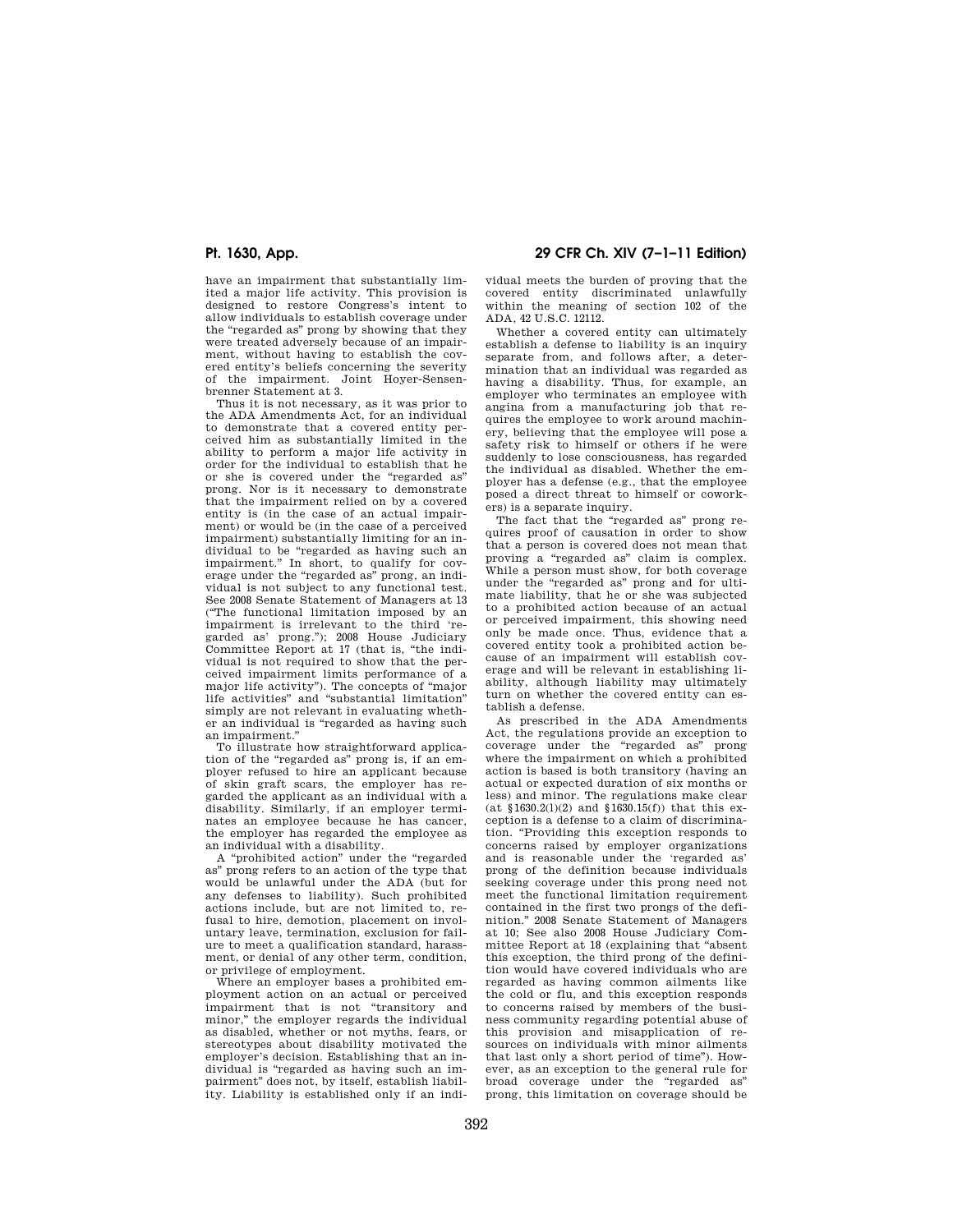construed narrowly. 2008 House Judiciary Committee Report at 18.

The relevant inquiry is whether the actual or perceived impairment on which the employer's action was based is objectively 'transitory and minor," not whether the employer claims it subjectively believed the impairment was transitory and minor. For example, an employer who terminates an employee whom it believes has bipolar disorder cannot take advantage of this exception by asserting that it believed the employee's impairment was transitory and minor, since bipolar disorder is not objectively transitory and minor. At the same time, an employer that terminated an employee with an objectively "transitory and minor" hand wound, mistakenly believing it to be symptomatic of HIV infection, will nevertheless have "regarded'' the employee as an individual with a disability, since the covered entity took a prohibited employment action based on a perceived impairment (HIV infection) that is not "transitory and minor."

An individual covered only under the "regarded as'' prong is not entitled to reasonable accommodation. 42 U.S.C. 12201(h). Thus, in cases where reasonable accommodation is not at issue, the third prong provides a more straightforward framework for analyzing whether discrimination occurred. As Congress observed in enacting the ADAAA: ''[W]e expect [the first] prong of the definition to be used only by people who are affirmatively seeking reasonable accommodations or modifications. Any individual who has been discriminated against because of an impairment—short of being granted a reasonable accommodation or modification—should be bringing a claim under the third prong of the definition which will require no showing with regard to the severity of his or her im-<br>pairment." Joint Hover-Sensenbrenner Hoyer-Sensenbrenner Statement at 6.

### Section 1630.2(m) Qualified Individual

The ADA prohibits discrimination on the basis of disability against a qualified individual. The determination of whether an individual with a disability is ''qualified'' should be made in two steps. The first step is to determine if the individual satisfies the prerequisites for the position, such as possessing the appropriate educational background, employment experience, skills, licenses, etc. For example, the first step in determining whether an accountant who is paraplegic is qualified for a certified public accountant (CPA) position is to examine the individual's credentials to determine whether the individual is a licensed CPA. This is sometimes referred to in the Rehabilitation Act caselaw as determining whether the individual is "otherwise qualified" for the position. See Senate Report at 33; House Labor

Report at 64–65. (See §1630.9 Not Making Reasonable Accommodation).

The second step is to determine whether or not the individual can perform the essential functions of the position held or desired, with or without reasonable accommodation. The purpose of this second step is to ensure that individuals with disabilities who can perform the essential functions of the position held or desired are not denied employment opportunities because they are not able to perforn marginal functions of the position. House Labor Report at 55.

The determination of whether an individual with a disability is qualified is to be made at the time of the employment decision. This determination should be based on the capabilities of the individual with a disability at the time of the employment decision, and should not be based on speculation that the employee may become unable in the future or may cause increased health insurance premiums or workers compensation costs.

### Section 1630.2(n) Essential Functions

The determination of which functions are essential may be critical to the determination of whether or not the individual with a disability is qualified. The essential functions are those functions that the individual who holds the position must be able to perform unaided or with the assistance of a reasonable accommodation.

The inquiry into whether a particular function is essential initially focuses on whether the employer actually requires employees in the position to perform the functions that the employer asserts are essential. For example, an employer may state that typing is an essential function of a position. If, in fact, the employer has never required any employee in that particular position to type, this will be evidence that typing is not actually an essential function of the position.

If the individual who holds the position is actually required to perform the function the employer asserts is an essential function, the inquiry will then center around whether removing the function would fundamentally alter that position. This determination of whether or not a particular function is essential will generally include one or more of the following factors listed in part 1630.

The first factor is whether the position exists to perform a particular function. For example, an individual may be hired to proofread documents. The ability to proofread the documents would then be an essential function, since this is the only reason the position exists.

The second factor in determining whether a function is essential is the number of other employees available to perform that job function or among whom the performance of that job function can be distributed. This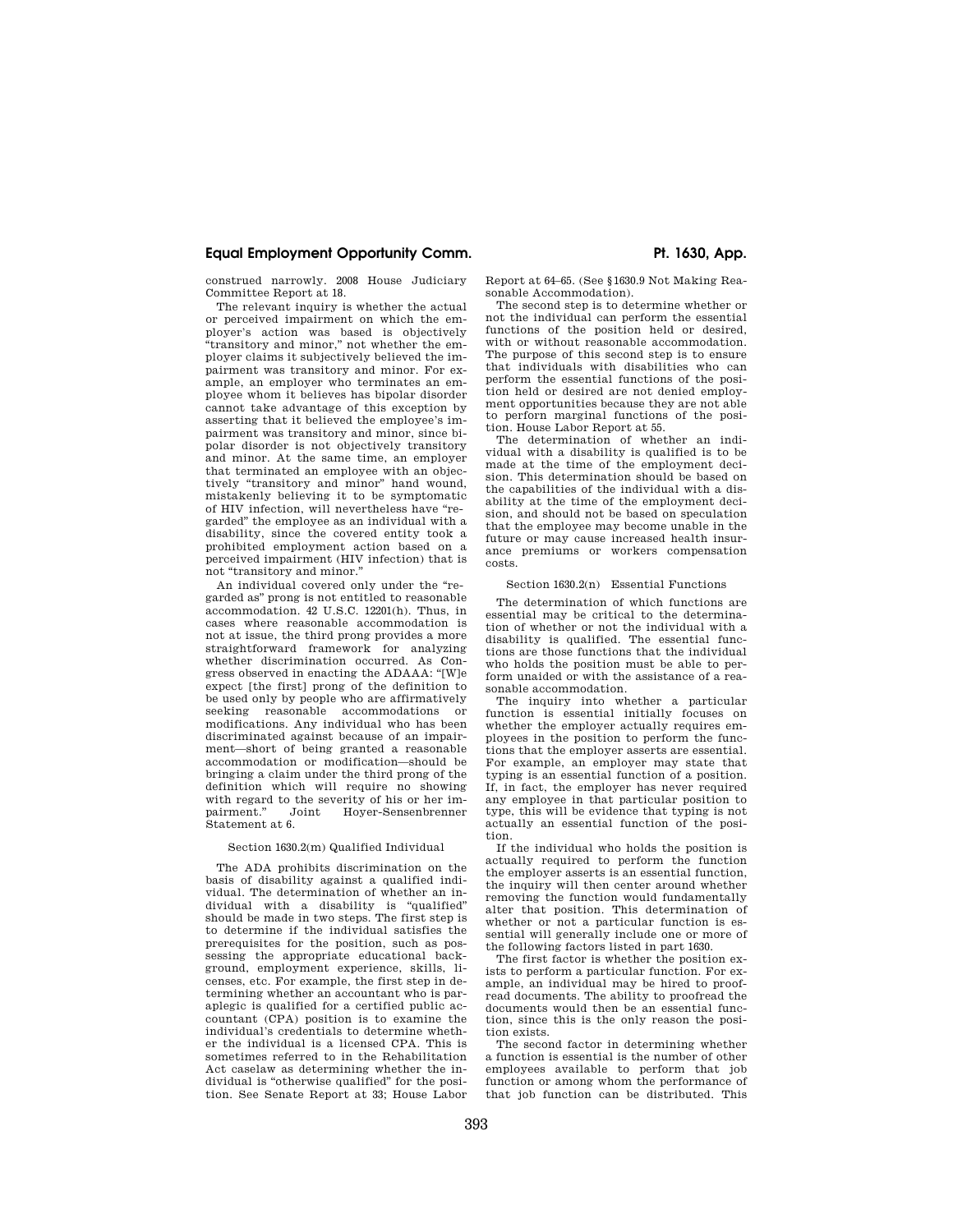may be a factor either because the total number of available employees is low, or because of the fluctuating demands of the business operation. For example, if an employer has a relatively small number of available employees for the volume of work to be performed, it may be necessary that each employee perform a multitude of different functions. Therefore, the performance of those functions by each employee becomes more critical and the options for reorganizing the work become more limited. In such a situation, functions that might not be essential if there were a larger staff may become essential because the staff size is small compared to the volume of work that has to be done. See *Treadwell* v. *Alexander,* 707 F.2d 473 (11th Cir. 1983).

A similar situation might occur in a larger work force if the workflow follows a cycle of heavy demand for labor intensive work followed by low demand periods. This type of workflow might also make the performance of each function during the peak periods more critical and might limit the employer's flexibility in reorganizing operating procedures. See *Dexler* v. *Tisch,* 660 F. Supp. 1418 (D. Conn. 1987).

The third factor is the degree of expertise or skill required to perform the function. In certain professions and highly skilled positions the employee is hired for his or her expertise or ability to perform the particular function. In such a situation, the performance of that specialized task would be an essential function.

Whether a particular function is essential is a factual determination that must be made on a case by case basis. In determining whether or not a particular function is essential, all relevant evidence should be considered. Part 1630 lists various types of evidence, such as an established job description, that should be considered in determining whether a particular function is essential. Since the list is not exhaustive, other relevant evidence may also be presented. Greater weight will not be granted to the types of evidence included on the list than to the types of evidence not listed.

Although part 1630 does not require employers to develop or maintain job descriptions, written job descriptions prepared before advertising or interviewing applicants for the job, as well as the employer's judgment as to what functions are essential are among the relevant evidence to be considered in determining whether a particular function is essential. The terms of a collective bargaining agreement are also relevant to the determination of whether a particular function is essential. The work experience of past employees in the job or of current employees in similar jobs is likewise relevant to the determination of whether a particular function is essential. See H.R. Conf. Rep. No. 101–596, 101st Cong., 2d Sess. 58 (1990) [herein-

## **Pt. 1630, App. 29 CFR Ch. XIV (7–1–11 Edition)**

after Conference Report]; House Judiciary Report at 33–34. See also *Hall* v. *U.S. Postal Service,* 857 F.2d 1073 (6th Cir. 1988).

The time spent performing the particular function may also be an indicator of whether that function is essential. For example, if an employee spends the vast majority of his or her time working at a cash register, this would be evidence that operating the cash register is an essential function. The consequences of failing to require the employee to perform the function may be another indicator of whether a particular function is essential. For example, although a firefighter may not regularly have to carry an unconscious adult out of a burning building, the consequence of failing to require the firefighter to be able to perform this function would be serious.

It is important to note that the inquiry into essential functions is not intended to second guess an employer's business judgment with regard to production standards, whether qualitative or quantitative, nor to require employers to lower such standards. (See §1630.10 Qualification Standards, Tests and Other Selection Criteria). If an employer requires its typists to be able to accurately type 75 words per minute, it will not be called upon to explain why an inaccurate work product, or a typing speed of 65 words per minute, would not be adequate. Similarly, if a hotel requires its service workers to thoroughly clean 16 rooms per day, it will not have to explain why it requires thorough cleaning, or why it chose a 16 room rather than a 10 room requirement. However, if an employer does require accurate 75 word per minute typing or the thorough cleaning of 16 rooms, it will have to show that it actually imposes such requirements on its employees in fact, and not simply on paper. It should also be noted that, if it is alleged that the employer intentionally selected the particular level of production to exclude individuals with disabilities, the employer may have to offer a legitimate, nondiscriminatory reason for its selection.

### Section 1630.2(o) Reasonable Accommodation

An individual with a disability is considered "qualified" if the individual can perform the essential functions of the position held or desired with or without reasonable accommodation. A covered entity is required, absent undue hardship, to provide reasonable accommodation to an otherwise qualified individual with a substantially limiting impairment or a "record of" such an impairment. However, a covered entity is not required to provide an accommodation to an individual who meets the definition of disability solely under the "regarded as" prong.

The legislative history of the ADAAA makes clear that Congress included this provision in response to various court decisions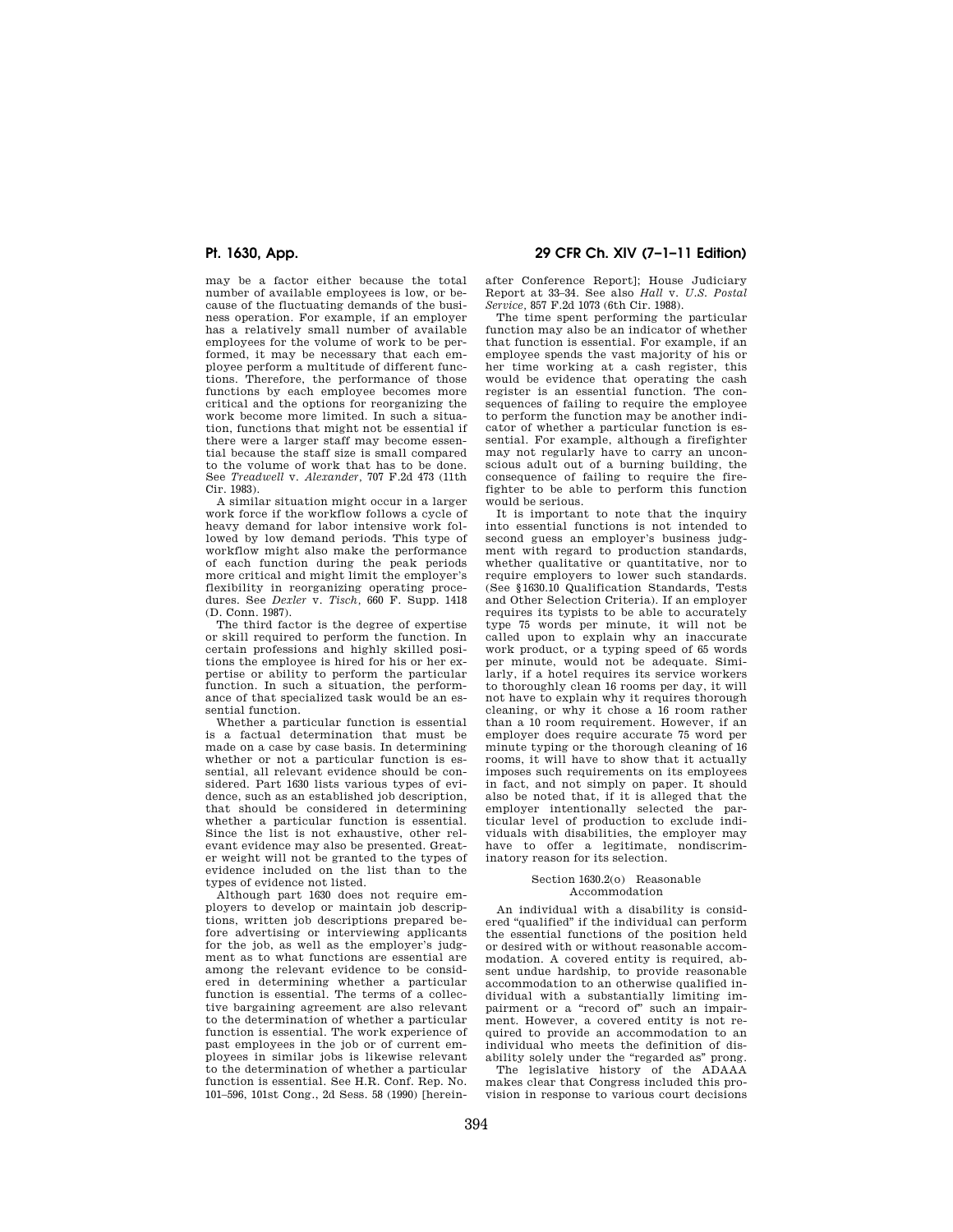that had held (pre-Amendments Act) that individuals who were covered solely under the ''regarded as'' prong were eligible for reasonable accommodations. In those cases, the plaintiffs had been found not to be covered under the first prong of the definition of disability ''because of the overly stringent manner in which the courts had been interpreting that prong.'' 2008 Senate Statement of Managers at 11. The legislative history goes on to explain that ''[b]ecause of [Congress's] strong belief that accommodating individuals with disabilities is a key goal of the ADA, some members [of Congress] continue to have reservations about this provision.'' Id. However, Congress ultimately concluded that clarifying that individuals covered solely under the ''regarded as'' prong are not entitled to reasonable accommodations ''is an acceptable compromise given our strong expectation that such individuals would now be covered under the first prong of the definition [of disability], properly applied''). Further, individuals covered only under the third prong still may bring discrimination claims (other than failure-toaccommodate claims) under title I of the ADA. 2008 Senate Statement of Managers at 9–10.

In general, an accommodation is any change in the work environment or in the way things are customarily done that enables an individual with a disability to enjoy equal employment opportunities. There are three categories of reasonable accommodation. These are (1) accommodations that are required to ensure equal opportunity in the application process; (2) accommodations that enable the employer's employees with disabilities to perform the essential functions of the position held or desired; and (3) accommodations that enable the employer's employees with disabilities to enjoy equal benefits and privileges of employment as are enjoyed by employees without disabilities. It should be noted that nothing in this part prohibits employers or other covered entities from providing accommodations beyond those required by this part.

It may also be a reasonable accommodation to permit an individual with a disability the opportunity to provide and utilize equipment, aids or services that an employer is not required to provide as a reasonable accommodation. For example, it would be a reasonable accommodation for an employer to permit an individual who is blind to use a guide dog at work, even though the employer would not be required to provide a guide dog for the employee.

The accommodations included on the list of reasonable accommodations are generally self explanatory. However, there are a few that require further explanation. One of these is the accommodation of making existing facilities used by employees readily accessible to, and usable by, individuals with disabilities. This accommodation includes both those areas that must be accessible for the employee to perform essential job functions, as well as non-work areas used by the employer's employees for other purposes. For example, accessible break rooms, lunch rooms, training rooms, restrooms etc., may be required as reasonable accommodations.

Another of the potential accommodations listed is ''job restructuring.'' An employer or other covered entity may restructure a job by reallocating or redistributing nonessential, marginal job functions. For example, an employer may have two jobs, each of which entails the performance of a number of marginal functions. The employer hires an individual with a disability who is able to perform some of the marginal functions of each job but not all of the marginal functions of either job. As an accommodation, the employer may redistribute the marginal functions so that all of the marginal functions that the individual with a disability can perform are made a part of the position to be filled by the individual with a disability. The remaining marginal functions that the individual with a disability cannot perform would then be transferred to the other position. See Senate Report at 31; House Labor Report at 62.

An employer or other covered entity is not required to reallocate essential functions. The essential functions are by definition those that the individual who holds the job would have to perform, with or without reasonable accommodation, in order to be considered qualified for the position. For example, suppose a security guard position requires the individual who holds the job to inspect identification cards. An employer would not have to provide an individual who is legally blind with an assistant to look at the identification cards for the legally blind employee. In this situation the assistant would be performing the job for the individual with a disability rather than assisting the individual to perform the job. See *Coleman* v. *Darden,* 595 F.2d 533 (10th Cir. 1979).

An employer or other covered entity may also restructure a job by altering when and/ or how an essential function is performed. For example, an essential function customarily performed in the early morning hours may be rescheduled until later in the day as a reasonable accommodation to a disability that precludes performance of the function at the customary hour. Likewise, as a reasonable accommodation, an employee with a disability that inhibits the ability to write, may be permitted to computerize records that were customarily maintained manually.

Reassignment to a vacant position is also listed as a potential reasonable accommodation. In general, reassignment should be considered only when accommodation within the individual's current position would pose an undue hardship. Reassignment is not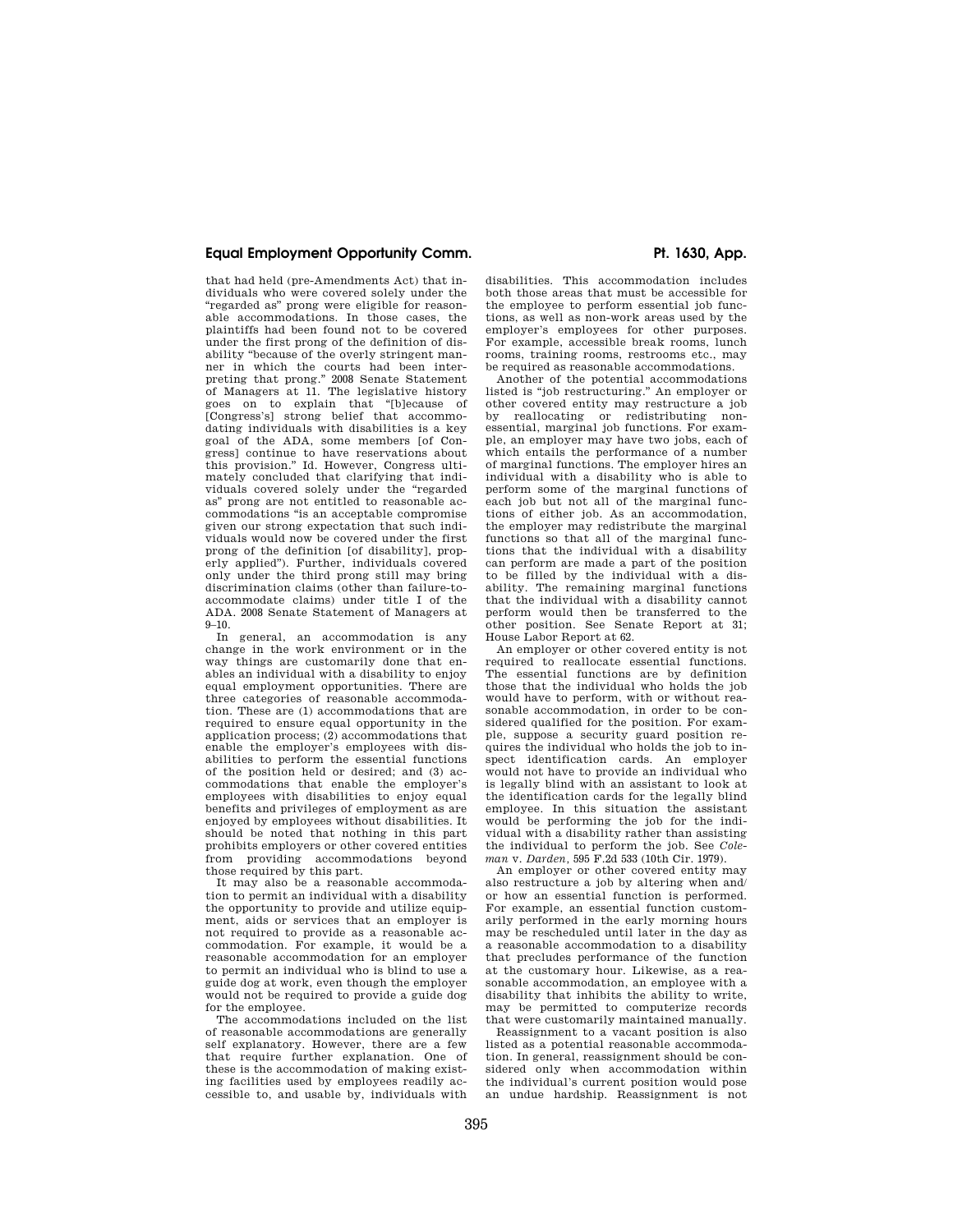available to applicants. An applicant for a position must be qualified for, and be able to perform the essential functions of, the position sought with or without reasonable accommodation.

Reassignment may not be used to limit, segregate, or otherwise discriminate against employees with disabilities by forcing reassignments to undesirable positions or to designated offices or facilities. Employers should reassign the individual to an equivalent position, in terms of pay, status, etc., if the individual is qualified, and if the position is vacant within a reasonable amount of time. A "reasonable amount of time" should be determined in light of the totality of the circumstances. As an example, suppose there is no vacant position available at the time that an individual with a disability requests reassignment as a reasonable accommodation. The employer, however, knows that an equivalent position for which the individual is qualified, will become vacant next week. Under these circumstances, the employer should reassign the individual to the position when it becomes available.

An employer may reassign an individual to a lower graded position if there are no accommodations that would enable the employee to remain in the current position and there are no vacant equivalent positions for which the individual is qualified with or without reasonable accommodation. An employer, however, is not required to maintain the reassigned individual with a disability at the salary of the higher graded position if it does not so maintain reassigned employees who are not disabled. It should also be noted that an employer is not required to promote an individual with a disability as an accommodation. See Senate Report at 31–32; House Labor Report at 63.

The determination of which accommodation is appropriate in a particular situation involves a process in which the employer and employee identify the precise limitations imposed by the disability and explore potential accommodations that would overcome those limitations. This process is discussed more fully in §1630.9 Not Making Reasonable Accommodation.

## Section 1630.2(p) Undue Hardship

An employer or other covered entity is not required to provide an accommodation that will impose an undue hardship on the operation of the employer's or other covered entity's business. The term ''undue hardship'' means significant difficulty or expense in, or resulting from, the provision of the accommodation. The ''undue hardship'' provision takes into account the financial realities of the particular employer or other covered entity. However, the concept of undue hardship is not limited to financial difficulty. ''Undue hardship'' refers to any accommodation that would be unduly costly, extensive, substan-

## **Pt. 1630, App. 29 CFR Ch. XIV (7–1–11 Edition)**

tial, or disruptive, or that would fundamentally alter the nature or operation of the business. See Senate Report at 35; House Labor Report at 67.

For example, suppose an individual with a disabling visual impairment that makes it extremely difficult to see in dim lighting applies for a position as a waiter in a nightclub and requests that the club be brightly lit as a reasonable accommodation. Although the individual may be able to perform the job in bright lighting, the nightclub will probably be able to demonstrate that that particular accommodation, though inexpensive, would impose an undue hardship if the bright lighting would destroy the ambience of the nightclub and/or make it difficult for the customers to see the stage show. The fact that that particular accommodation poses an undue hardship, however, only means that the employer is not required to provide that accommodation. If there is another accommodation that will not create an undue hardship, the employer would be required to provide the alternative accommodation.

An employer's claim that the cost of a particular accommodation will impose an undue hardship will be analyzed in light of the factors outlined in part 1630. In part, this analysis requires a determination of whose financial resources should be considered in deciding whether the accommodation is unduly costly. In some cases the financial resources of the employer or other covered entity in its entirety should be considered in determining whether the cost of an accommodation poses an undue hardship. In other cases, consideration of the financial resources of the employer or other covered entity as a whole may be inappropriate because it may not give an accurate picture of the financial resources available to the particular facility that will actually be required to provide the accommodation. See House Labor Report at 68–69; House Judiciary Report at 40–41; see also Conference Report at 56–57.

If the employer or other covered entity asserts that only the financial resources of the facility where the individual will be employed should be considered, part 1630 requires a factual determination of the relationship between the employer or other covered entity and the facility that will provide the accommodation. As an example, suppose that an independently owned fast food franchise that receives no money from the franchisor refuses to hire an individual with a hearing impairment because it asserts that it would be an undue hardship to provide an interpreter to enable the individual to participate in monthly staff meetings. Since the financial relationship between the franchisor and the franchise is limited to payment of an annual franchise fee, only the financial resources of the franchise would be considered in determining whether or not providing the accommodation would be an undue hardship.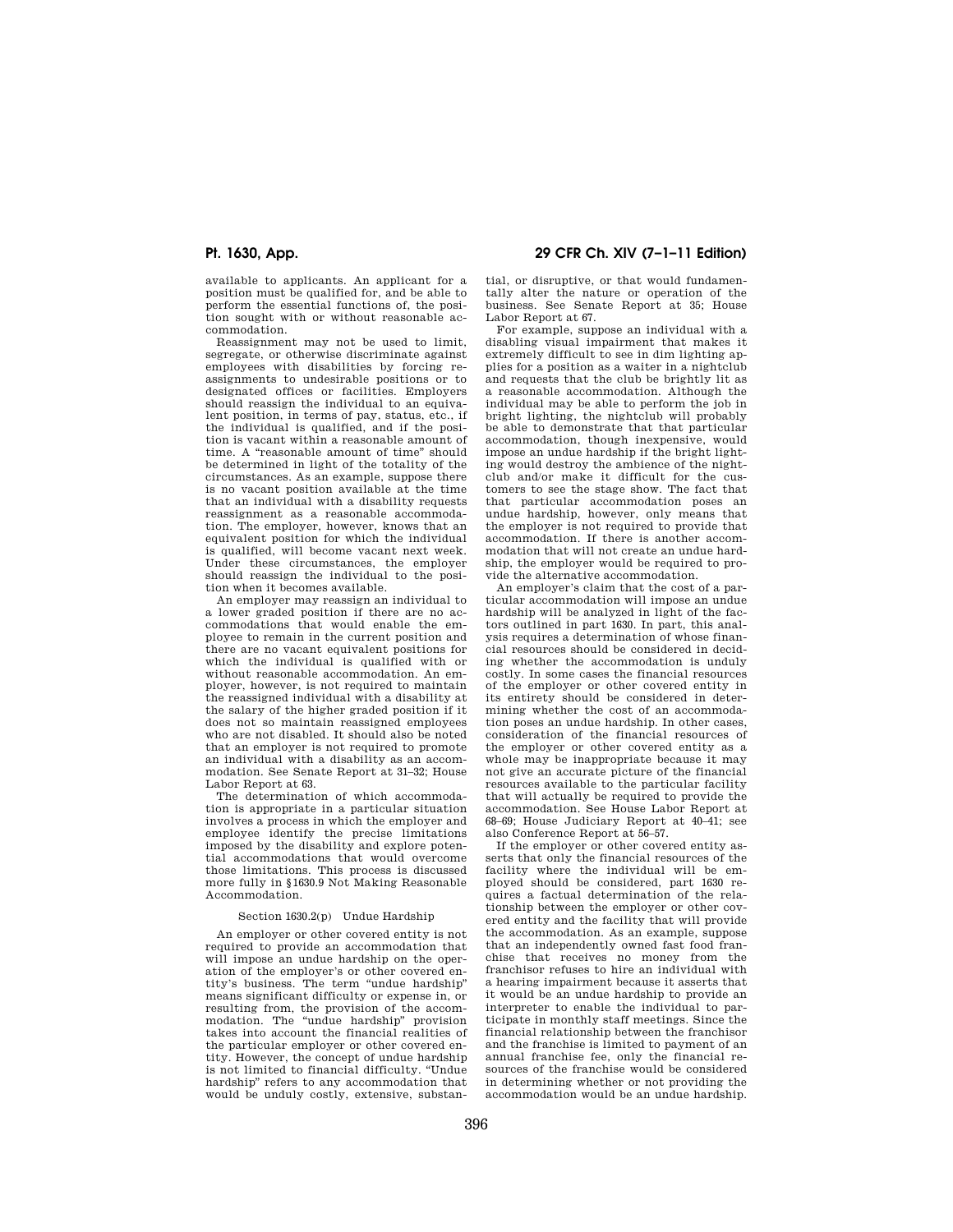See House Labor Report at 68; House Judiciary Report at 40.

If the employer or other covered entity can show that the cost of the accommodation would impose an undue hardship, it would still be required to provide the accommodation if the funding is available from another source, *e.g.,* a State vocational rehabilitation agency, or if Federal, State or local tax deductions or tax credits are available to offset the cost of the accommodation. If the employer or other covered entity receives, or is eligible to receive, monies from an external source that would pay the entire cost of the accommodation, it cannot claim cost as an undue hardship. In the absence of such funding, the individual with a disability requesting the accommodation should be given the option of providing the accommodation or of paying that portion of the cost which constitutes the undue hardship on the operation of the business. To the extent that such monies pay or would pay for only part of the cost of the accommodation, only that portion of the cost of the accommodation that could not be recovered—the final net cost to the entity—may be considered in determining undue hardship. (See §1630.9 Not Making Reasonable Accommodation). See Senate Report at 36; House Labor Report at 69.

## Section 1630.2(r) Direct Threat

An employer may require, as a qualification standard, that an individual not pose a direct threat to the health or safety of himself/herself or others. Like any other qualification standard, such a standard must apply to all applicants or employees and not just to individuals with disabilities. If, however, an individual poses a direct threat as a result of a disability, the employer must determine whether a reasonable accommodation would either eliminate the risk or reduce it to an acceptable level. If no accommodation exists that would either eliminate or reduce the risk, the employer may refuse to hire an applicant or may discharge an employee who poses a direct threat.

An employer, however, is not permitted to deny an employment opportunity to an individual with a disability merely because of a slightly increased risk. The risk can only be considered when it poses a significant risk, *i.e.,* high probability, of substantial harm; a speculative or remote risk is insufficient. See Senate Report at 27; House Report Labor Report at 56–57; House Judiciary Report at 45.

Determining whether an individual poses a significant risk of substantial harm to others must be made on a case by case basis. The employer should identify the specific risk posed by the individual. For individuals with mental or emotional disabilities, the employer must identify the specific behavior on the part of the individual that would pose the direct threat. For individuals with physical disabilities, the employer must identify the aspect of the disability that would pose the direct threat. The employer should then consider the four factors listed in part 1630:

(1) The duration of the risk; (2) The nature and severity of the potential harm;

(3) The likelihood that the potential harm will occur; and

(4) The imminence of the potential harm.

Such consideration must rely on objective, factual evidence—not on subjective perceptions, irrational fears, patronizing attitudes, or stereotypes—about the nature or effect of a particular disability, or of disability generally. See Senate Report at 27; House Labor Report at 56–57; House Judiciary Report at 45–46. See also *Strathie* v. *Department of Transportation,* 716 F.2d 227 (3d Cir. 1983). Relevant evidence may include input from the individual with a disability, the experience of the individual with a disability in previous similar positions, and opinions of medical doctors, rehabilitation counselors, or physical therapists who have expertise in the disability involved and/or direct knowledge of the individual with the disability.

An employer is also permitted to require that an individual not pose a direct threat of harm to his or her own safety or health. If performing the particular functions of a job would result in a high probability of substantial harm to the individual, the employer could reject or discharge the individual unless a reasonable accommodation that would not cause an undue hardship would avert the harm. For example, an employer would not be required to hire an individual, disabled by narcolepsy, who frequently and unexpectedly loses consciousness for a carpentry job the essential functions of which require the use of power saws and other dangerous equipment, where no accommodation exists that will reduce or eliminate the risk.

The assessment that there exists a high probability of substantial harm to the individual, like the assessment that there exists a high probability of substantial harm to others, must be strictly based on valid medical analyses and/or on other objective evidence. This determination must be based on individualized factual data, using the factors discussed above, rather than on stereotypic or patronizing assumptions and must consider potential reasonable accommodations. Generalized fears about risks from the employment environment, such as exacerbation of the disability caused by stress, cannot be used by an employer to disqualify an individual with a disability. For example, a law firm could not reject an applicant with a history of disabling mental illness based on a generalized fear that the stress of trying to make partner might trigger a relapse of the individual's mental illness. Nor can generalized fears about risks to individuals with disabilities in the event of an evacuation or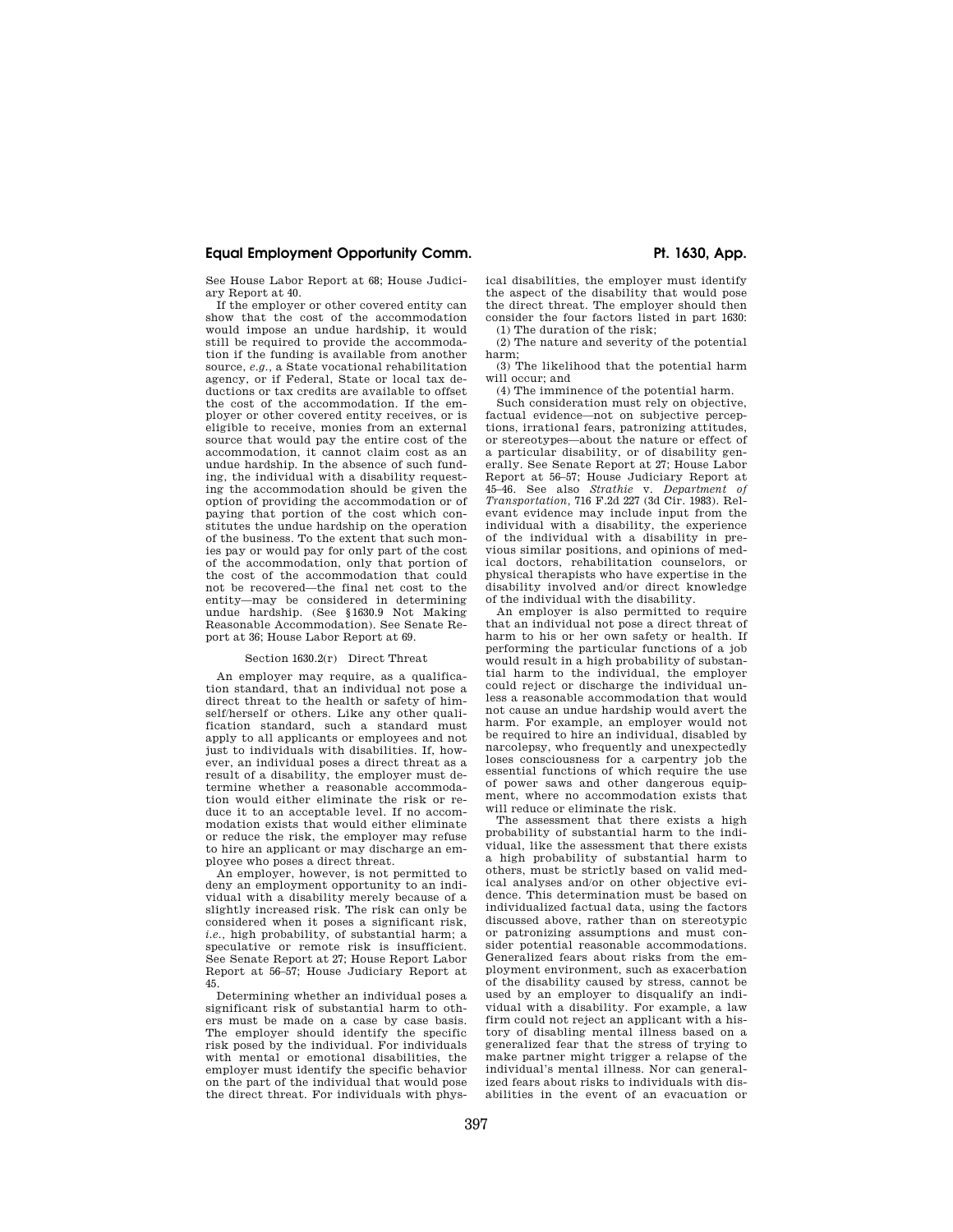other emergency be used by an employer to disqualify an individual with a disability. See Senate Report at 56; House Labor Report at 73–74; House Judiciary Report at 45. See also *Mantolete* v. *Bolger,* 767 F.2d 1416 (9th Cir. 1985); *Bentivegna* v. *U.S. Department of Labor,*  694 F.2d 619 (9th Cir.1982).

*Section 1630.3 Exceptions to the Definitions of*  ''*Disability*'' *and* ''*Qualified Individual with a Disability*''

#### Section 1630.3 (a) through (c) Illegal Use of Drugs

Part 1630 provides that an individual currently engaging in the illegal use of drugs is not an individual with a disability for purposes of this part when the employer or other covered entity acts on the basis of such use. Illegal use of drugs refers both to the use of unlawful drugs, such as cocaine, and to the unlawful use of prescription drugs.

Employers, for example, may discharge or deny employment to persons who illegally use drugs, on the basis of such use, without fear of being held liable for discrimination. The term "currently engaging" is not intended to be limited to the use of drugs on the day of, or within a matter of days or weeks before, the employment action in question. Rather, the provision is intended to apply to the illegal use of drugs that has occurred recently enough to indicate that the individual is actively engaged in such conduct. See Conference Report at 64.

Individuals who are erroneously perceived as engaging in the illegal use of drugs, but are not in fact illegally using drugs are not excluded from the definitions of the terms ''disability'' and ''qualified individual with a disability.'' Individuals who are no longer illegally using drugs and who have either been rehabilitated successfully or are in the process of completing a rehabilitation program are, likewise, not excluded from the definitions of those terms. The term "rehabilitation program'' refers to both in-patient and out-patient programs, as well as to appropriate employee assistance programs, professionally recognized self-help programs, such as Narcotics Anonymous, or other programs that provide professional (not necessarily medical) assistance and counseling for individuals who illegally use drugs. See Conference Report at 64; see also House Labor Report at 77; House Judiciary Report at 47.

It should be noted that this provision simply provides that certain individuals are not excluded from the definitions of ''disability'' and "qualified individual with a disability." Consequently, such individuals are still required to establish that they satisfy the requirements of these definitions in order to be protected by the ADA and this part. An individual erroneously regarded as illegally using drugs, for example, would have to show

**Pt. 1630, App. 29 CFR Ch. XIV (7–1–11 Edition)** 

that he or she was regarded as a drug addict in order to demonstrate that he or she meets the definition of ''disability'' as defined in this part.

Employers are entitled to seek reasonable assurances that no illegal use of drugs is occurring or has occurred recently enough so that continuing use is a real and ongoing problem. The reasonable assurances that employers may ask applicants or employees to provide include evidence that the individual is participating in a drug treatment program and/or evidence, such as drug test results, to show that the individual is not currently engaging in the illegal use of drugs. An employer, such as a law enforcement agency, may also be able to impose a qualification standard that excludes individuals with a history of illegal use of drugs if it can show that the standard is job-related and consistent with business necessity. (See §1630.10 Qualification Standards, Tests and Other Selection Criteria) See Conference Report at 64.

#### *Section 1630.4 Discrimination Prohibited*

Paragraph (a) of this provision prohibits discrimination on the basis of disability against a qualified individual in all aspects of the employment relationship. The range of employment decisions covered by this nondiscrimination mandate is to be construed in a manner consistent with the regulations implementing section 504 of the Rehabilitation Act of 1973.

Paragraph (b) makes it clear that the language ''on the basis of disability'' is not intended to create a cause of action for an individual without a disability who claims that someone with a disability was treated more favorably (disparate treatment), or was provided a reasonable accommodation that an individual without a disability was not provided. See 2008 House Judiciary Committee Report at 21 (this provision ''prohibits reverse discrimination claims by disallowing claims based on the lack of disability''). Additionally, the ADA and this part do not affect laws that may require the affirmative recruitment or hiring of individuals with disabilities, or any voluntary affirmative action employers may undertake on behalf of individuals with disabilities. However, part 1630 is not intended to limit the ability of covered entities to choose and maintain a qualified workforce. Employers can continue to use criteria that are job related and consistent with business necessity to select qualified employees, and can continue to hire employees who can perform the essential functions of the job.

The Amendments Act modified title I's nondiscrimination provision to replace the prohibition on discrimination ''against a qualified individual with a disability because of the disability of such individual'' with a prohibition on discrimination ''against a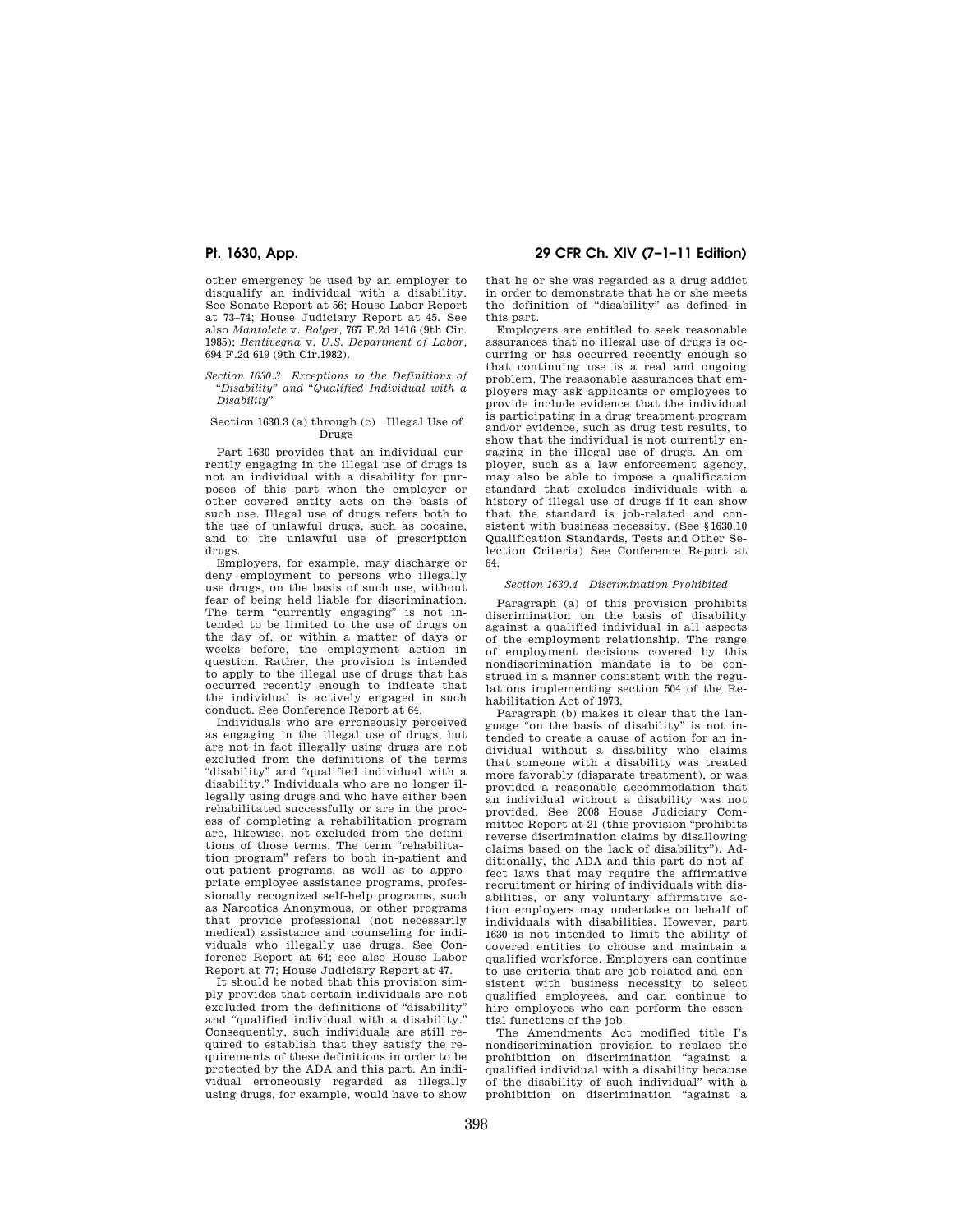qualified individual on the basis of disability.'' As the legislative history of the ADAAA explains: ''[T]he bill modifies the ADA to conform to the structure of Title VII and other civil rights laws by requiring an individual to demonstrate discrimination 'on the basis of disability' rather than discrimination 'against an individual with a disability' because of the individual's disability. We hope this will be an important signal to both lawyers and courts to spend less time and energy on the minutia of an individual's impairment, and more time and energy on the merits of the case—including whether discrimination occurred because of the disability, whether an individual was qualified for a job or eligible for a service, and whether a reasonable accommodation or modification was called for under the law.'' Joint Hoyer-Sensenbrenner Statement at 4; See also 2008 House Judiciary Report at 21 (''This change harmonizes the ADA with other civil rights laws by focusing on whether a person who has been discriminated against has proven that the discrimination was based on a personal characteristic (disability), not on whether he or she has proven that the characteristic exists.'').

### *Section 1630.5 Limiting, Segregating and Classifying*

This provision and the several provisions that follow describe various specific forms of discrimination that are included within the general prohibition of §1630.4. The capabilities of qualified individuals must be determined on an individualized, case by case basis. Covered entities are also prohibited from segregating qualified employees into separate work areas or into separate lines of advancement on the basis of their disabilities.

Thus, for example, it would be a violation of this part for an employer to limit the duties of an employee with a disability based on a presumption of what is best for an individual with such a disability, or on a presumption about the abilities of an individual with such a disability. It would be a violation of this part for an employer to adopt a separate track of job promotion or progression for employees with disabilities based on a presumption that employees with disabilities are uninterested in, or incapable of, performing particular jobs. Similarly, it would be a violation for an employer to assign or reassign (as a reasonable accommodation) employees with disabilities to one particular office or installation, or to require that employees with disabilities only use particular employer provided non-work facilities such as segregated break-rooms, lunch rooms, or lounges. It would also be a violation of this part to deny employment to an applicant or employee with a disability based on generalized fears about the safety of an individual with such a disability, or based on generalized assumptions about the absenteeism rate of an individual with such a disability.

In addition, it should also be noted that this part is intended to require that employees with disabilities be accorded equal access to whatever health insurance coverage the employer provides to other employees. This part does not, however, affect pre-existing condition clauses included in health insurance policies offered by employers. Consequently, employers may continue to offer policies that contain such clauses, even if they adversely affect individuals with disabilities, so long as the clauses are not used as a subterfuge to evade the purposes of this part.

So, for example, it would be permissible for an employer to offer an insurance policy that limits coverage for certain procedures or treatments to a specified number per year. Thus, if a health insurance plan provided coverage for five blood transfusions a year to all covered employees, it would not be discriminatory to offer this plan simply because a hemophiliac employee may require more than five blood transfusions annually. However, it would not be permissible to limit or deny the hemophiliac employee coverage for other procedures, such as heart surgery or the setting of a broken leg, even though the plan would not have to provide coverage for the additional blood transfusions that may be involved in these procedures. Likewise, limits may be placed on reimbursements for certain procedures or on the types of drugs or procedures covered (e.g. limits on the number of permitted X-rays or non-coverage of experimental drugs or procedures), but that limitation must be applied equally to individuals with and without disabilities. See Senate Report at 28–29; House Labor Report at 58–59; House Judiciary Report at 36.

Leave policies or benefit plans that are uniformly applied do not violate this part simply because they do not address the special needs of every individual with a disability. Thus, for example, an employer that reduces the number of paid sick leave days that it will provide to all employees, or reduces the amount of medical insurance coverage that it will provide to all employees, is not in violation of this part, even if the benefits reduction has an impact on employees with disabilities in need of greater sick leave and medical coverage. Benefits reductions adopted for discriminatory reasons are in violation of this part. See *Alexander* v. *Choate,* 469 U.S. 287 (1985). See Senate Report at 85; House Labor Report at 137. (See also, the discussion at §1630.16(f) Health Insurance, Life Insurance, and Other Benefit Plans).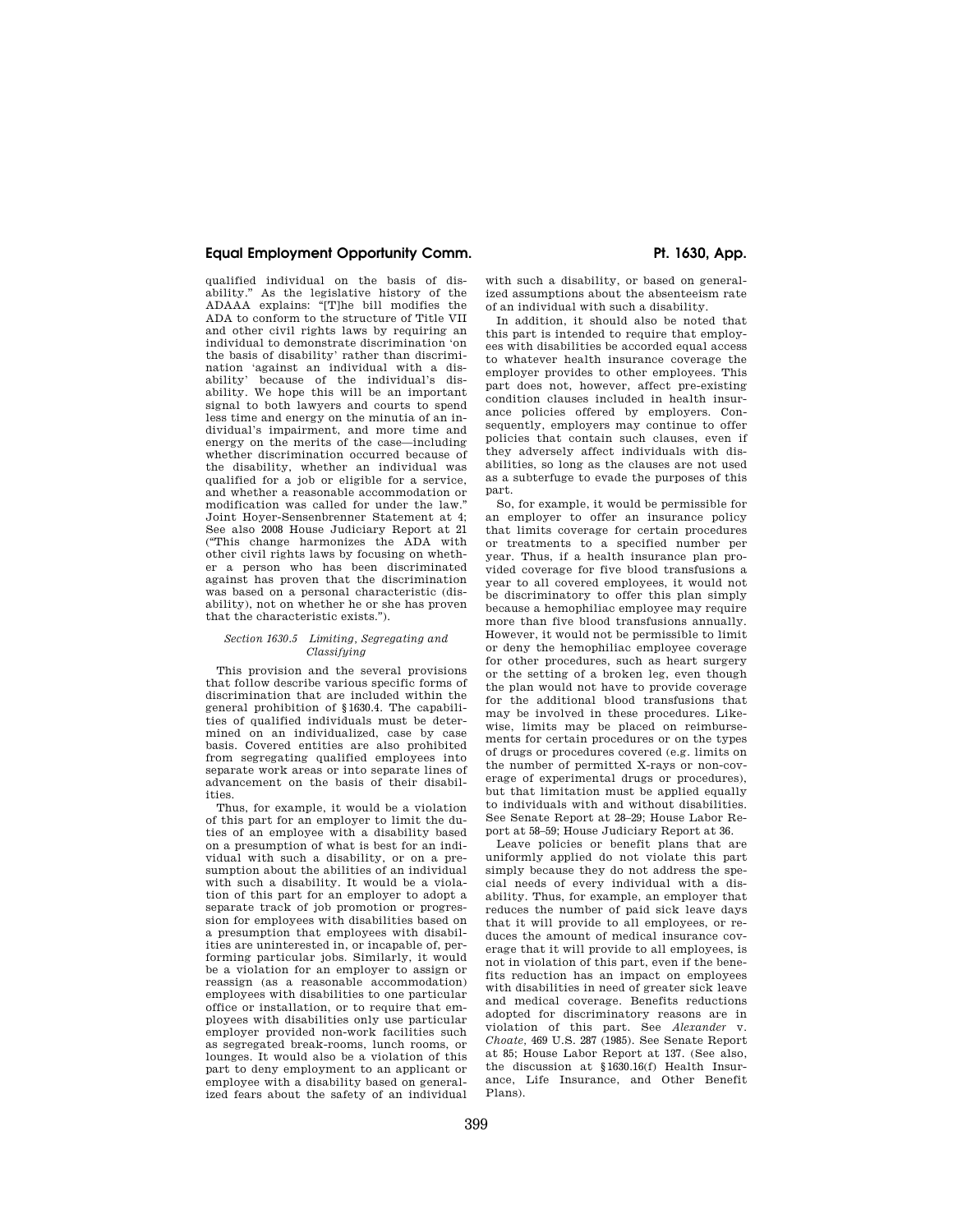#### *Section 1630.6 Contractual or Other Arrangements*

An employer or other covered entity may not do through a contractual or other relationship what it is prohibited from doing directly. This provision does not affect the determination of whether or not one is a ''covered entity" or "employer" as defined in §1630.2.

This provision only applies to situations where an employer or other covered entity has entered into a contractual relationship that has the effect of discriminating against its own employees or applicants with disabilities. Accordingly, it would be a violation for an employer to participate in a contractual relationship that results in discrimination against the employer's employees with disabilities in hiring, training, promotion, or in any other aspect of the employment relationship. This provision applies whether or not the employer or other covered entity intended for the contractual relationship to have the discriminatory effect.

Part 1630 notes that this provision applies to parties on either side of the contractual or other relationship. This is intended to highlight that an employer whose employees provide services to others, like an employer whose employees receive services, must ensure that those employees are not discriminated against on the basis of disability. For example, a copier company whose service representative is a dwarf could be required to provide a stepstool, as a reasonable accommodation, to enable him to perform the necessary repairs. However, the employer would not be required, as a reasonable accommodation, to make structural changes to its customer's inaccessible premises.

The existence of the contractual relationship adds no new obligations under part 1630. The employer, therefore, is not liable through the contractual arrangement for any discrimination by the contractor against the contractors own employees or applicants, although the contractor, as an employer, may be liable for such discrimination.

An employer or other covered entity, on the other hand, cannot evade the obligations imposed by this part by engaging in a contractual or other relationship. For example, an employer cannot avoid its responsibility to make reasonable accommodation subject to the undue hardship limitation through a contractual arrangement. See Conference Report at 59; House Labor Report at 59–61; House Judiciary Report at 36–37.

To illustrate, assume that an employer is seeking to contract with a company to provide training for its employees. Any responsibilities of reasonable accommodation applicable to the employer in providing the training remain with that employer even if it contracts with another company for this

# **Pt. 1630, App. 29 CFR Ch. XIV (7–1–11 Edition)**

service. Thus, if the training company were planning to conduct the training at an inaccessible location, thereby making it impossible for an employee who uses a wheelchair to attend, the employer would have a duty to make reasonable accommodation unless to do so would impose an undue hardship. Under these circumstances, appropriate accommodations might include (1) having the training company identify accessible training sites and relocate the training program; (2) having the training company make the training site accessible; (3) directly making the training site accessible or providing the training company with the means by which to make the site accessible; (4) identifying and contracting with another training company that uses accessible sites; or (5) any other accommodation that would result in making the training available to the employee.

As another illustration, assume that instead of contracting with a training company, the employer contracts with a hotel to host a conference for its employees. The employer will have a duty to ascertain and ensure the accessibility of the hotel and its conference facilities. To fulfill this obligation the employer could, for example, inspect the hotel first-hand or ask a local disability group to inspect the hotel. Alternatively, the employer could ensure that the contract with the hotel specifies it will provide accessible guest rooms for those who need them and that all rooms to be used for the conference, including exhibit and meeting rooms, are accessible. If the hotel breaches this accessibility provision, the hotel may be liable to the employer, under a non-ADA breach of contract theory, for the cost of any accommodation needed to provide access to the hotel and conference, and for any other costs accrued by the employer. (In addition, the hotel may also be independently liable under title III of the ADA). However, this would not relieve the employer of its responsibility under this part nor shield it from charges of discrimination by its own employees. See House Labor Report at 40; House Judiciary Report at 37.

### *Section 1630.8 Relationship or Association With an Individual With a Disability*

This provision is intended to protect any qualified individual, whether or not that individual has a disability, from discrimination because that person is known to have an association or relationship with an individual who has a known disability. This protection is not limited to those who have a familial relationship with an individual with a disability.

To illustrate the scope of this provision, assume that a qualified applicant without a disability applies for a job and discloses to the employer that his or her spouse has a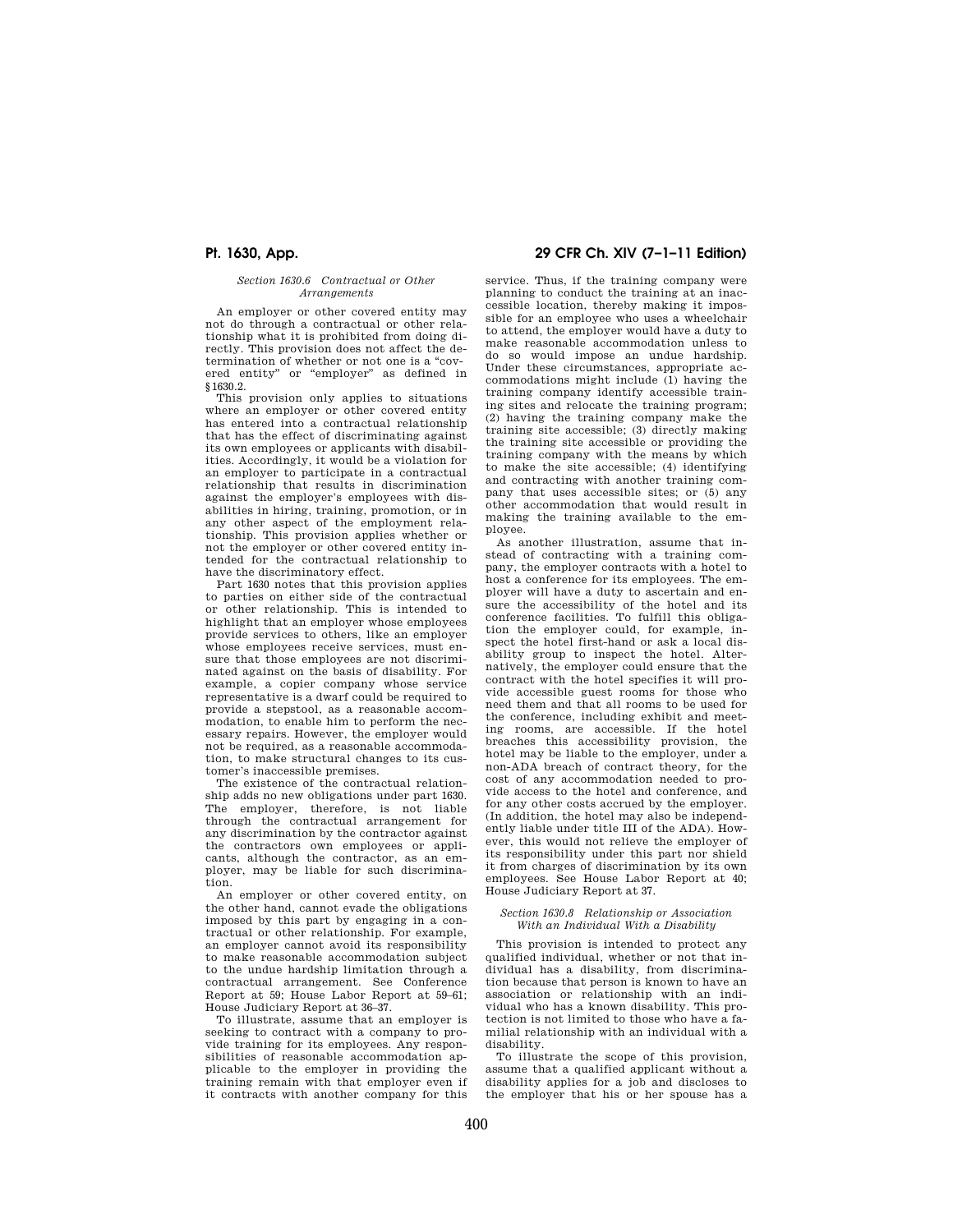disability. The employer thereupon declines to hire the applicant because the employer believes that the applicant would have to miss work or frequently leave work early in order to care for the spouse. Such a refusal to hire would be prohibited by this provision. Similarly, this provision would prohibit an employer from discharging an employee because the employee does volunteer work with people who have AIDS, and the employer fears that the employee may contract the disease.

This provision also applies to other benefits and privileges of employment. For example, an employer that provides health insurance benefits to its employees for their dependents may not reduce the level of those benefits to an employee simply because that employee has a dependent with a disability. This is true even if the provision of such benefits would result in increased health insurance costs for the employer.

It should be noted, however, that an employer need not provide the applicant or employee without a disability with a reasonable accommodation because that duty only applies to qualified applicants or employees with disabilities. Thus, for example, an employee would not be entitled to a modified work schedule as an accommodation to enable the employee to care for a spouse with a disability. See Senate Report at 30; House Labor Report at 61–62; House Judiciary Report at 38–39.

### *Section 1630.9 Not Making Reasonable Accommodation*

The obligation to make reasonable accommodation is a form of non-discrimination. It applies to all employment decisions and to the job application process. This obligation does not extend to the provision of adjustments or modifications that are primarily for the personal benefit of the individual with a disability. Thus, if an adjustment or modification is job-related, *e.g.,* specifically assists the individual in performing the duties of a particular job, it will be considered a type of reasonable accommodation. On the other hand, if an adjustment or modification assists the individual throughout his or her daily activities, on and off the job, it will be considered a personal item that the employer is not required to provide. Accordingly, an employer would generally not be required to provide an employee with a disability with a prosthetic limb, wheelchair, or eyeglasses. Nor would an employer have to provide as an accommodation any amenity or convenience that is not job-related, such as a private hot plate, hot pot or refrigerator that is not provided to employees without disabilities. See Senate Report at 31; House Labor Report at 62.

It should be noted, however, that the provision of such items may be required as a reasonable accommodation where such items are specifically designed or required to meet job-related rather than personal needs. An employer, for example, may have to provide an individual with a disabling visual impairment with eyeglasses specifically designed to enable the individual to use the office computer monitors, but that are not otherwise needed by the individual outside of the office.

The term "supported employment," which has been applied to a wide variety of programs to assist individuals with severe disabilities in both competitive and non-competitive employment, is not synonymous with reasonable accommodation. Examples of supported employment include modified training materials, restructuring essential functions to enable an individual to perform a job, or hiring an outside professional (''job coach'') to assist in job training. Whether a particular form of assistance would be required as a reasonable accommodation must be determined on an individualized, case by case basis without regard to whether that assistance is referred to as "supported employment.'' For example, an employer, under certain circumstances, may be required to provide modified training materials or a temporary ''job coach'' to assist in the training of an individual with a disability as a reasonable accommodation. However, an employer would not be required to restructure the essential functions of a position to fit the skills of an individual with a disability who is not otherwise qualified to perform the position, as is done in certain supported employment programs. See 34 CFR part 363. It should be noted that it would not be a violation of this part for an employer to provide any of these personal modifications or adjustments, or to engage in supported employment or similar rehabilitative programs.

The obligation to make reasonable accommodation applies to all services and programs provided in connection with employment, and to all non-work facilities provided or maintained by an employer for use by its employees. Accordingly, the obligation to accommodate is applicable to employer sponsored placement or counseling services, and to employer provided cafeterias, lounges, gymnasiums, auditoriums, transportation and the like.

The reasonable accommodation requirement is best understood as a means by which barriers to the equal employment opportunity of an individual with a disability are removed or alleviated. These barriers may, for example, be physical or structural obstacles that inhibit or prevent the access of an individual with a disability to job sites, facilities or equipment. Or they may be rigid work schedules that permit no flexibility as to when work is performed or when breaks may be taken, or inflexible job procedures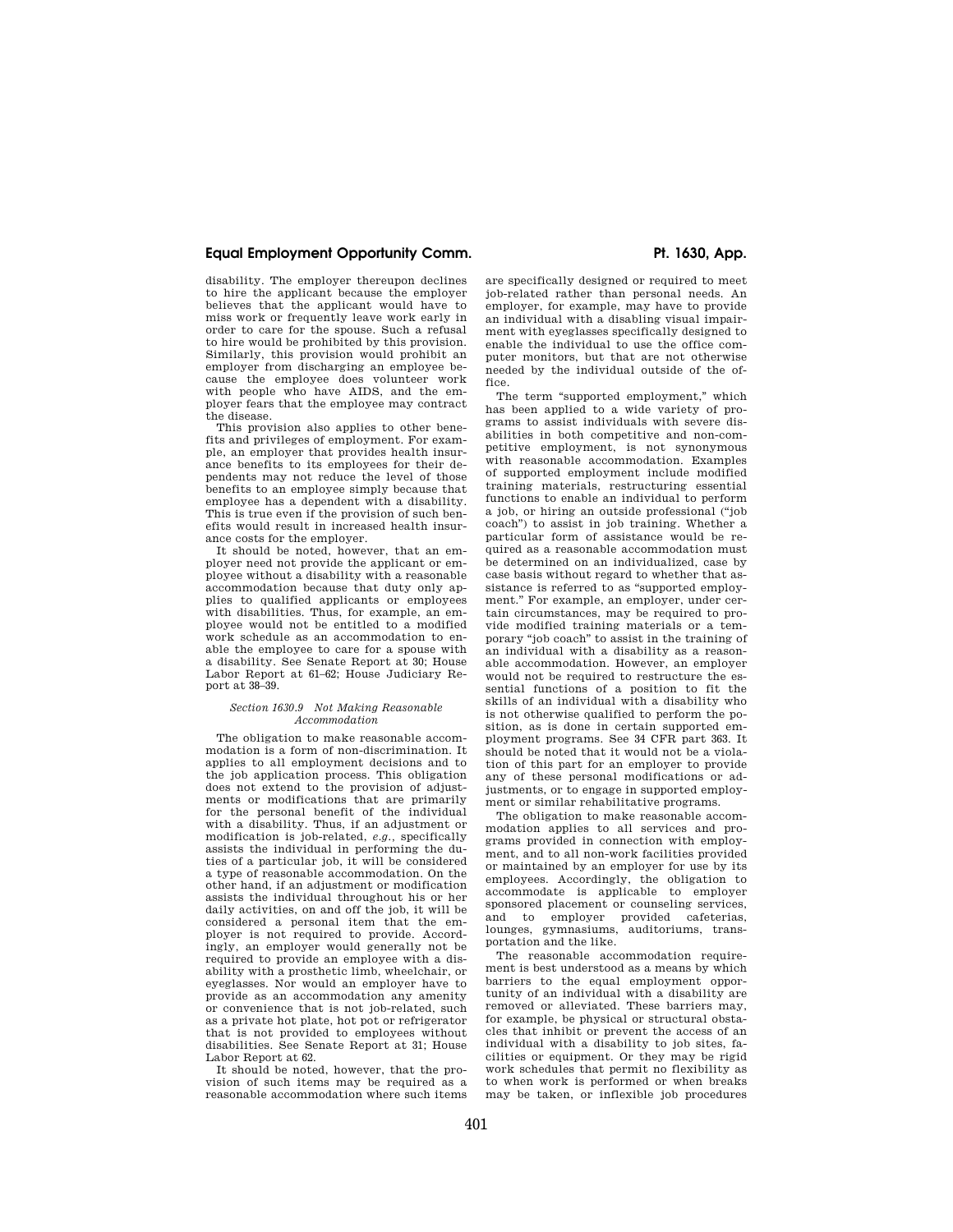that unduly limit the modes of communication that are used on the job, or the way in which particular tasks are accomplished.

The term "otherwise qualified" is intended to make clear that the obligation to make reasonable accommodation is owed only to an individual with a disability who is qualified within the meaning of §1630.2(m) in that he or she satisfies all the skill, experience, education and other job-related selection criteria. An individual with a disability is ''otherwise qualified,'' in other words, if he or she is qualified for a job, except that, because of the disability, he or she needs a reasonable accommodation to be able to perform the job's essential functions.

For example, if a law firm requires that all incoming lawyers have graduated from an accredited law school and have passed the bar examination, the law firm need not provide an accommodation to an individual with a visual impairment who has not met these selection criteria. That individual is not entitled to a reasonable accommodation because the individual is not ''otherwise qualified'' for the position.

On the other hand, if the individual has graduated from an accredited law school and passed the bar examination, the individual .<br>would be "otherwise qualified." The law firm would thus be required to provide a reasonable accommodation, such as a machine that magnifies print, to enable the individual to perform the essential functions of the attorney position, unless the necessary accommodation would impose an undue hardship on the law firm. See Senate Report at 33–34; House Labor Report at 64–65.

The reasonable accommodation that is required by this part should provide the individual with a disability with an equal employment opportunity. Equal employment opportunity means an opportunity to attain the same level of performance, or to enjoy the same level of benefits and privileges of employment as are available to the average similarly situated employee without a disability. Thus, for example, an accommodation made to assist an employee with a disability in the performance of his or her job must be adequate to enable the individual to perform the essential functions of the relevant position. The accommodation, however, does not have to be the ''best'' accommodation possible, so long as it is sufficient to meet the job-related needs of the individual being accommodated. Accordingly, an employer would not have to provide an employee disabled by a back impairment with a state-of-the art mechanical lifting device if it provided the employee with a less expensive or more readily available device that enabled the employee to perform the essential functions of the job. See Senate Report at 35; House Labor Report at 66; see also *Carter* v. *Bennett,* 840 F.2d 63 (DC Cir. 1988).

## **Pt. 1630, App. 29 CFR Ch. XIV (7–1–11 Edition)**

Employers are obligated to make reasonable accommodation only to the physical or mental limitations resulting from the disability of an individual with a disability that is known to the employer. Thus, an employer would not be expected to accommodate disabilities of which it is unaware. If an employee with a known disability is having difficulty performing his or her job, an employer may inquire whether the employee is in need of a reasonable accommodation. In general, however, it is the responsibility of the individual with a disability to inform the employer that an accommodation is needed. When the need for an accommodation is not obvious, an employer, before providing a reasonable accommodation, may require that the individual with a disability provide documentation of the need for accommodation.

See Senate Report at 34; House Labor Report at 65.

#### Process of Determining the Appropriate Reasonable Accommodation

Once an individual with a disability has requested provision of a reasonable accommodation, the employer must make a reasonable effort to determine the appropriate accommodation. The appropriate reasonable accommodation is best determined through a flexible, interactive process that involves both the employer and the individual with a disability. Although this process is described below in terms of accommodations that enable the individual with a disability to perform the essential functions of the position held or desired, it is equally applicable to accommodations involving the job application process, and to accommodations that enable the individual with a disability to enjoy equal benefits and privileges of employment. See Senate Report at 34–35; House Labor Report at 65–67.

When an individual with a disability has requested a reasonable accommodation to assist in the performance of a job, the employer, using a problem solving approach, should:

(1) Analyze the particular job involved and determine its purpose and essential functions;

(2) Consult with the individual with a disability to ascertain the precise job-related limitations imposed by the individual's disability and how those limitations could be overcome with a reasonable accommodation;

(3) In consultation with the individual to be accommodated, identify potential accommodations and assess the effectiveness each would have in enabling the individual to perform the essential functions of the position; and

(4) Consider the preference of the individual to be accommodated and select and implement the accommodation that is most appropriate for both the employee and the employer.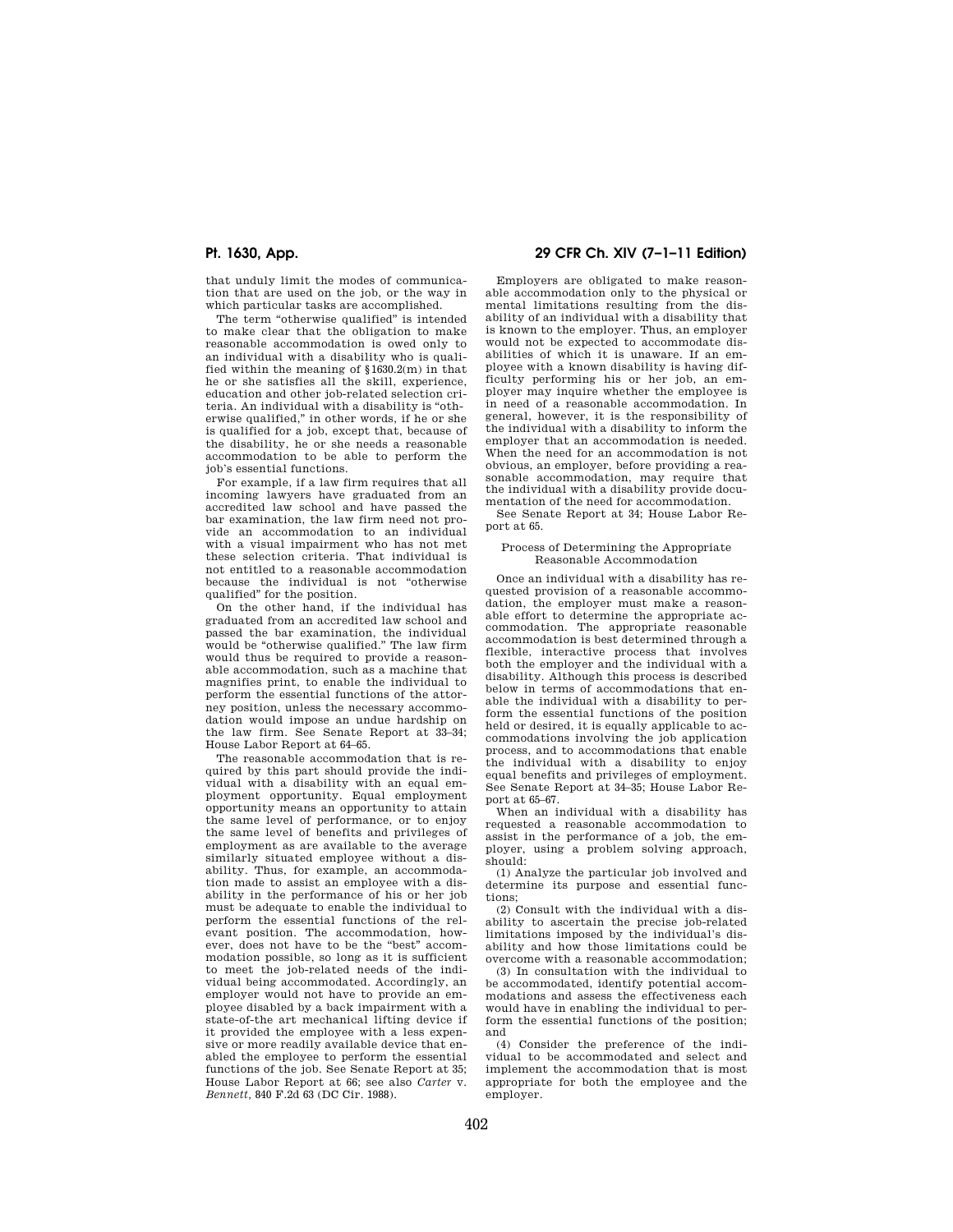In many instances, the appropriate reasonable accommodation may be so obvious to either or both the employer and the individual with a disability that it may not be necessary to proceed in this step-by-step fashion. For example, if an employee who uses a wheelchair requests that his or her desk be placed on blocks to elevate the desktop above the arms of the wheelchair and the employer complies, an appropriate accommodation has been requested, identified, and provided without either the employee or employer being aware of having engaged in any sort of "reasonable accommodation process."

However, in some instances neither the individual requesting the accommodation nor the employer can readily identify the appropriate accommodation. For example, the individual needing the accommodation may not know enough about the equipment used by the employer or the exact nature of the work site to suggest an appropriate accommodation. Likewise, the employer may not know enough about the individual's disability or the limitations that disability would impose on the performance of the job to suggest an appropriate accommodation. Under such circumstances, it may be necessary for the employer to initiate a more defined problem solving process, such as the step-by-step process described above, as part of its reasonable effort to identify the appropriate reasonable accommodation.

This process requires the individual assessment of both the particular job at issue, and the specific physical or mental limitations of the particular individual in need of reasonable accommodation. With regard to assessment of the job, "individual assessment" means analyzing the actual job duties and determining the true purpose or object of the job. Such an assessment is necessary to ascertain which job functions are the essential functions that an accommodation must enable an individual with a disability to perform.

After assessing the relevant job, the employer, in consultation with the individual requesting the accommodation, should make an assessment of the specific limitations imposed by the disability on the individual's performance of the job's essential functions. This assessment will make it possible to ascertain the precise barrier to the employment opportunity which, in turn, will make it possible to determine the accommodation(s) that could alleviate or remove that barrier.

If consultation with the individual in need of the accommodation still does not reveal potential appropriate accommodations, then the employer, as part of this process, may find that technical assistance is helpful in determining how to accommodate the particular individual in the specific situation. Such assistance could be sought from the Commission, from State or local rehabilitation agencies, or from disability constituent organizations. It should be noted, however, that, as provided in §1630.9(c) of this part, the failure to obtain or receive technical assistance from the Federal agencies that administer the ADA will not excuse the employer from its reasonable accommodation obligation.

Once potential accommodations have been identified, the employer should assess the effectiveness of each potential accommodation in assisting the individual in need of the accommodation in the performance of the essential functions of the position. If more than one of these accommodations will enable the individual to perform the essential functions or if the individual would prefer to provide his or her own accommodation, the preference of the individual with a disability should be given primary consideration. However, the employer providing the accommodation has the ultimate discretion to choose between effective accommodations, and may choose the less expensive accommodation or the accommodation that is easier for it to provide. It should also be noted that the individual's willingness to provide his or her own accommodation does not relieve the employer of the duty to provide the accommodation should the individual for any reason be unable or unwilling to continue to provide the accommodation.

#### Reasonable Accommodation Process Illustrated

The following example illustrates the informal reasonable accommodation process. Suppose a Sack Handler position requires that the employee pick up fifty pound sacks and carry them from the company loading dock to the storage room, and that a sack handler who is disabled by a back impairment requests a reasonable accommodation. Upon receiving the request, the employer analyzes the Sack Handler job and determines that the essential function and purpose of the job is not the requirement that the job holder physically lift and carry the sacks, but the requirement that the job holder cause the sack to move from the loading dock to the storage room.

The employer then meets with the sack handler to ascertain precisely the barrier posed by the individual's specific disability to the performance of the job's essential function of relocating the sacks. At this meeting the employer learns that the individual can, in fact, lift the sacks to waist level, but is prevented by his or her disability from carrying the sacks from the loading dock to the storage room. The employer and the individual agree that any of a number of potential accommodations, such as the provision of a dolly, hand truck, or cart, could enable the individual to transport the sacks that he or she has lifted.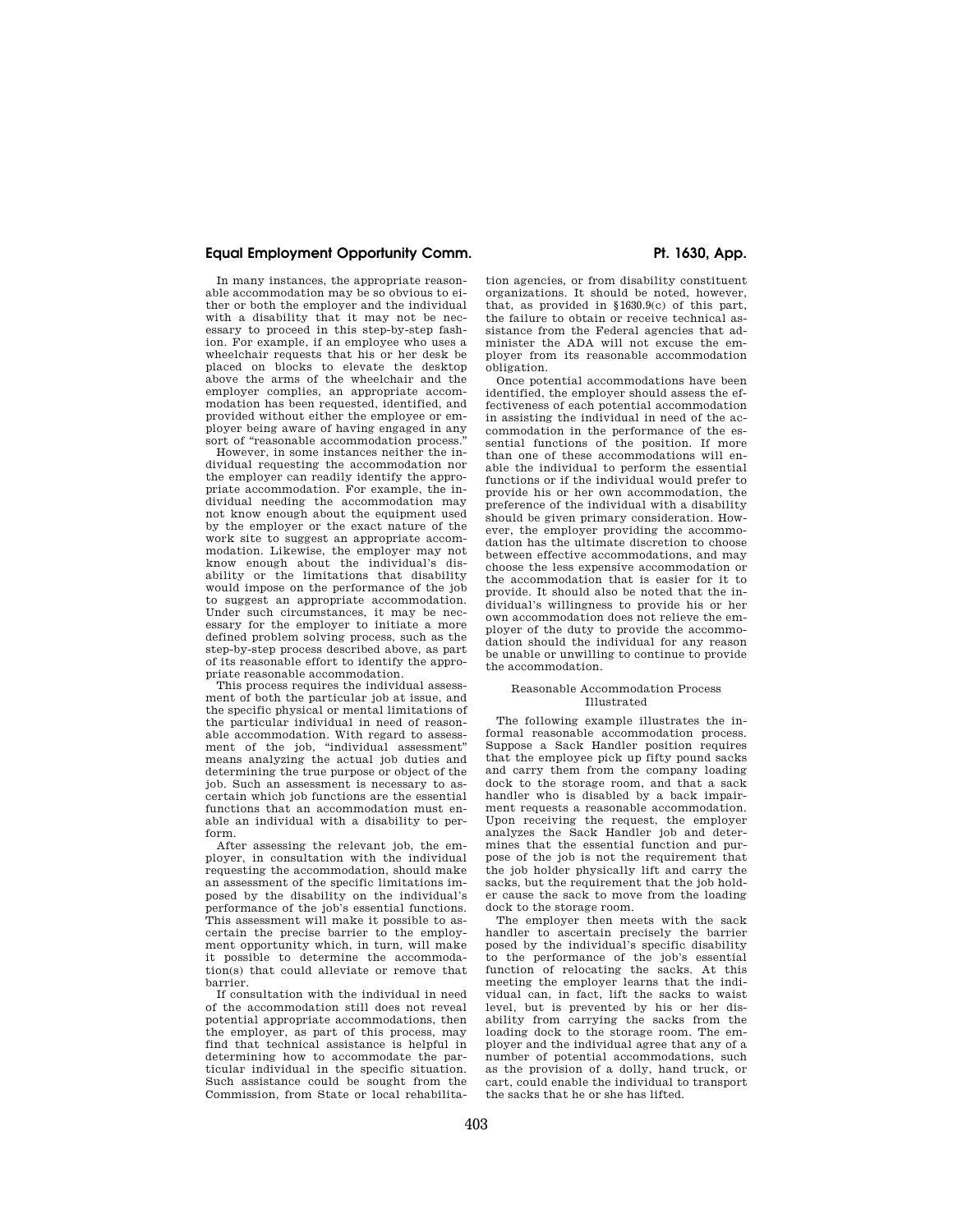Upon further consideration, however, it is determined that the provision of a cart is not a feasible effective option. No carts are currently available at the company, and those that can be purchased by the company are the wrong shape to hold many of the bulky and irregularly shaped sacks that must be moved. Both the dolly and the hand truck, on the other hand, appear to be effective options. Both are readily available to the company, and either will enable the individual to relocate the sacks that he or she has lifted. The sack handler indicates his or her preference for the dolly. In consideration of this expressed preference, and because the employer feels that the dolly will allow the individual to move more sacks at a time and so be more efficient than would a hand truck, the employer ultimately provides the sack handler with a dolly in fulfillment of the obligation to make reasonable accommodation.

#### Section 1630.9(b)

This provision states that an employer or other covered entity cannot prefer or select a qualified individual without a disability over an equally qualified individual with a disability merely because the individual with a disability will require a reasonable accommodation. In other words, an individual's need for an accommodation cannot enter into the employer's or other covered entity's decision regarding hiring, discharge, promotion, or other similar employment decisions, unless the accommodation would impose an undue hardship on the employer. See House Labor Report at 70.

#### Section 1630.9(d)

The purpose of this provision is to clarify that an employer or other covered entity may not compel an individual with a disability to accept an accommodation, where that accommodation is neither requested nor needed by the individual. However, if a necessary reasonable accommodation is refused, the individual may not be considered qualified. For example, an individual with a visual impairment that restricts his or her field of vision but who is able to read unaided would not be required to accept a reader as an accommodation. However, if the individual were not able to read unaided and reading was an essential function of the job, the individual would not be qualified for the job if he or she refused a reasonable accommodation that would enable him or her to read. See Senate Report at 34; House Labor Report at 65; House Judiciary Report at 71– 72.

### Section 1630.9(e)

The purpose of this provision is to incorporate the clarification made in the ADA Amendments Act of 2008 that an individual is

## **Pt. 1630, App. 29 CFR Ch. XIV (7–1–11 Edition)**

not entitled to reasonable accommodation under the ADA if the individual is only covered under the "regarded as" prong of the definition of ''individual with a disability.'' However, if the individual is covered under both the "regarded as" prong and one or both of the other two prongs of the definition of disability, the ordinary rules concerning the provision of reasonable accommodation apply.

#### *Section 1630.10 Qualification Standards, Tests, and Other Selection Criteria*

#### Section 1630.10(a)—In General

The purpose of this provision is to ensure that individuals with disabilities are not excluded from job opportunities unless they are actually unable to do the job. It is to ensure that there is a fit between job criteria and an applicant's (or employee's) actual ability to do the job. Accordingly, job criteria that even unintentionally screen out, or tend to screen out, an individual with a disability or a class of individuals with disabilities because of their disability may not be used unless the employer demonstrates that those criteria, as used by the employer, are job related for the position to which they are being applied and are consistent with business necessity. The concept of ''business necessity'' has the same meaning as the concept of ''business necessity'' under section 504 of the Rehabilitation Act of 1973.

Selection criteria that exclude, or tend to exclude, an individual with a disability or a class of individuals with disabilities because of their disability but do not concern an essential function of the job would not be consistent with business necessity.

The use of selection criteria that are related to an essential function of the job may be consistent with business necessity. However, selection criteria that are related to an essential function of the job may not be used to exclude an individual with a disability if that individual could satisfy the criteria with the provision of a reasonable accommodation. Experience under a similar provision of the regulations implementing section 504 of the Rehabilitation Act indicates that challenges to selection criteria are, in fact, often resolved by reasonable accommodation.

This provision is applicable to all types of selection criteria, including safety requirements, vision or hearing requirements, walking requirements, lifting requirements, and employment tests. See 1989 Senate Report at 37–39; House Labor Report at 70–72; House Judiciary Report at 42. As previously noted, however, it is not the intent of this part to second guess an employer's business judgment with regard to production standards.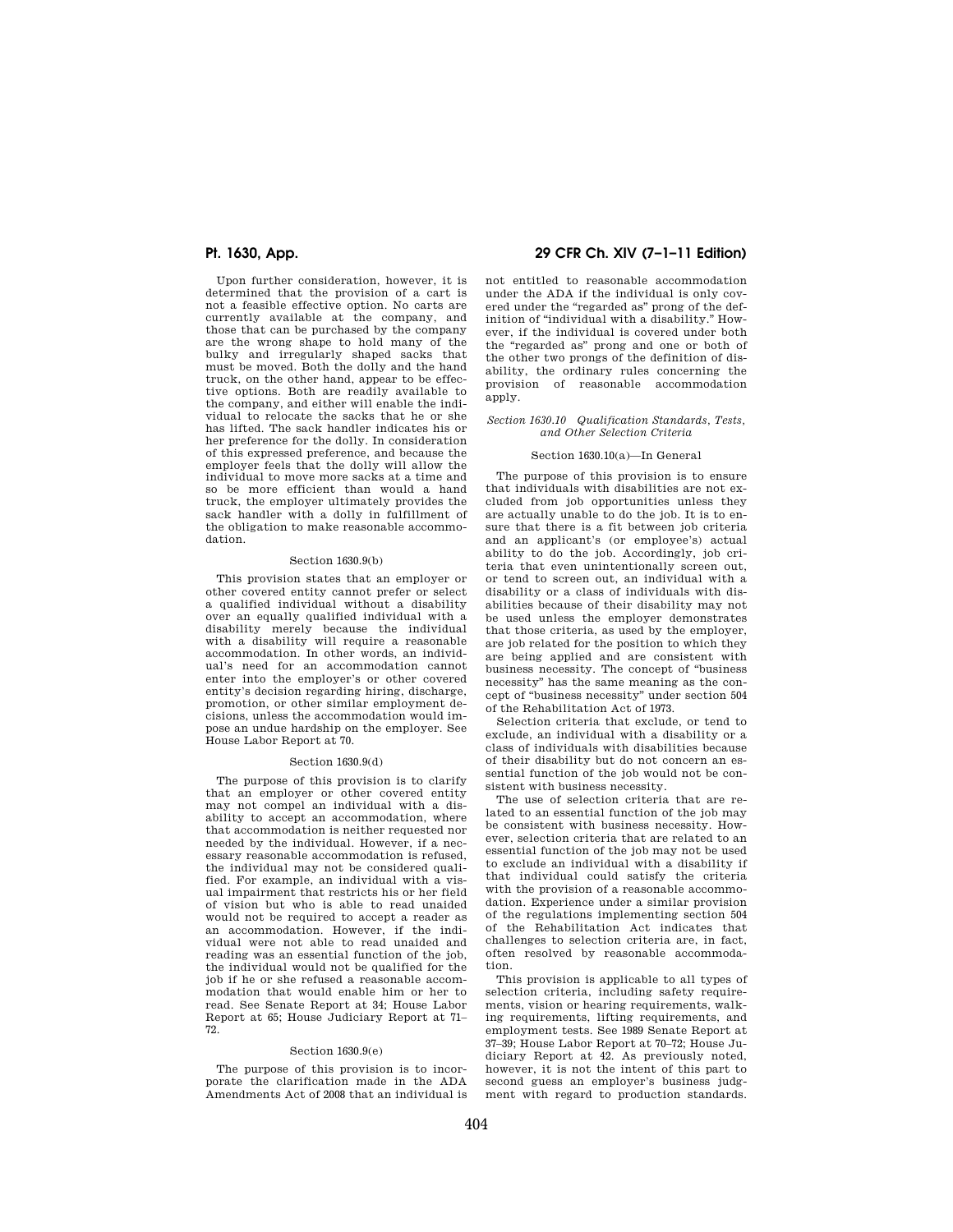See §1630.2(n) (Essential Functions). Consequently, production standards will generally not be subject to a challenge under this provision.

The Uniform Guidelines on Employee Selection Procedures (UGESP) 29 CFR part 1607 do not apply to the Rehabilitation Act and are similarly inapplicable to this part.

#### Section 1630.10(b)—Qualification Standards and Tests Related to Uncorrected Vision

This provision allows challenges to qualification standards based on uncorrected vision, even where the person excluded by a standard has fully corrected vision with ordinary eyeglasses or contact lenses. An individual challenging a covered entity's application of a qualification standard, test, or other criterion based on uncorrected vision need not be a person with a disability. In order to have standing to challenge such a standard, test, or criterion, however, a person must be adversely affected by such standard, test or criterion. The Commission also believes that such individuals will usually be covered under the "regarded as" prong of the definition of disability. Someone who wears eyeglasses or contact lenses to correct vision will still have an impairment, and a qualification standard that screens the individual out because of the impairment by requiring a certain level of uncorrected vision to perform a job will amount to an action prohibited by the ADA based on an impairment. (See §1630.2(l); appendix to §1630.2(l).)

In either case, a covered entity may still defend a qualification standard requiring a certain level of uncorrected vision by showing that it is job related and consistent with business necessity. For example, an applicant or employee with uncorrected vision of 20/100 who wears glasses that fully correct his vision may challenge a police department's qualification standard that requires all officers to have uncorrected vision of no less than 20/40 in one eye and 20/100 in the other, and visual acuity of 20/20 in both eyes with correction. The department would then have to establish that the standard is job related and consistent with business necessity.

### *Section 1630.11 Administration of Tests*

The intent of this provision is to further emphasize that individuals with disabilities are not to be excluded from jobs that they can actually perform merely because a disability prevents them from taking a test, or negatively influences the results of a test, that is a prerequisite to the job. Read together with the reasonable accommodation requirement of section 1630.9, this provision requires that employment tests be administered to eligible applicants or employees with disabilities that impair sensory, manual, or speaking skills in formats that do not require the use of the impaired skill.

generally, only required to provide such reasonable accommodation if it knows, prior to the administration of the test, that the individual is disabled and that the disability impairs sensory, manual or speaking skills. Thus, for example, it would be unlawful to administer a written employment test to an individual who has informed the employer, prior to the administration of the test, that he is disabled with dyslexia and unable to read. In such a case, as a reasonable accommodation and in accordance with this provision, an alternative oral test should be administered to that individual. By the same token, a written test may need to be substituted for an oral test if the applicant taking the test is an individual with a disability that impairs speaking skills or impairs the processing of auditory information.

The employer or other covered entity is.

Occasionally, an individual with a disability may not realize, prior to the administration of a test, that he or she will need an accommodation to take that particular test. In such a situation, the individual with a disability, upon becoming aware of the need for an accommodation, must so inform the employer or other covered entity. For example, suppose an individual with a disabling visual impairment does not request an accommodation for a written examination because he or she is usually able to take written tests with the aid of his or her own specially designed lens. When the test is distributed, the individual with a disability discovers that the lens is insufficient to distinguish the words of the test because of the unusually low color contrast between the paper and the ink, the individual would be entitled, at that point, to request an accommodation. The employer or other covered entity would, thereupon, have to provide a test with higher contrast, schedule a retest, or provide any other effective accommodation unless to do so would impose an undue hardship.

Other alternative or accessible test modes or formats include the administration of tests in large print or braille, or via a reader or sign interpreter. Where it is not possible to test in an alternative format, the employer may be required, as a reasonable accommodation, to evaluate the skill to be tested in another manner (*e.g.,* through an interview, or through education license, or work experience requirements). An employer may also be required, as a reasonable accommodation, to allow more time to complete the test. In addition, the employer's obligation to make reasonable accommodation extends to ensuring that the test site is accessible. (See §1630.9 Not Making Reasonable Accommodation) See Senate Report at 37–38; House Labor Report at 70–72; House Judiciary Report at 42; see also *Stutts* v. *Freeman,*  694 F.2d 666 (11th Cir. 1983); *Crane* v. *Dole,* 617 F. Supp. 156 (D.D.C. 1985).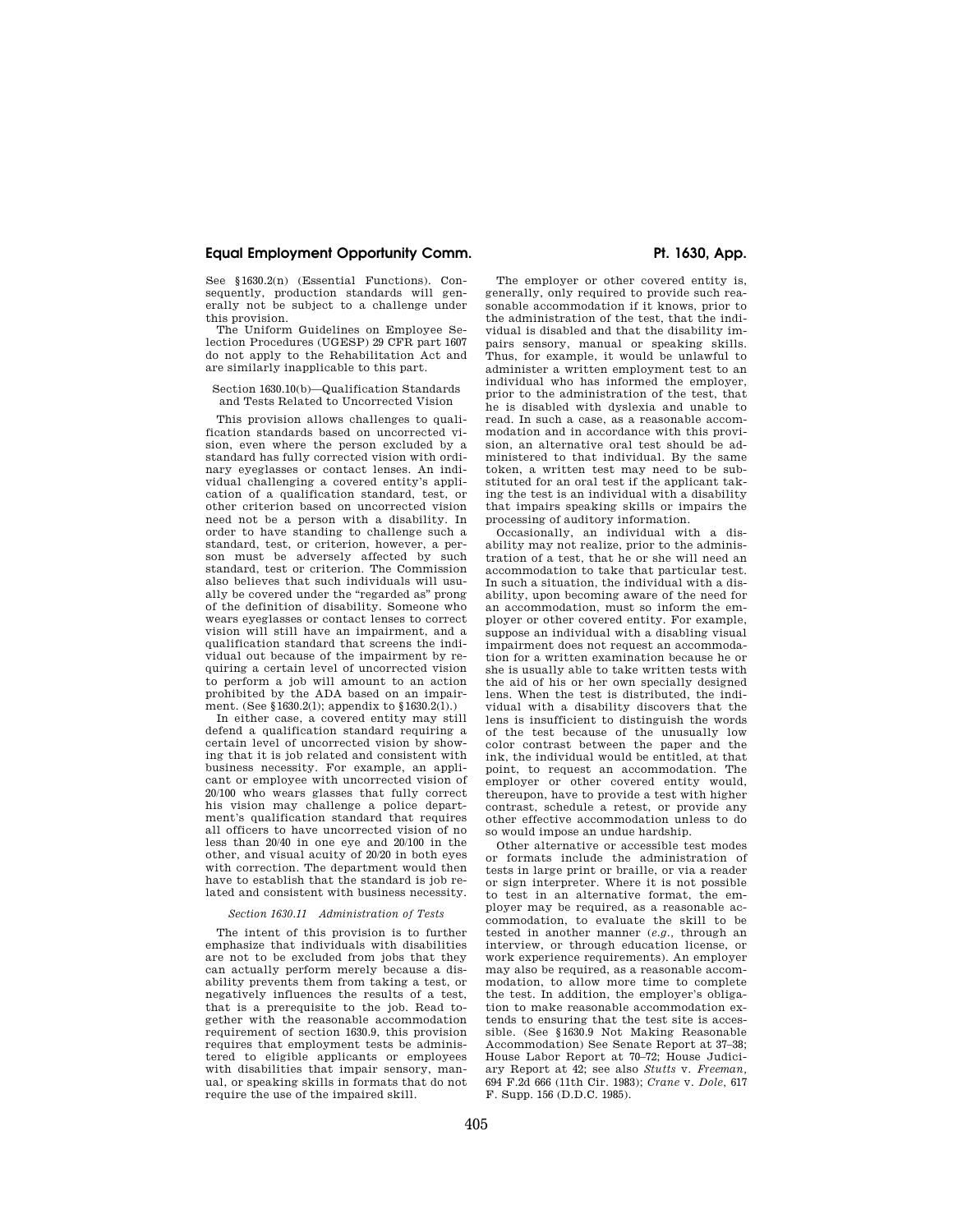This provision does not require that an employer offer every applicant his or her choice of test format. Rather, this provision only requires that an employer provide, upon advance request, alternative, accessible tests to individuals with disabilities that impair sensory, manual, or speaking skills needed to take the test.

This provision does not apply to employment tests that require the use of sensory, manual, or speaking skills where the tests are intended to measure those skills. Thus, an employer could require that an applicant with dyslexia take a written test for a particular position if the ability to read is the skill the test is designed to measure. Similarly, an employer could require that an applicant complete a test within established time frames if speed were one of the skills for which the applicant was being tested. However, the results of such a test could not be used to exclude an individual with a disability unless the skill was necessary to perform an essential function of the position and no reasonable accommodation was available to enable the individual to perform that function, or the necessary accommodation would impose an undue hardship.

#### *Section 1630.13 Prohibited Medical Examinations and Inquiries*

#### Section 1630.13(a) Pre-employment Examination or Inquiry

This provision makes clear that an employer cannot inquire as to whether an individual has a disability at the pre-offer stage of the selection process. Nor can an employer inquire at the pre-offer stage about an applicant's workers' compensation history.

Employers may ask questions that relate to the applicant's ability to perform job-related functions. However, these questions should not be phrased in terms of disability. An employer, for example, may ask whether the applicant has a driver's license, if driving is a job function, but may not ask whether the applicant has a visual disability. Employers may ask about an applicant's ability to perform both essential and marginal job functions. Employers, though, may not refuse to hire an applicant with a disability because the applicant's disability prevents him or her from performing marginal functions. See Senate Report at 39; House Labor Report at 72–73; House Judiciary Report at 42–43.

### Section 1630.13(b) Examination or Inquiry of Employees

The purpose of this provision is to prevent the administration to employees of medical tests or inquiries that do not serve a legitimate business purpose. For example, if an employee suddenly starts to use increased amounts of sick leave or starts to appear sickly, an employer could not require that

# **Pt. 1630, App. 29 CFR Ch. XIV (7–1–11 Edition)**

employee to be tested for AIDS, HIV infection, or cancer unless the employer can demonstrate that such testing is job-related and consistent with business necessity. See Senate Report at 39; House Labor Report at 75; House Judiciary Report at 44.

### *Section 1630.14 Medical Examinations and Inquiries Specifically Permitted*

## Section 1630.14(a) Pre-employment Inquiry

Employers are permitted to make pre-employment inquiries into the ability of an applicant to perform job-related functions. This inquiry must be narrowly tailored. The employer may describe or demonstrate the job function and inquire whether or not the applicant can perform that function with or without reasonable accommodation. For example, an employer may explain that the job requires assembling small parts and ask if the individual will be able to perform that function, with or without reasonable accommodation. See Senate Report at 39; House Labor Report at 73; House Judiciary Report at 43.

An employer may also ask an applicant to describe or to demonstrate how, with or without reasonable accommodation, the applicant will be able to perform job-related functions. Such a request may be made of all applicants in the same job category regardless of disability. Such a request may also be made of an applicant whose known disability may interfere with or prevent the performance of a job-related function, whether or not the employer routinely makes such a request of all applicants in the job category. For example, an employer may ask an individual with one leg who applies for a position as a home washing machine repairman to demonstrate or to explain how, with or without reasonable accommodation, he would be able to transport himself and his tools down basement stairs. However, the employer may not inquire as to the nature or severity of the disability. Therefore, for example, the employer cannot ask how the individual lost the leg or whether the loss of the leg is indicative of an underlying impairment.

On the other hand, if the known disability of an applicant will not interfere with or prevent the performance of a job-related function, the employer may only request a description or demonstration by the applicant if it routinely makes such a request of all applicants in the same job category. So, for example, it would not be permitted for an employer to request that an applicant with one leg demonstrate his ability to assemble small parts while seated at a table, if the employer does not routinely request that all applicants provide such a demonstration.

An employer that requires an applicant with a disability to demonstrate how he or she will perform a job-related function must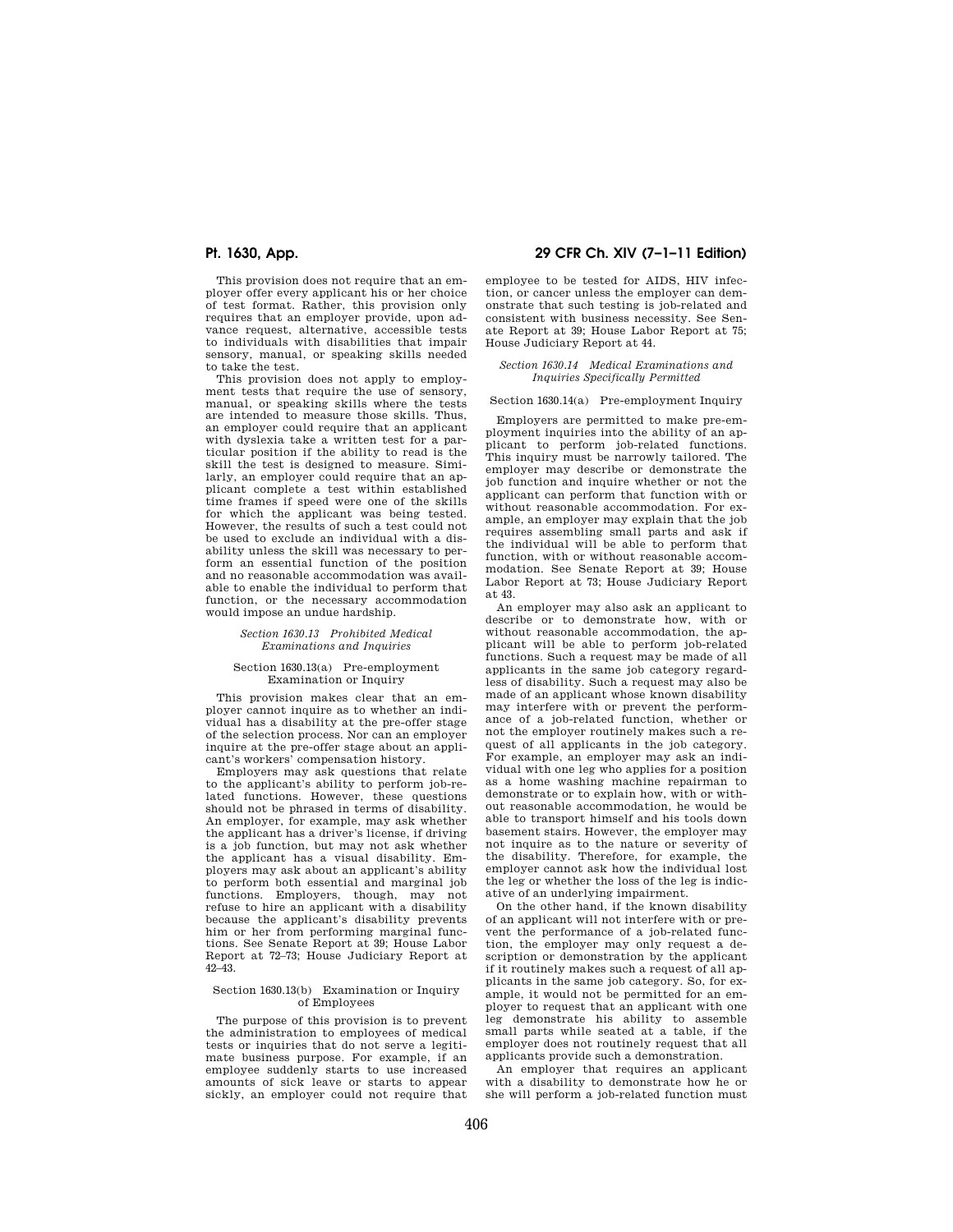either provide the reasonable accommodation the applicant needs to perform the function or permit the applicant to explain how, with the accommodation, he or she will perform the function. If the job-related function is not an essential function, the employer may not exclude the applicant with a disability because of the applicant's inability to perform that function. Rather, the employer must, as a reasonable accommodation, either provide an accommodation that will enable the individual to perform the function, transfer the function to another position, or exchange the function for one the applicant is able to perform.

An employer may not use an application form that lists a number of potentially disabling impairments and ask the applicant to check any of the impairments he or she may have. In addition, as noted above, an employer may not ask how a particular individual became disabled or the prognosis of the individual's disability. The employer is also prohibited from asking how often the individual will require leave for treatment or use leave as a result of incapacitation because of the disability. However, the employer may state the attendance requirements of the job and inquire whether the applicant can meet them.

An employer is permitted to ask, on a test announcement or application form, that individuals with disabilities who will require a reasonable accommodation in order to take the test so inform the employer within a reasonable established time period prior to the administration of the test. The employer may also request that documentation of the need for the accommodation accompany the request. Requested accommodations may include accessible testing sites, modified testing conditions and accessible test formats. (See §1630.11 Administration of Tests).

Physical agility tests are not medical examinations and so may be given at any point in the application or employment process. Such tests must be given to all similarly situated applicants or employees regardless of disability. If such tests screen out or tend to screen out an individual with a disability or a class of individuals with disabilities, the employer would have to demonstrate that the test is job-related and consistent with business necessity and that performance cannot be achieved with reasonable accommodation. (See §1630.9 Not Making Reasonable Accommodation: Process of Determining the Appropriate Reasonable Accommodation).

As previously noted, collecting information and inviting individuals to identify themselves as individuals with disabilities as required to satisfy the affirmative action requirements of section 503 of the Rehabilitation Act is not restricted by this part. (See §1630.1 (b) and (c) Applicability and Construction).

## Section 1630.14(b) Employment Entrance Examination

An employer is permitted to require postoffer medical examinations before the employee actually starts working. The employer may condition the offer of employment on the results of the examination, provided that all entering employees in the same job category are subjected to such an examination, regardless of disability, and that the confidentiality requirements specified in this part are met.

This provision recognizes that in many industries, such as air transportation or construction, applicants for certain positions are chosen on the basis of many factors including physical and psychological criteria, some of which may be identified as a result of post-offer medical examinations given prior to entry on duty. Only those employees who meet the employer's physical and psychological criteria for the job, with or without reasonable accommodation, will be qualified to receive confirmed offers of employment and begin working.

Medical examinations permitted by this section are not required to be job-related and consistent with business necessity. However, if an employer withdraws an offer of employment because the medical examination reveals that the employee does not satisfy certain employment criteria, either the exclusionary criteria must not screen out or tend to screen out an individual with a disability or a class of individuals with disabilities, or they must be job-related and consistent with business necessity. As part of the showing that an exclusionary criteria is job-related and consistent with business necessity, the employer must also demonstrate that there is no reasonable accommodation that will enable the individual with a disability to perform the essential functions of the job. See Conference Report at 59–60; Senate Report at 39; House Labor Report at 73–74; House Judiciary Report at 43.

As an example, suppose an employer makes a conditional offer of employment to an applicant, and it is an essential function of the job that the incumbent be available to work every day for the next three months. An employment entrance examination then reveals that the applicant has a disabling impairment that, according to reasonable medical judgment that relies on the most current medical knowledge, will require treatment that will render the applicant unable to work for a portion of the three month period. Under these circumstances, the employer would be able to withdraw the employment offer without violating this part.

The information obtained in the course of a permitted entrance examination or inquiry is to be treated as a confidential medical record and may only be used in a manner not inconsistent with this part. State workers'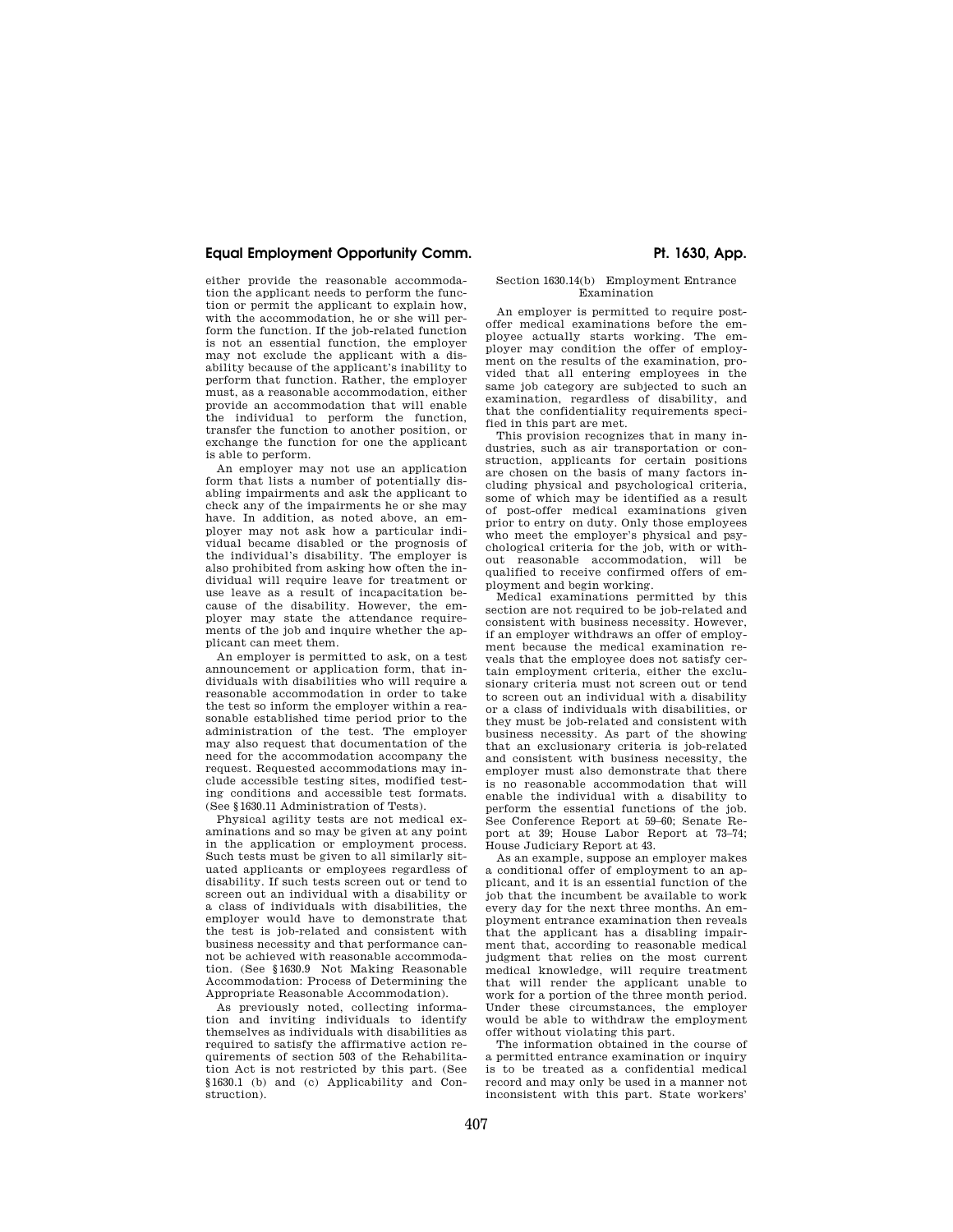compensation laws are not preempted by the ADA or this part. These laws require the collection of information from individuals for State administrative purposes that do not conflict with the ADA or this part. Consequently, employers or other covered entities may submit information to State workers' compensation offices or second injury funds in accordance with State workers' compensation laws without violating this part.

Consistent with this section and with §1630.16(f) of this part, information obtained in the course of a permitted entrance examination or inquiry may be used for insurance purposes described in §1630.16(f).

## Section 1630.14(c) Examination of Employees

This provision permits employers to make inquiries or require medical examinations (fitness for duty exams) when there is a need to determine whether an employee is still able to perform the essential functions of his or her job. The provision permits employers or other covered entities to make inquiries or require medical examinations necessary to the reasonable accommodation process described in this part. This provision also permits periodic physicals to determine fitness for duty or other medical monitoring if such physicals or monitoring are required by medical standards or requirements established by Federal, State, or local law that are consistent with the ADA and this part (or in the case of a Federal standard, with section 504 of the Rehabilitation Act) in that they are job-related and consistent with business necessity.

Such standards may include Federal safety regulations that regulate bus and truck driver qualifications, as well as laws establishing medical requirements for pilots or other air transportation personnel. These standards also include health standards promulgated pursuant to the Occupational Safety and Health Act of 1970, the Federal Coal Mine Health and Safety Act of 1969, or other similar statutes that require that employees exposed to certain toxic and hazardous substances be medically monitored at specific intervals. See House Labor Report at 74–75.

The information obtained in the course of such examination or inquiries is to be treated as a confidential medical record and may only be used in a manner not inconsistent with this part.

#### Section 1630.14(d) Other Acceptable Examinations and Inquiries

Part 1630 permits voluntary medical examinations, including voluntary medical histories, as part of employee health programs. These programs often include, for example, medical screening for high blood pressure, weight control counseling, and cancer detec-

# **Pt. 1630, App. 29 CFR Ch. XIV (7–1–11 Edition)**

tion. Voluntary activities, such as blood pressure monitoring and the administering of prescription drugs, such as insulin, are also permitted. It should be noted, however, that the medical records developed in the course of such activities must be maintained in the confidential manner required by this part and must not be used for any purpose in violation of this part, such as limiting health insurance eligibility. House Labor Report at 75; House Judiciary Report at 43–44.

### *Section 1630.15 Defenses*

The section on defenses in part 1630 is not intended to be exhaustive. However, it is intended to inform employers of some of the potential defenses available to a charge of discrimination under the ADA and this part.

### Section 1630.15(a) Disparate Treatment Defenses

The "traditional" defense to a charge of disparate treatment under title VII, as expressed in *McDonnell Douglas Corp.* v. *Green,*  411 U.S. 792 (1973), *Texas Department of Community Affairs* v. *Burdine,* 450 U.S. 248 (1981), and their progeny, may be applicable to charges of disparate treatment brought under the ADA. See *Prewitt* v. *U.S. Postal Service,* 662 F.2d 292 (5th Cir. 1981). Disparate treatment means, with respect to title I of the ADA, that an individual was treated differently on the basis of his or her disability. For example, disparate treatment has occurred where an employer excludes an employee with a severe facial disfigurement from staff meetings because the employer does not like to look at the employee. The individual is being treated differently because of the employer's attitude towards his or her perceived disability. Disparate treatment has also occurred where an employer has a policy of not hiring individuals with AIDS regardless of the individuals' qualifications.

The crux of the defense to this type of charge is that the individual was treated differently not because of his or her disability but for a legitimate nondiscriminatory reason such as poor performance unrelated to the individual's disability. The fact that the individual's disability is not covered by the employer's current insurance plan or would cause the employer's insurance premiums or workers' compensation costs to increase, would not be a legitimate nondiscriminatory reason justifying disparate treatment of an individual with a disability. Senate Report at 85; House Labor Report at 136 and House Judiciary Report at 70. The defense of a legitimate nondiscriminatory reason is rebutted if the alleged nondiscriminatory reason is shown to be pretextual.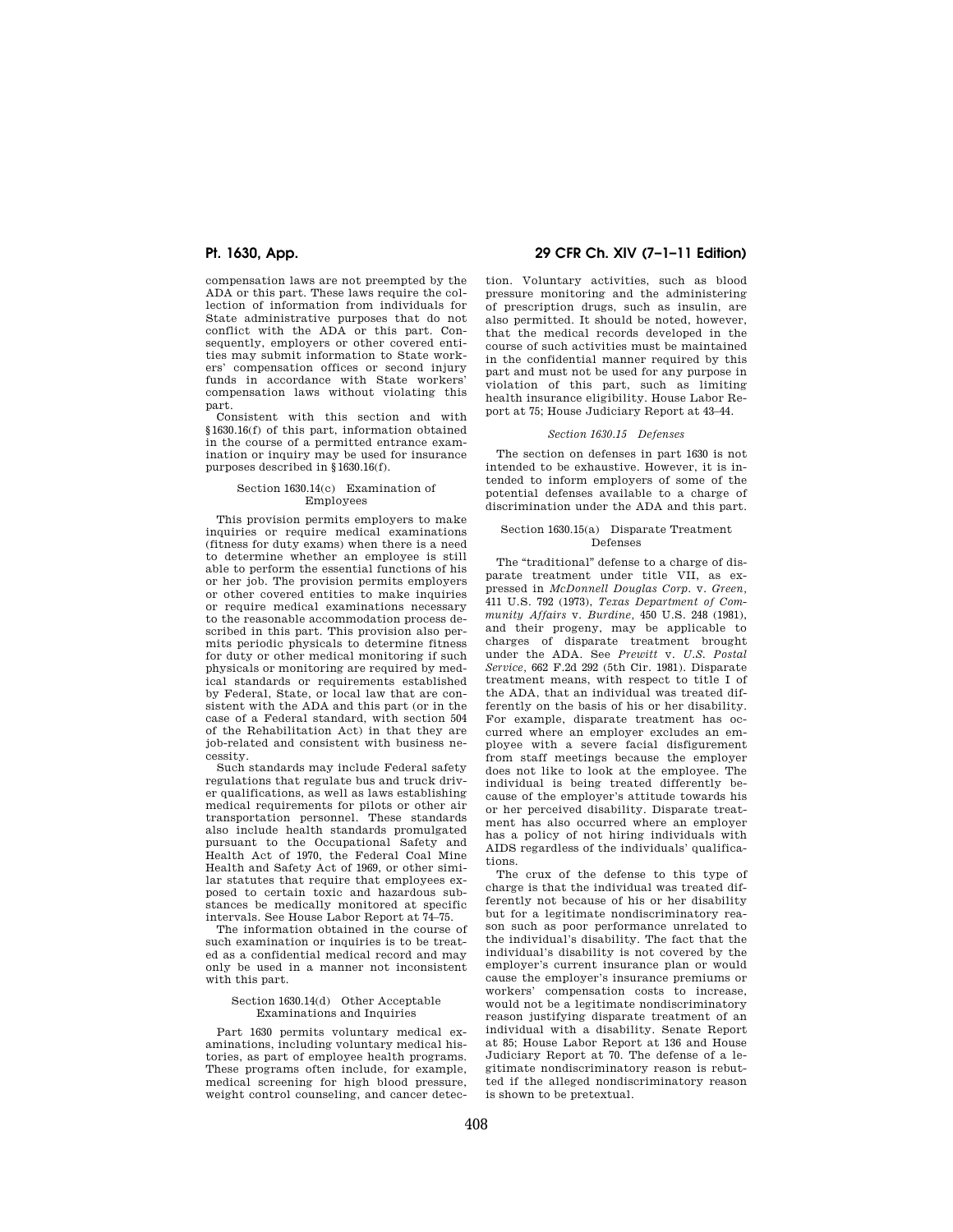### Section 1630.15 (b) and (c) Disparate Impact Defenses

Disparate impact means, with respect to title I of the ADA and this part, that uniformly applied criteria have an adverse impact on an individual with a disability or a disproportionately negative impact on a class of individuals with disabilities. Section 1630.15(b) clarifies that an employer may use selection criteria that have such a disparate impact, *i.e.,* that screen out or tend to screen out an individual with a disability or a class of individuals with disabilities only when they are job-related and consistent with business necessity.

For example, an employer interviews two candidates for a position, one of whom is blind. Both are equally qualified. The employer decides that while it is not essential to the job it would be convenient to have an employee who has a driver's license and so could occasionally be asked to run errands by car. The employer hires the individual who is sighted because this individual has a driver's license. This is an example of a uniformly applied criterion, having a driver's permit, that screens out an individual who has a disability that makes it impossible to obtain a driver's permit. The employer would, thus, have to show that this criterion is job-related and consistent with business necessity. See House Labor Report at 55.

However, even if the criterion is job-related and consistent with business necessity, an employer could not exclude an individual with a disability if the criterion could be met or job performance accomplished with a reasonable accommodation. For example, suppose an employer requires, as part of its application process, an interview that is jobrelated and consistent with business necessity. The employer would not be able to refuse to hire a hearing impaired applicant because he or she could not be interviewed. This is so because an interpreter could be provided as a reasonable accommodation that would allow the individual to be interviewed, and thus satisfy the selection criterion.

With regard to safety requirements that screen out or tend to screen out an individual with a disability or a class of individuals with disabilities, an employer must demonstrate that the requirement, as applied to the individual, satisfies the ''direct threat'' standard in §1630.2(r) in order to show that the requirement is job-related and consistent with business necessity.

Section 1630.15(c) clarifies that there may be uniformly applied standards, criteria and policies not relating to selection that may also screen out or tend to screen out an individual with a disability or a class of individuals with disabilities. Like selection criteria that have a disparate impact, non-selection criteria having such an impact may also have to be job-related and consistent with business necessity, subject to consideration of reasonable accommodation.

It should be noted, however, that some uniformly applied employment policies or practices, such as leave policies, are not subject to challenge under the adverse impact theory. ''No-leave'' policies (*e.g.,* no leave during the first six months of employment) are likewise not subject to challenge under the adverse impact theory. However, an employer, in spite of its ''no-leave'' policy, may, in appropriate circumstances, have to consider the provision of leave to an employee with a disability as a reasonable accommodation, unless the provision of leave would impose an undue hardship. See discussion at §1630.5 Limiting, Segregating and Classifying, and §1630.10 Qualification Standards, Tests, and Other Selection Criteria.

#### Section 1630.15(d) Defense To Not Making Reasonable Accommodation

An employer or other covered entity alleged to have discriminated because it did not make a reasonable accommodation, as required by this part, may offer as a defense that it would have been an undue hardship to make the accommodation.

It should be noted, however, that an employer cannot simply assert that a needed accommodation will cause it undue hardship, as defined in §1630.2(p), and thereupon be relieved of the duty to provide accommodation. Rather, an employer will have to present evidence and demonstrate that the accommodation will, in fact, cause it undue hardship. Whether a particular accommodation will impose an undue hardship for a particular employer is determined on a case by case basis. Consequently, an accommodation that poses an undue hardship for one employer at a particular time may not pose an undue hardship for another employer, or even for the same employer at another time. Likewise, an accommodation that poses an undue hardship for one employer in a particular job setting, such as a temporary construction worksite, may not pose an undue hardship for another employer, or even for the same employer at a permanent worksite. See House Judiciary Report at 42.

The concept of undue hardship that has evolved under section 504 of the Rehabilitation Act and is embodied in this part is unlike the "undue hardship" defense associated with the provision of religious accommodation under title VII of the Civil Rights Act of 1964. To demonstrate undue hardship pursuant to the ADA and this part, an employer must show substantially more difficulty or expense than would be needed to satisfy the ''de minimis'' title VII standard of undue hardship. For example, to demonstrate that the cost of an accommodation poses an undue hardship, an employer would have to show that the cost is undue as compared to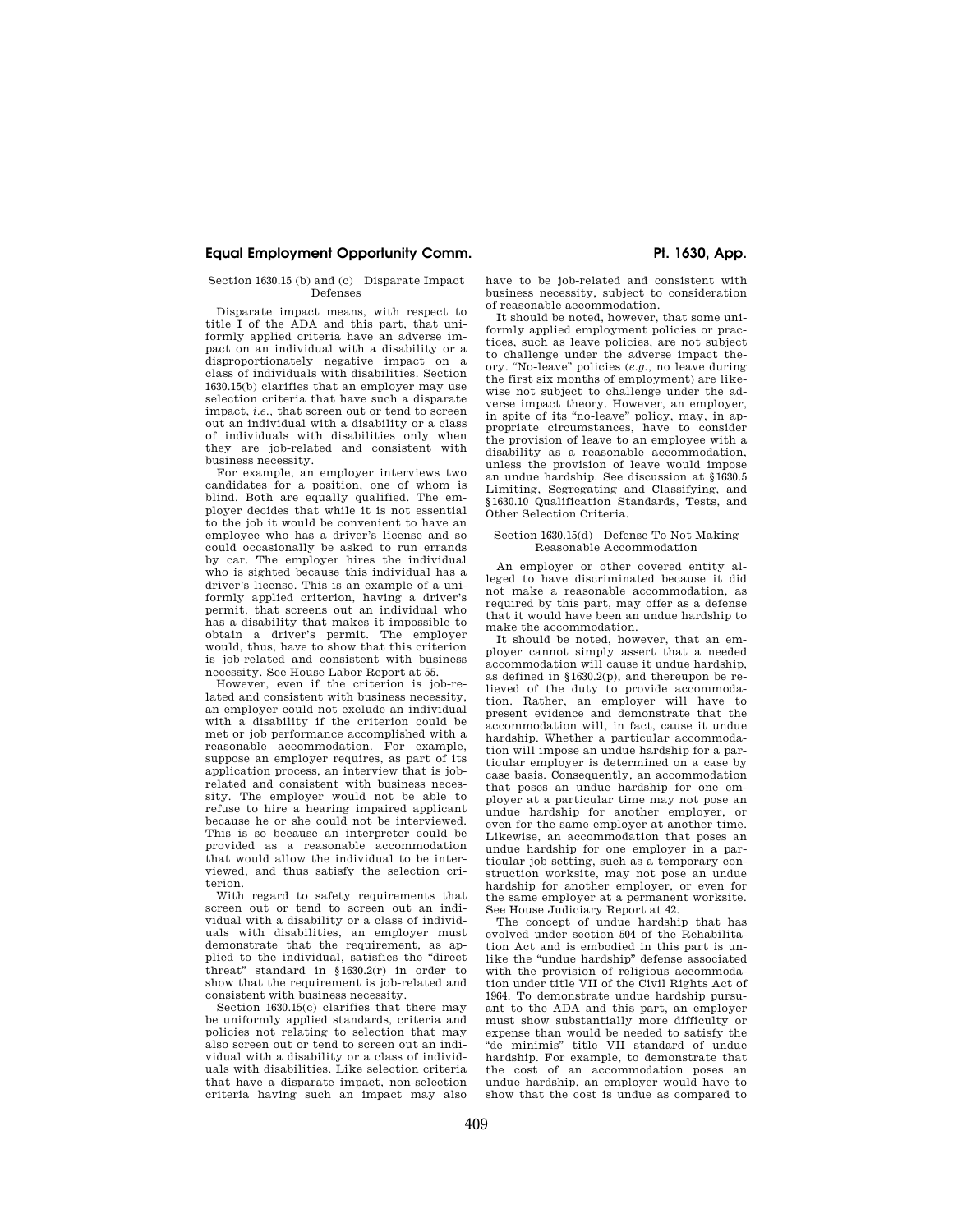the employer's budget. Simply comparing the cost of the accommodation to the salary of the individual with a disability in need of the accommodation will not suffice. Moreover, even if it is determined that the cost of an accommodation would unduly burden an employer, the employer cannot avoid making the accommodation if the individual with a disability can arrange to cover that portion of the cost that rises to the undue hardship level, or can otherwise arrange to provide the accommodation. Under such circumstances, the necessary accommodation would no longer pose an undue hardship. See Senate Report at 36; House Labor Report at 68–69; House Judiciary Report at 40–41.

Excessive cost is only one of several possible bases upon which an employer might be able to demonstrate undue hardship. Alternatively, for example, an employer could demonstrate that the provision of a particular accommodation would be unduly disruptive to its other employees or to the functioning of its business. The terms of a collective bargaining agreement may be relevant to this determination. By way of illustration, an employer would likely be able to show undue hardship if the employer could show that the requested accommodation of the upward adjustment of the business' thermostat would result in it becoming unduly hot for its other employees, or for its patrons or customers. The employer would thus not have to provide this accommodation. However, if there were an alternate accommodation that would not result in undue hardship, the employer would have to provide that accommodation.

It should be noted, moreover, that the employer would not be able to show undue hardship if the disruption to its employees were the result of those employees fears or prejudices toward the individual's disability and not the result of the provision of the accommodation. Nor would the employer be able to demonstrate undue hardship by showing that the provision of the accommodation has a negative impact on the morale of its other employees but not on the ability of these employees to perform their jobs.

### Section 1630.15(e) Defense—Conflicting Federal Laws and Regulations

There are several Federal laws and regulations that address medical standards and safety requirements. If the alleged discriminatory action was taken in compliance with another Federal law or regulation, the employer may offer its obligation to comply with the conflicting standard as a defense. The employer's defense of a conflicting Federal requirement or regulation may be rebutted by a showing of pretext, or by showing that the Federal standard did not require the discriminatory action, or that there was a nonexclusionary means to comply with the

# **Pt. 1630, App. 29 CFR Ch. XIV (7–1–11 Edition)**

standard that would not conflict with this part. See House Labor Report at 74.

### Section 1630.15(f) Claims Based on Transitory and Minor Impairments Under the "Regarded As'' Prong

It may be a defense to a charge of discrimination where coverage would be shown solely under the "regarded as" prong of the definition of disability that the impairment is (in the case of an actual impairment) or would be (in the case of a perceived impairment) both transitory and minor. Section 1630.15(f)(1) explains that an individual cannot be ''regarded as having such an impairment'' if the impairment is both transitory (defined by the ADAAA as lasting or expected to last less than six months) and minor. Section 1630.15(f)(2) explains that the determination of ''transitory and minor'' is made objectively. For example, an individual who is denied a promotion because he has a minor back injury would be "regarded as" an individual with a disability if the back impairment lasted or was expected to last more than six months. Although minor, the impairment is not transitory. Similarly, if an employer discriminates against an employee based on the employee's bipolar disorder (an impairment that is not transitory and minor), the employee is "regarded as" having a disability even if the employer subjectively believes that the employee's disorder is transitory and minor.

### *Section 1630.16 Specific Activities Permitted*

#### Section 1630.16(a) Religious Entities

Religious organizations are not exempt from title I of the ADA or this part. A religious corporation, association, educational institution, or society may give a preference in employment to individuals of the particular religion, and may require that applicants and employees conform to the religious tenets of the organization. However, a religious organization may not discriminate against an individual who satisfies the permitted religious criteria because that individual is disabled. The religious entity, in other words, is required to consider individuals with disabilities who are qualified and who satisfy the permitted religious criteria on an equal basis with qualified individuals without disabilities who similarly satisfy the religious criteria. See Senate Report at 42; House Labor Report at 76–77; House Judiciary Report at 46.

#### Section 1630.16(b) Regulation of Alcohol and Drugs

This provision permits employers to establish or comply with certain standards regulating the use of drugs and alcohol in the workplace. It also allows employers to hold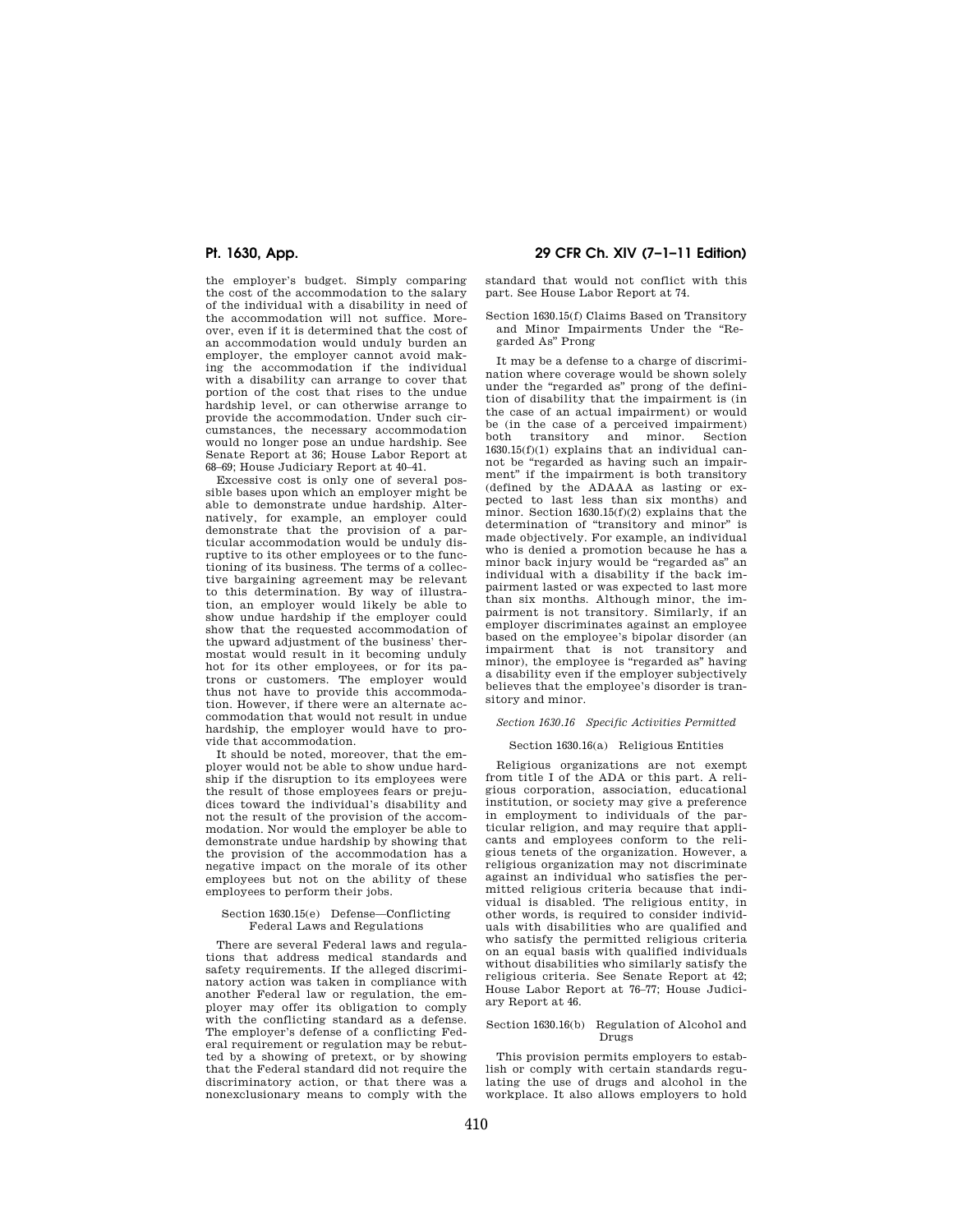alcoholics and persons who engage in the illegal use of drugs to the same performance and conduct standards to which it holds all of its other employees. Individuals disabled by alcoholism are entitled to the same protections accorded other individuals with disabilities under this part. As noted above, individuals currently engaging in the illegal use of drugs are not individuals with disabilities for purposes of part 1630 when the employer acts on the basis of such use.

## Section 1630.16(c) Drug Testing

This provision reflects title I's neutrality toward testing for the illegal use of drugs. Such drug tests are neither encouraged, authorized nor prohibited. The results of such drug tests may be used as a basis for disciplinary action. Tests for the illegal use of drugs are not considered medical examinations for purposes of this part. If the results reveal information about an individual's medical condition beyond whether the individual is currently engaging in the illegal use of drugs, this additional information is to be treated as a confidential medical record. For example, if a test for the illegal use of drugs reveals the presence of a controlled substance that has been lawfully prescribed for a particular medical condition, this information is to be treated as a confidential medical record. See House Labor Report at 79; House Judiciary Report at 47.

### Section 1630.16(e) Infectious and Communicable Diseases; Food Handling Jobs

This provision addressing food handling jobs applies the "direct threat" analysis to the particular situation of accommodating individuals with infectious or communicable diseases that are transmitted through the handling of food. The Department of Health and Human Services is to prepare a list of infectious and communicable diseases that are transmitted through the handling of food. If an individual with a disability has one of the listed diseases and works in or applies for a position in food handling, the employer must determine whether there is a reasonable accommodation that will eliminate the risk of transmitting the disease through the handling of food. If there is an accommodation that will not pose an undue hardship, and that will prevent the transmission of the disease through the handling of food, the employer must provide the accommodation to the individual. The employer, under these circumstances, would not be permitted to discriminate against the individual because of the need to provide the reasonable accommodation and would be required to maintain the individual in the food handling job.

If no such reasonable accommodation is possible, the employer may refuse to assign, or to continue to assign the individual to a position involving food handling. This means that if such an individual is an applicant for a food handling position the employer is not required to hire the individual. However, if the individual is a current employee, the employer would be required to consider the accommodation of reassignment to a vacant position not involving food handling for which the individual is qualified. Conference Report at 61–63. (See §1630.2(r) Direct Threat).

#### Section 1630.16(f) Health Insurance, Life Insurance, and Other Benefit Plans

This provision is a limited exemption that is only applicable to those who establish, sponsor, observe or administer benefit plans, such as health and life insurance plans. It does not apply to those who establish, sponsor, observe or administer plans not involving benefits, such as liability insurance plans.

The purpose of this provision is to permit the development and administration of benefit plans in accordance with accepted principles of risk assessment. This provision is not intended to disrupt the current regulatory structure for self-insured employers. These employers may establish, sponsor, observe, or administer the terms of a bona fide benefit plan not subject to State laws that regulate insurance. This provision is also not intended to disrupt the current nature of insurance underwriting, or current insurance industry practices in sales, underwriting, pricing, administrative and other services, claims and similar insurance related activities based on classification of risks as regulated by the States.

The activities permitted by this provision do not violate part 1630 even if they result in limitations on individuals with disabilities, provided that these activities are not used as a subterfuge to evade the purposes of this part. Whether or not these activities are being used as a subterfuge is to be determined without regard to the date the insurance plan or employee benefit plan was adopted.

However, an employer or other covered entity cannot deny an individual with a disability who is qualified equal access to insurance or subject an individual with a disability who is qualified to different terms or conditions of insurance based on disability alone, if the disability does not pose increased risks. Part 1630 requires that decisions not based on risk classification be made in conformity with non-discrimination requirements. See Senate Report at 84–86; House Labor Report at 136–138; House Judiciary Report at 70–71. See the discussion of §1630.5 Limiting, Segregating and Classifying.

[56 FR 35734, July 26, 1991, as amended at 65 FR 36327, June 8, 2000; 76 FR 17003, Mar. 25, 2011]